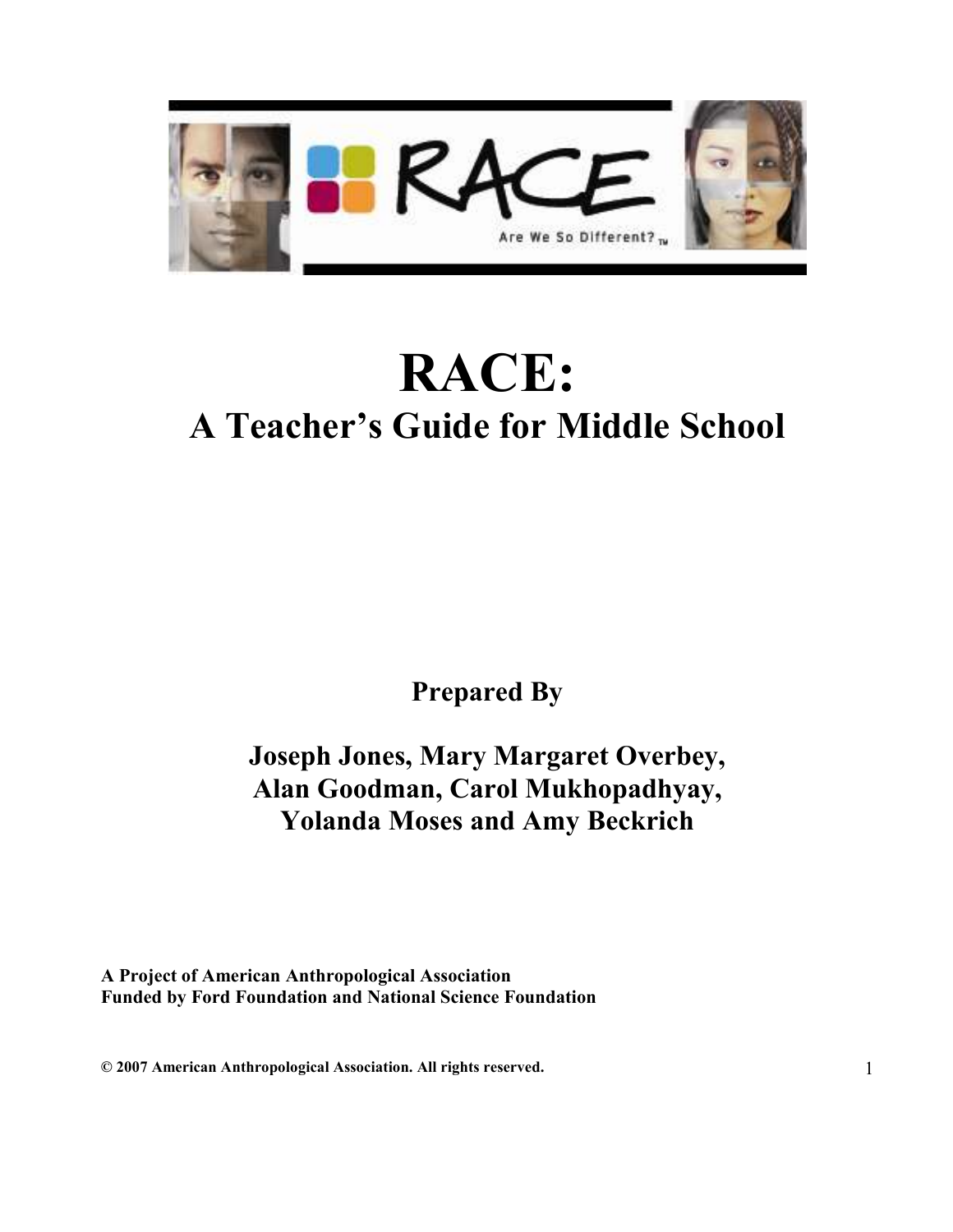# **TABLE OF CONTENTS**

This material is based upon work supported by the National Science Foundation under Grant No. 0307843. Any opinions, findings and conclusions or recommendations are those of the authors and do no necessarily reflect the vi National Science Foundation.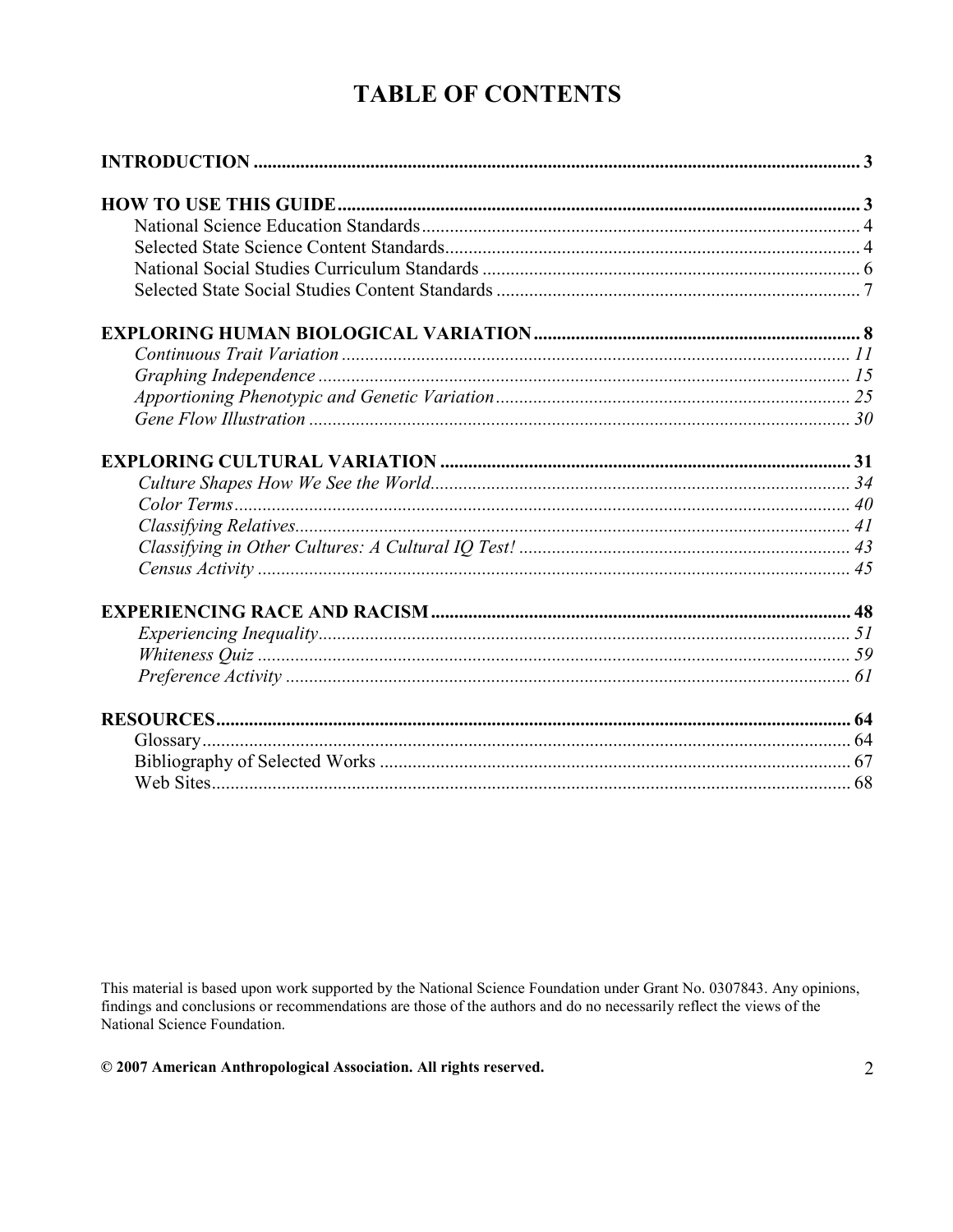# INTRODUCTION

Welcome to the RACE Project, a public education effort designed to enhance understanding of race and human variation. The RACE Project, developed by the American Anthropological Association with funding from the Ford Foundation and the National Science Foundation, focuses on developing a public education program that includes a traveling exhibit, public website and educational materials to provide a variety of learning experiences for everyone. The program builds on the current science and scholarship on race and human variation and we have a special interest in educational outreach to middle school and high school students, their teachers and parents.

The RACE Project is the first national collaborative effort to present an integrated view of race and human variation through biological, cultural and historical perspectives. The public education program explains how human biological variation differs from race, when and why the idea of race was invented, and how race and racism affect everyday life. The program has three primary messages. (1) Race is a recent human invention. (2) The idea of race is about culture, not biology. (3) Race and racism are embedded in our institutions and everyday life.

This teacher's guide serves as a teaching tool to assist educators in addressing race and human variation in the classroom. The guide meets national and select state standards for science and social studies and teachers may use the various lesson plans to develop a module on race and human variation for biology, social studies or social science classes. We encourage teachers to present the topic of race and human variation in an integrated fashion as we have done in the guide.

# HOW TO USE THIS GUIDE

This teacher's guide presents race and human variation through the integrated lenses of biology, culture and history. The guide includes a series of lesson plans that fall within one of three broad topic areas: (1) Exploring Human Biological Variation; (2) Exploring How Culture Shapes Race; and (3) Experiencing Race and Racism in Everyday Life.

The lesson plans can be infused into existing curriculum for science, biology, social studies and social science classes. Each lesson plan provides an overview, describes objectives, and outlines the time, materials and procedure for conducting the lesson.

We encourage teachers to consider team teaching to develop and co-teach a module on race and human variation that incorporates lesson plans in this guide. In middle school, this may involve developing a team of science teachers and social studies teachers to put together a module of complementary activities on race and human variation. In high school, the team may include biology teachers, history teachers, and social science teachers in developing a module of complementary activities on race and human variation.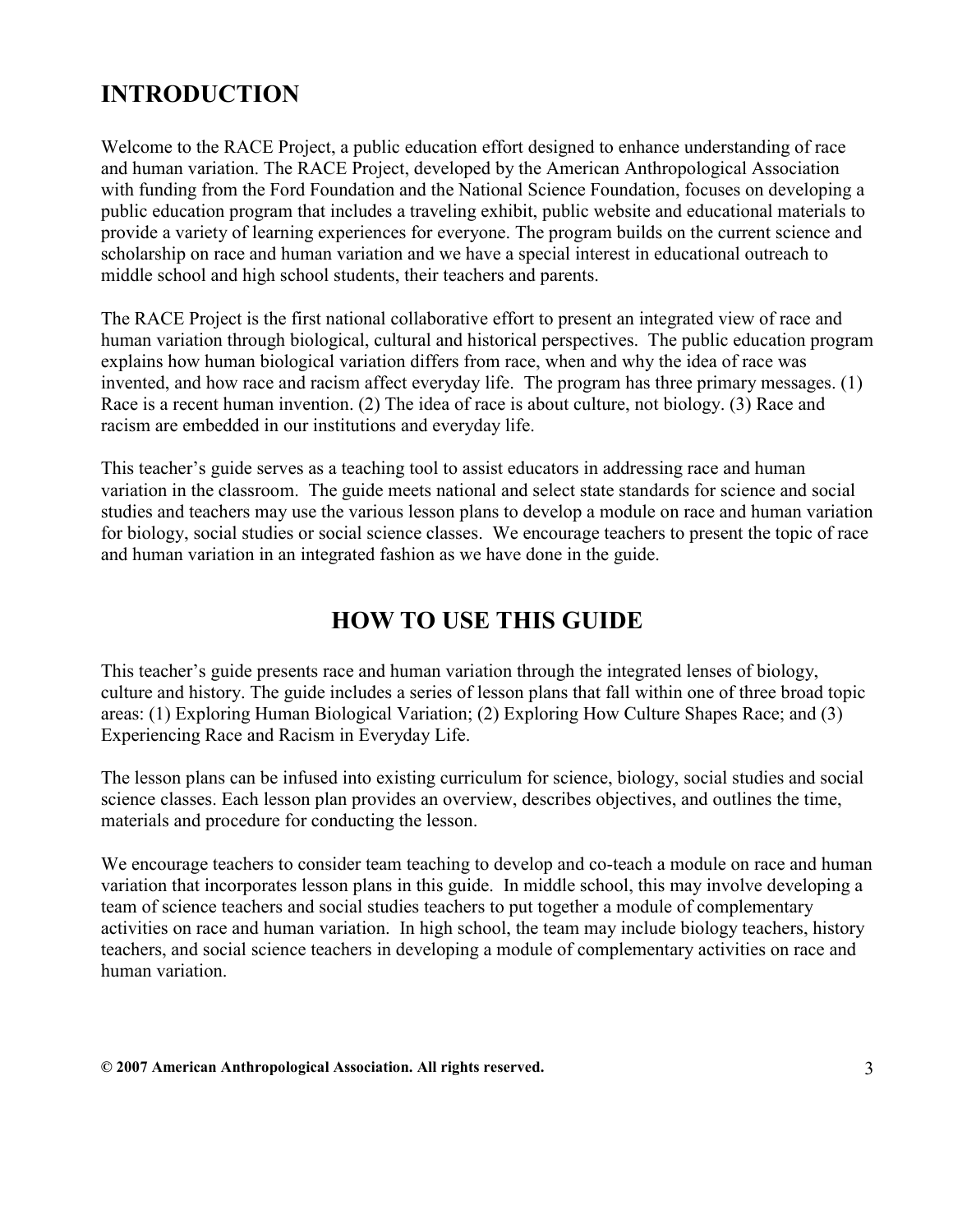# RELATIONSHIP OF THE GUIDE TO NATIONAL AND STATE STANDARDS OF LEARNING

RACE: A Teacher's Guide addresses national and state content standards for science and social studies education.

# National Science Education Standards

(National Research Council, 1996: http://www.nsta.org/standards)

#### GRADES 5-8

#### Content Standard A: Science as Inquiry

As a result of activities in grades 5-8, all students should develop

• Understandings about scientific inquiry

#### Content Standard C: Life Science

As a result of their activities in grades 5-8, all students should develop understanding of

• Diversity and adaptations of organisms

#### Content Standard G: History and Nature of Science

As a result of activities in grades 5-8, all students should develop understanding of

- Science as a human endeavor
- Nature of science
- History of science

# Selected State Science Content Standards

#### **CALIFORNIA**

http://www.cde.ca.gov/be/st/ss/scmain.asp

#### GRADE 7 Focus on Life Science **Genetics**

- 2. A typical cell of any organism contains genetic instructions that specify its traits. Those traits may be modified by environmental influences. As a basis for understanding this concept:
	- c. Students know an inherited trait can be determined by one or more genes.
	- d. Students know plant and animal cells contain many thousands of different genes and typically have two copies of every gene. The two copies (or alleles) of the gene may or may not be identical, and one may be dominant in determining the phenotype while the other is recessive.
	- e. Students know DNA (deoxyribonucleic acid) is the genetic material of living organisms and is located in the chromosomes of each cell.

#### Evolution

- 3. Biological evolution accounts for the diversity of species developed through gradual processes over many generations. As a basis for understanding this concept:
	- a. Students know both genetic variation and environmental factors are causes of evolution and diversity of organisms.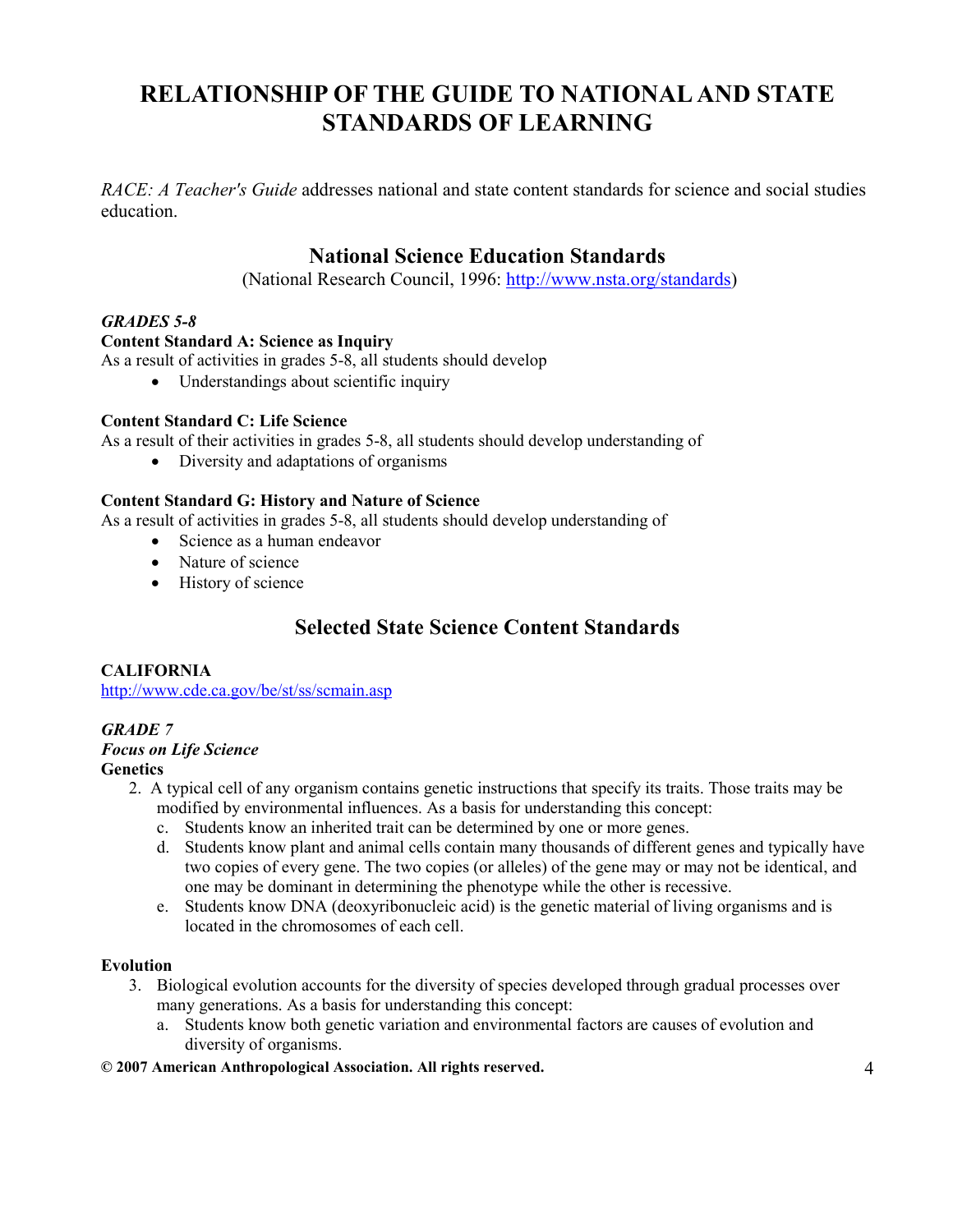#### MASSACHUSETTS

http://www.doe.mass.edu/frameworks/current.html

#### GRADES 6-8 Life Science (Biology) Reproduction and Heredity

- 6. Recognize that every organism requires a set of instructions that specifies its traits. These instructions are stored in the organism's chromosomes. Heredity is the passage of these instructions from one generation to another.
- 7. Recognize that hereditary information is contained in genes located in the chromosomes of each cell. A human cell contains about 30,000 different genes on 23 different chromosomes.

#### Evolution and Biodiversity

10. Give examples of ways in which genetic variation and environmental factors are causes of evolution and the diversity of organisms.

#### Changes in Ecosystems over Time

18. Recognize that biological evolution accounts for the diversity of species developed through gradual processes over many generations.

#### MINNESOTA

http://education.state.mn.us/mde/Academic\_Excellence/Academic\_Standards/Science/index.html

#### GRADES 5-8

#### Grade 5

#### Strand IV: Life Science

#### Substrand E: Biological Populations Change Over Time

The student will know that biological populations change over time.

1. The student will recognize that individuals of the same species differ in their characteristics and that sometimes the differences give individuals an advantage in surviving and reproducing.

2. The student will recognize that extinction of a species occurs when the environment changes and the adaptive characteristics of a species are insufficient to allow its survival.

#### Grade 6

#### Strand l: History and Nature of Science

#### Substrand B: Scientific Inquiry

The student will understand that science is a way of knowing about the world that is characterized by empirical criteria, logical argument and skeptical review.

2. The student will distinguish among observation, prediction and inference.

#### VIRGINIA

http://www.pen.k12.va.us/VDOE/Superintendent/Sols/home.shtml

Grade 6 Strand: Scientific Investigation, Reasoning, and Logic Standard 6.1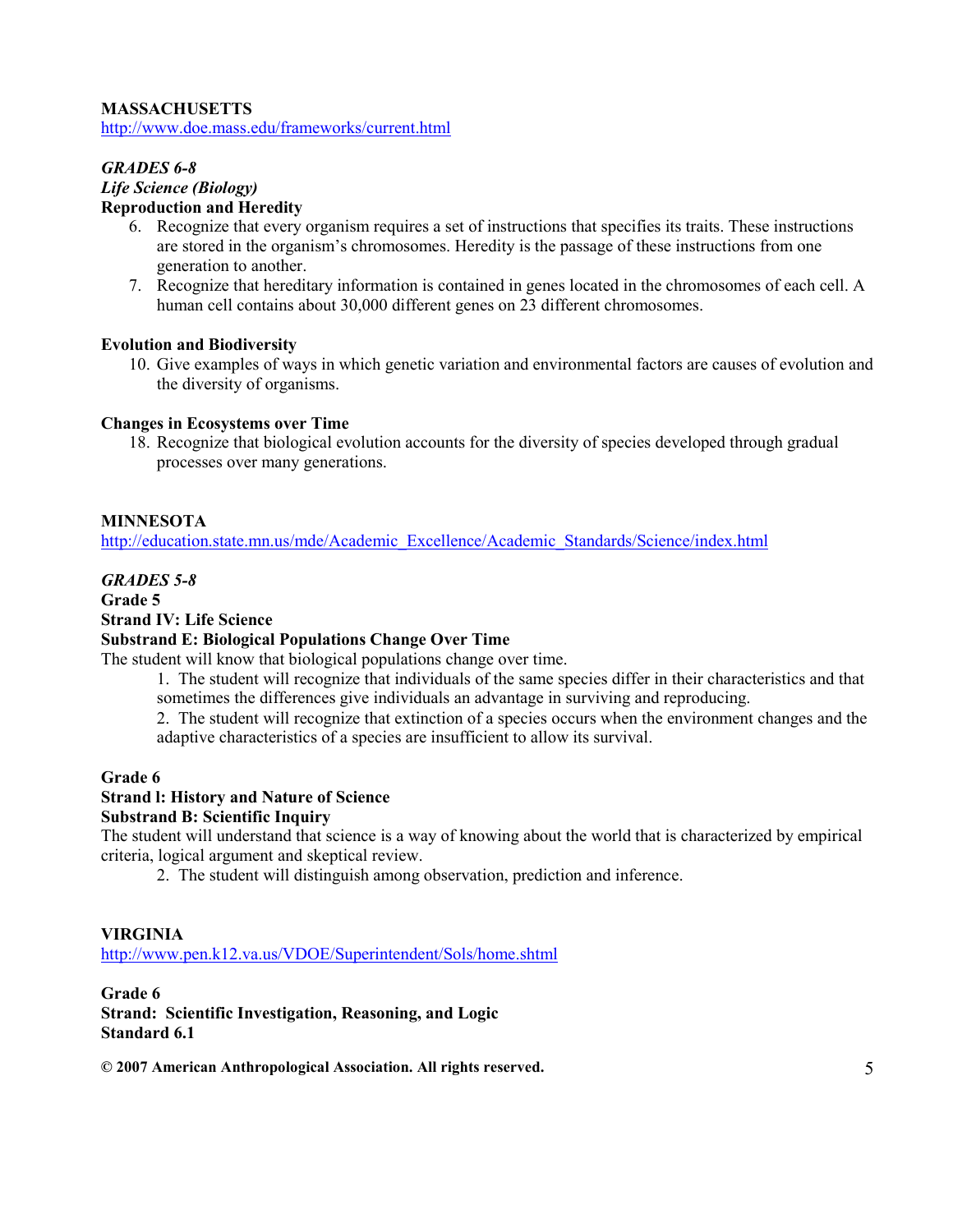The student will plan and conduct investigations in which

- a classification system is developed based on multiple attributes;
- differences in descriptions and working definitions are made;
- precise and approximate measures are recorded;
- data are collected, recorded, analyzed, and reported using appropriate metric measurement; and
- data are organized and communicated through graphical representation (graphs, charts, and diagrams)

#### Standard 6.2

The student will demonstrate scientific reasoning and logic. Key concepts include

- ideas are investigated by asking for and actively seeking information;
- alternative scientific explanations are analyzed; and
- conclusions are based on scientific evidence obtained from a variety of sources.

# National Social Studies Curriculum Standards

(National Council for the Social Studies, 1994: http://www.socialstudies.org/standards/)

#### Thematic Strand 1: Culture

Social studies programs should include experiences that provide for the study of culture and cultural diversity.

#### Thematic Strand 2: Time, Continuity, and Change

Social studies programs should include experiences that provide for the study of the ways human beings view themselves in and over time.

#### Thematic Strand 3: People, Places and Environment

Social studies programs should include experiences that provide for the study of people, places, and environments.

#### Thematic Strand 4: Individual Development and Identity

Social studies programs should include experiences that provide for the study of individual development and identity.

#### Thematic Strand 5: Individuals, Groups, and Institutions

Social studies programs should include experiences that provide for the study of interactions among individuals, groups, and institutions.

#### Thematic Strand 6: Power, Authority, and Governance

Social studies programs should include experiences that provide for the study of how people create and change structures of power, authority, and governance.

#### Thematic Strand 10: Civic Ideals and Practices

Social studies programs should include experiences that provide for the study of the ideals, principles, and practices of citizenship in a democratic republic.

#### $@$  2007 American Anthropological Association. All rights reserved.  $6 \overline{6}$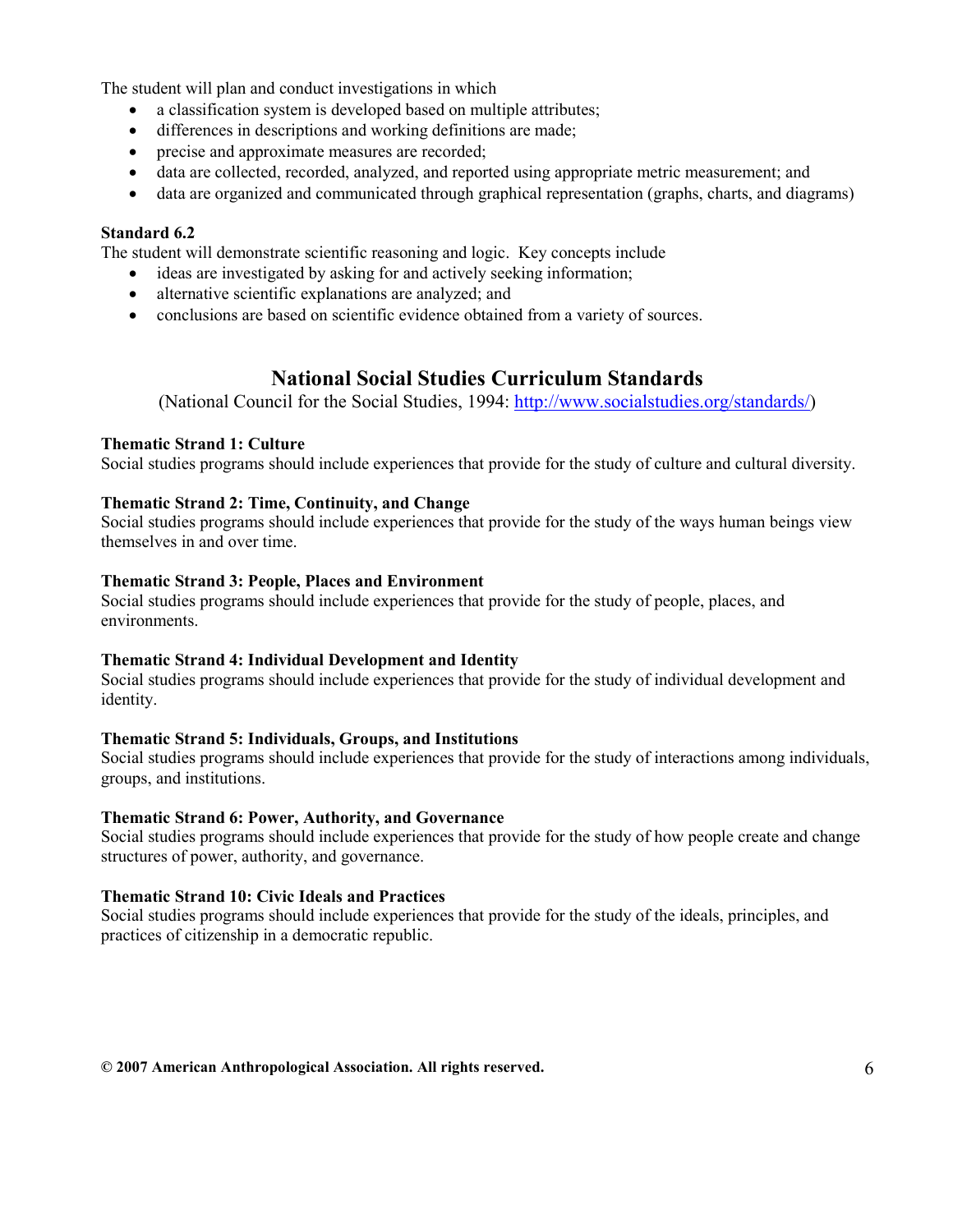# Selected State Social Studies Content Standards

#### CALIFORNIA

http://www.cde.ca.gov/be/st/ss/hstmain.asp

#### GRADES 6-8

- 8.6 Students analyze the divergent paths of the American people from 1800 to the mid-1800s and the challenges they faced, with emphasis on the Northeast.
- 8.7 Students analyze the divergent paths of the American people in the South from 1800 to the mid-1800s and the challenges they faced.

8.8 Students analyze the divergent paths of the American people in the West from 1800 to the mid-1800s and the challenges they faced.

8.12 Students analyze the transformation of the American economy and the changing social and political conditions in the United States in response to the Indus-trial Revolution.

#### MINNESOTA

http://education.state.mn.us/mde/Academic\_Excellence/Academic\_Standards/Social\_Studies/index.html

#### GRADES 4-8

#### Strand I: United States History

#### Substrand G: Reshaping the Nation and the Emergence of Modern America, 1877-1916

The student will analyze the transformation of the American economy and the changing social and political conditions in response to the Industrial Revolution.

2. Students will identify and explain racial segregation and racism, including the rise of "Jim Crow," the Ku Klux Klan, discrimination against immigrants, and the relocation of American Indian tribes to reservations, and analyze the impact of these actions.

#### VIRGINIA

http://www.pen.k12.va.us/VDOE/Instruction/History/hist\_ss\_framework.html

#### United States History: 1877 to the Present

#### VUS.2

The student will describe how early European exploration and colonization resulted in cultural interactions among Europeans, Africans, and American Indians (First Americans).

#### VUS<sub>3</sub>

The student will describe how the values and institutions of European economic life took root in the colonies and how slavery reshaped European and African life in the Americas.

#### VUS<sub>14</sub>b

The student will demonstrate knowledge of economic, social, cultural, and political developments in the contemporary United States by

a. analyzing how changing patterns of immigration affect the diversity of the United States population, the reasons new immigrants choose to come to this country, and their contributions to contemporary America.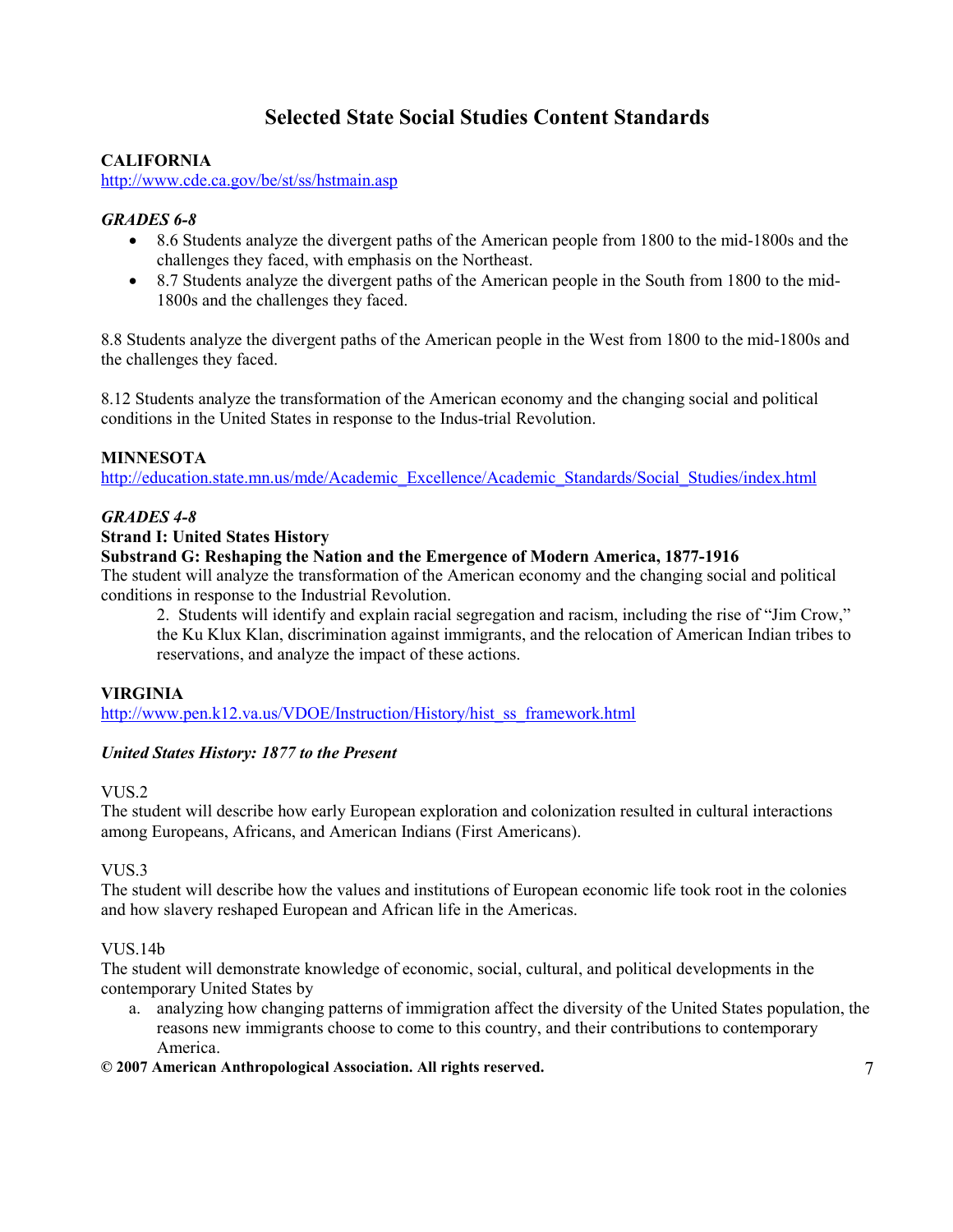# LESSON PLANS

This section includes lesson plans designed to aid you and your students in inquiry-based exploration of the importance of and relationships between human variation, race and racism. The lesson plans are grouped into three theme areas: (1) Exploring Human Biological Variation; (2) Exploring Cultural Variation; and (3) Experiencing Race and Racism.

Exploring Human Biological Variation presents teachers and students with four activities that demonstrate how the idea of race fails to represent or explain human biological variation. **Exploring** Cultural Variation provides teachers and students with five activities that demonstrate how culture shapes the way we see the world, why we *think* we see race, and how conceptions of race have changed over time. Experiencing Race and Racism presents teachers and students with four activities that demonstrate how race and racism are embedded in our everyday life and affect our preferences as well as our thinking about and relationships with others.

## EXPLORING HUMAN BIOLOGICAL VARIATION

#### **OVERVIEW**

The idea of race was invented only a few hundred years ago and neither explains nor accounts for human biological variation. It is because the idea of race was entangled early on in science, the notion of human biological races persists. The following activities demonstrate  $why$  human biological variation is not racial.

From a biological perspective, the notion that human races exist rests on three basic assumptions about human variation. First, *many traits or characteristics are considered as discrete*. Discrete traits are represented by a small number of distinct categories, such as with the ABO blood group system. A person is either type A, type B, type AB, or type O. Second, traits are thought to cluster together or covary by race so that the presence (or frequency) of one "racial trait" is useful for predicting the presence (or frequency) of others. Third, many people assume that scientists have observed greater genetic and phenotypic variation between rather than within 'races.'

None of these assumptions are supported by the facts of human biological variation. In fact, most anthropologists have agreed for some time that patterns of human variation undermine the idea of separate human races. In fact, race-based interpretations of human diversity limit and obscure scientific research into the true sources, patterns, and importance of human variation.

The four exercises that follow provide a "starter kit" – for teaching and learning about human variation in non-racial terms. Instructors may modify them for use at different grade levels. Together, they introduce the evolutionary approach to human biology that is central to biological anthropology and provide an introduction to the *structure of human variation*. Each lesson helps students to understand both why humans vary as a single biologically diverse species and why races do not exist.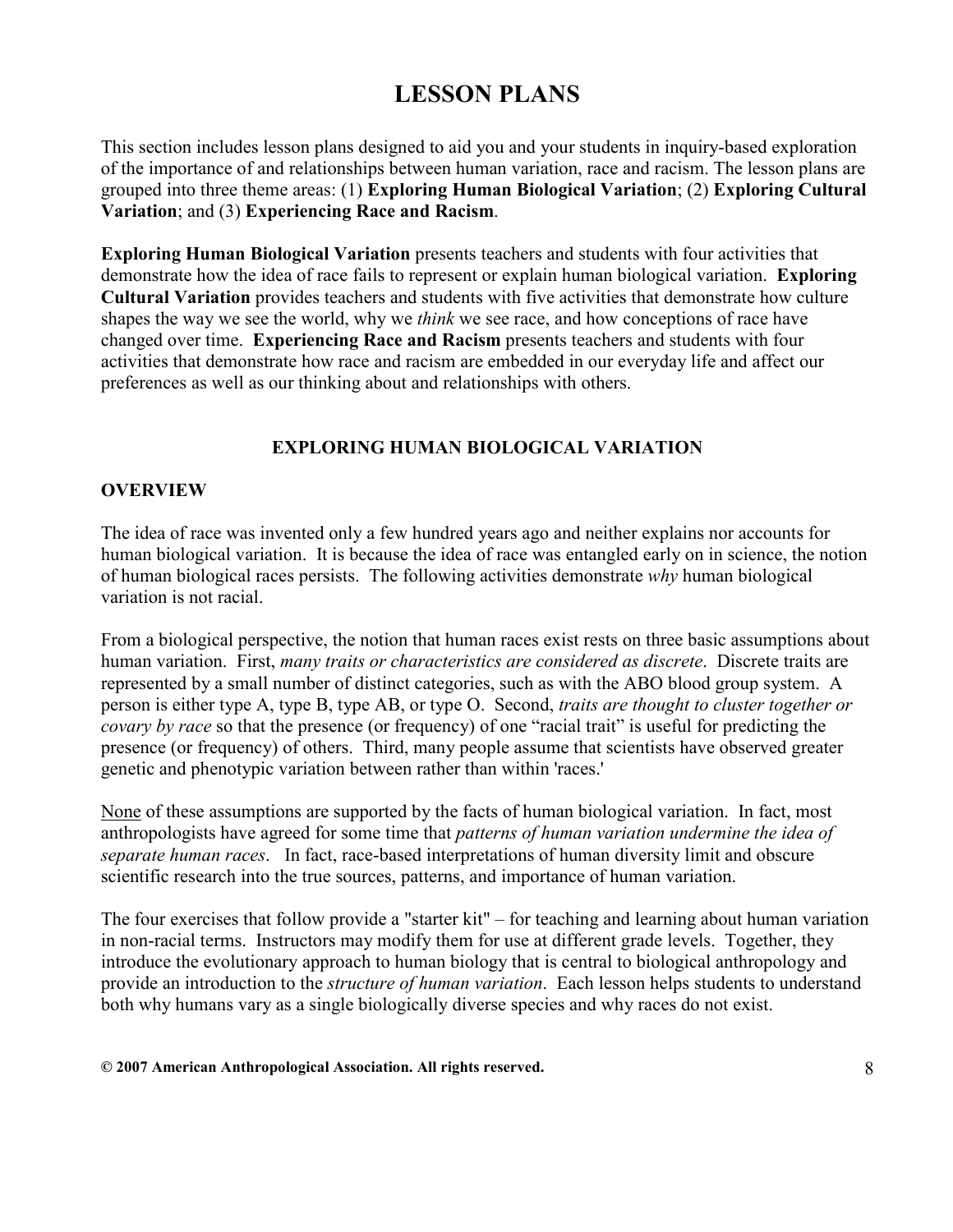- $\triangleright$  Continuous Trait Variation illustrates the problem with defining 'races' with clinal or continuous traits.
	- o The idea of races supposes that there are natural breaks in the distribution of human biological variation that produce clear clusters (or races) of people who share certain traits. However, the opposite is generally true: human variation is a continuum. Much like a map of temperatures, groups of individuals tend to vary gradually over geographic space in a continuous or clinal fashion. Skin color, for example, changes gradually from one group or location to another (see "Skin Color" Map). Knowing this, Frank Livingstone in 1962 wrote, "There are no races, only clines."
- $\triangleright$  Graphing Concordance introduces the concept of independence to show that 'racial' traits actually do not cluster together reliably within so-called races.
	- o Clearly, some traits are useful for predicting others. A good example is the correlation between height and shoe size. For two groups of people, the average shoe size probably will be greater for the group with greater average height. However, many traits vary independently; they are nonconcordant. This fact lends support to the aphorism that "race is skin deep." There is no clear or stable relationship between easily observable traits such as skin color and what is inside the body and less observable, literally millions of genetic and phenotypic traits.
- $\triangleright$  Apportioning Genetic and Phenotypic Variation offers students a way to think about variation as a measurable concept, and shows that human diversity does not pattern racially at the genetic level, or "beneath the skin."
	- $\circ$  A startling fact is that most of the variation found among humans is local and *not* found among continental 'races.' Those who statistically have studied global patterns of human variation, starting with a famous paper by Richard Lewontin in 1972, generally find that only about 6-10% of the variation apportions (or is statistically explained) by continental 'races.' Some recent data even suggests that the average genetic difference between two individuals of the same 'race' is about the same as that of two individuals from different so-called 'races' (Yu et al., 2002). This exercise addresses the problem of how to represent human genetic or phenotypic variation in a conceptually understandable and meaningful way.
- $\triangleright$  Gene Flow Illustration shows students how quickly a new allele (or version of a gene) can spread throughout a population through mating.
	- o People today mate across all social and cultural distinctions and barriers. However, rarely acknowledged is the fact that this is the rule, not the exception, throughout human history. This exercise helps students to understand how **gene flow** has helped to maintain a great deal of genetic similarity within the human species, including across so-called races, and to appreciate how quickly an allele can spread throughout a population via mating.

Although these activities were designed to explain the sources and nature of human biological variation, biology and life science teachers may find it useful to collaborate with social science teachers. Social, cultural and environmental factors together influence contemporary human diversity.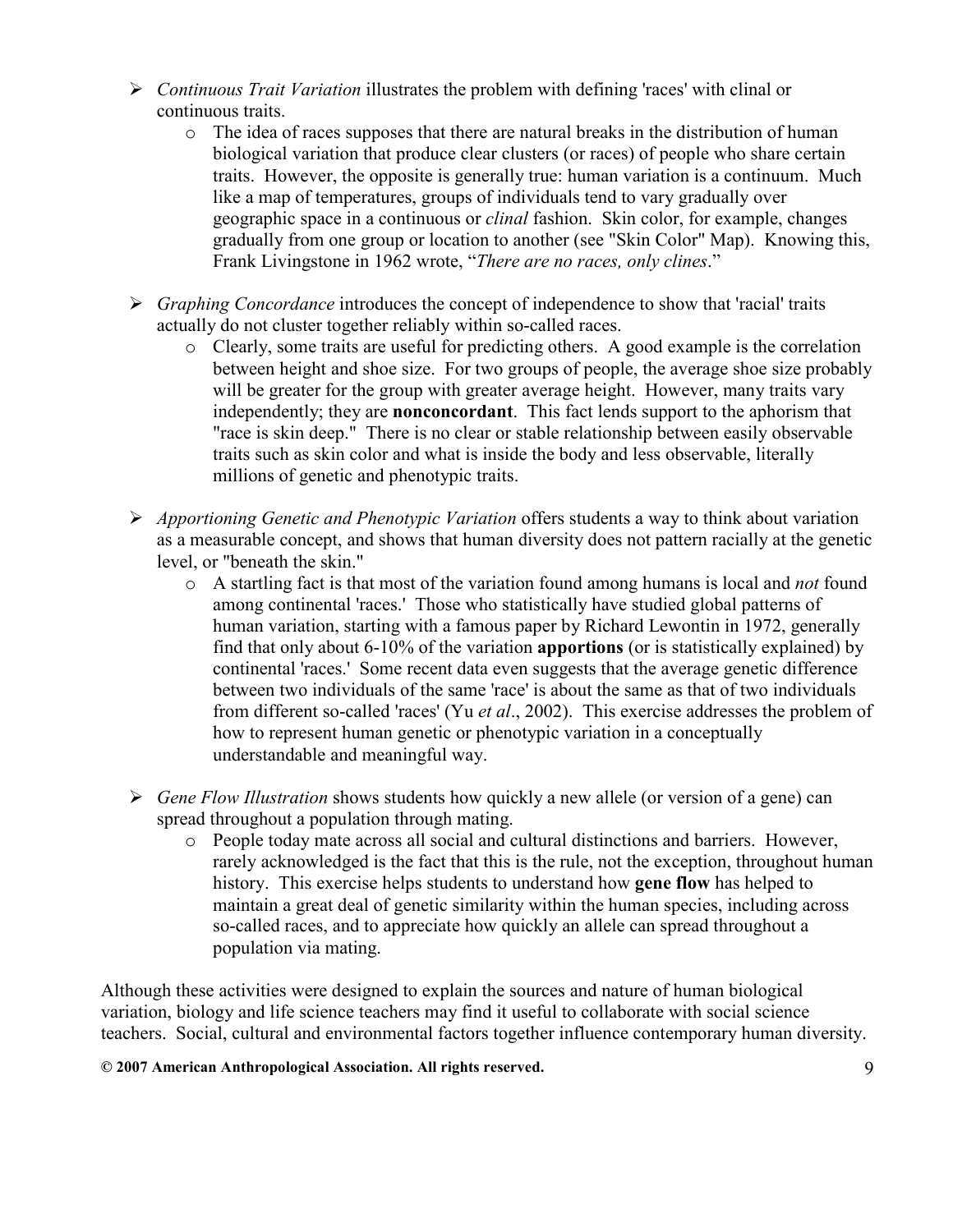History and social studies teachers may shed light on such factors, past and present. Ideally, then, these exercises will provide team-teaching opportunities beneficial for both students and teachers.

Finally, even though race is not an accurate way of describing it, we should clearly add that *human* variation does exist. Further, ideas about race have real and important social effects. Exploring Cultural Variation and Experiencing Race and Racism provide lesson plans for exploring the roles that culture plays in shaping how we come to "see" and "feel" race in our everyday lives.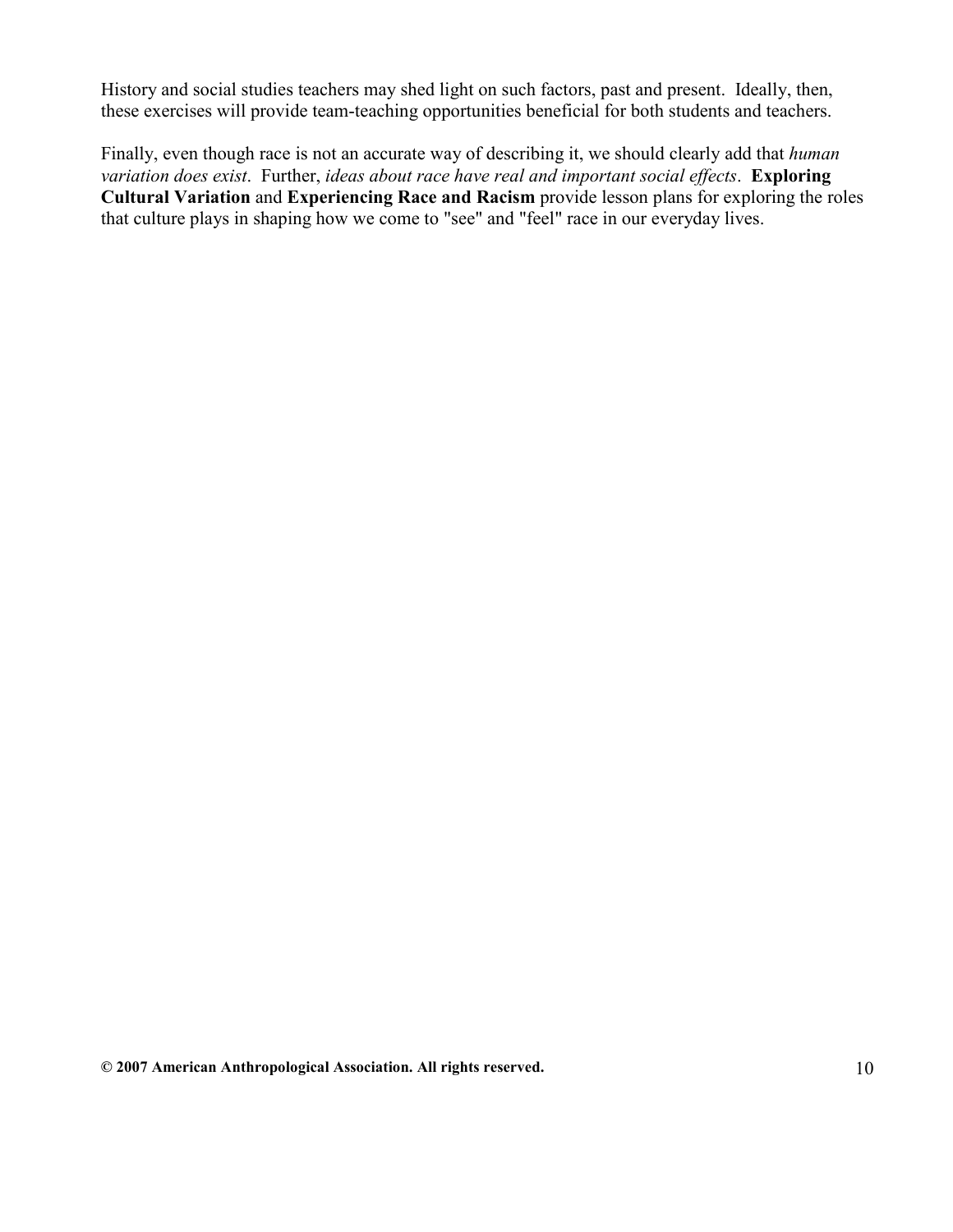# Lesson Plan 1:

# Continuous Trait Variation

Developed by Joseph Jones and Alan Goodman

#### **Objectives**

This introductory exercise illustrates that human biological races appear to exist only when clinal variation is not recognized and continuous traits are represented as discrete traits. Students will learn the "rule" of human biological variation, i.e., that:

- Most traits such as skin color or height vary gradually along a continuum from light to dark or short to tall. Dividing the continuum is arbitrary; and
- The frequency of traits in groups is also continuous. Even for a trait that takes on a few discrete values such as in the ABO blood groups (see below), the frequency of blood types in groups is continuous and once again, where the continuum is divided is arbitrary.

## Key Terms

- continuous trait
- discrete trait
- trait frequency
- cline/clinal variation
- ecological

#### Time

Approximately 1 hour and 15 minutes (including a flexible discussion period)

#### **Materials**

For this exercise you will need:

- 1. Illustrations of various discrete traits (e.g., attached earlobes; hitchhiker's thumb; different hair forms, etc. (See Figure 1). Further illustrations and explanations of these may be obtained from the "An Inventory of My Traits" (PDF) and "Comparing Inherited Human Traits" (PDF) teacher guides found at the "Teacher's Resources" page of the University of Utah's Genetic Science Learning Center website (http://gslc.genetics.utah.edu/).
- 2. Skin color and ultraviolet radiation maps showing clinal variation (Appendix A)
- 3. Blood type maps showing regional, non-racial variation (Appendix B)
- 4. A large writing pad and markers for recording students' trait values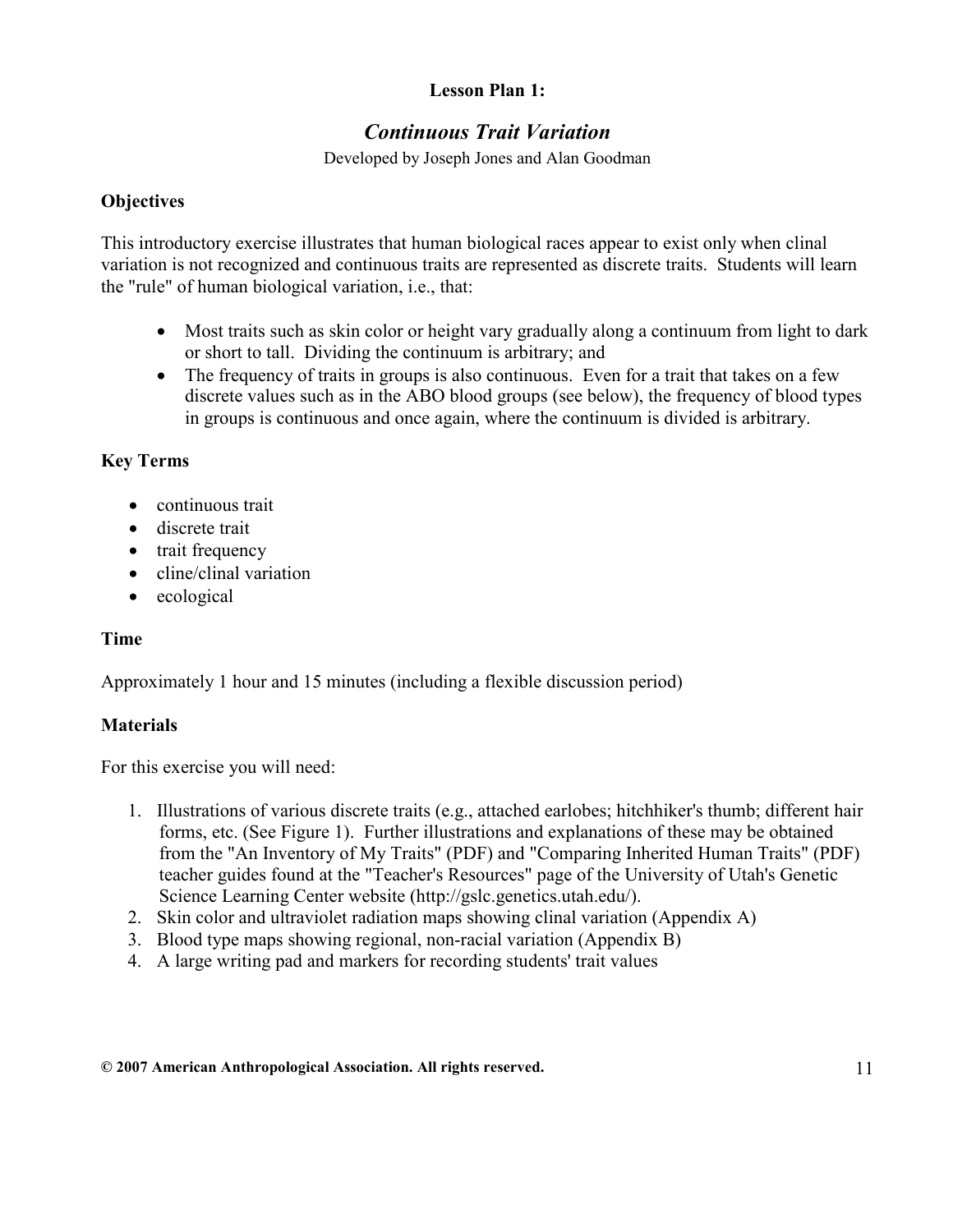# Procedure

1. Introduce discrete traits. Define the concept of a discrete trait and help students create a list of about six of these. Examples include sex, blood types (ABO, MN, etc.), PTC taste sensitivity, leftover-right thumb-crossing, hitchhiker's thumb, earlobe attachment, dimples and tongue-rolling. Have students record their values for each phenotypically observable trait.

Note: Most of the traits that students list are thought to result from a single gene that may be observed in either a dominant or recessive form. The form of the gene observed is known as an *allele*, and every person inherits one allele from each parent. The terms "dominant" and "recessive" do not imply value. They refer only to the number of alleles necessary for a person to express a given trait or phenotype. For example, a single gene might determine whether or not a person has detached or attached earlobes. Since the detached earlobe allele is dominant, an individual needs to receive this allele from only one parent to have detached earlobes (although she or he may have received it from both parents). On the other hand, because the attached earlobe allele is recessive, an individual with attached earlobes must have received this allele from both parents. This is because, where both a dominant and a recessive allele are present, only the dominant allele will be expressed. Here, a person will have detached as opposed to attached earlobes. For students learning basic genetics, the relationship of alleles to ideas about race will be discussed further during the *Apportioning Genetic and Phenotypic Variation* exercise.

The "Comparing Inherited Human Traits" (PDF) teacher's guide contains information on which alleles are dominant or recessive for a number of discrete traits as well as which traits are shared by most people. Share this information with students, and have them determine whether or not their parents passed along either (1) two recessive alleles or (2) one or two dominant alleles for any of these traits. Note that it is not possible to discern the presence of one versus two dominant alleles simply by observing a phenotype.

2. Introduce continuous traits and clines. Explain the concept of a continuous trait. Help students create a list of about six of these. This probably will be easier than creating the list of discrete traits as these will likely be more familiar to most students and as we have suggested, continuity is the rule. Examples include height, weight, shoe size, skin color, and hair color.

Have students record their values for each trait. We suggest having students actually line up by height, shoe size, etc. as these will be defined as rank order in the class. Once lined up, students should call off their rank order, for example, 1 being the tallest student, 2 the next, and so on. (If shoe size data is collected, be sure to standardize female and male sizes where appropriate).

Having students line up also provides an opportunity for students to visually engage the concept of clines while highlighting the variation present within the classroom. In a phenotypically diverse setting, students will be able to identify amongst themselves a range of skin, eye or hair color/textures, for example. In less diverse settings, height and shoe size will likely still be useful for illustrating this concept.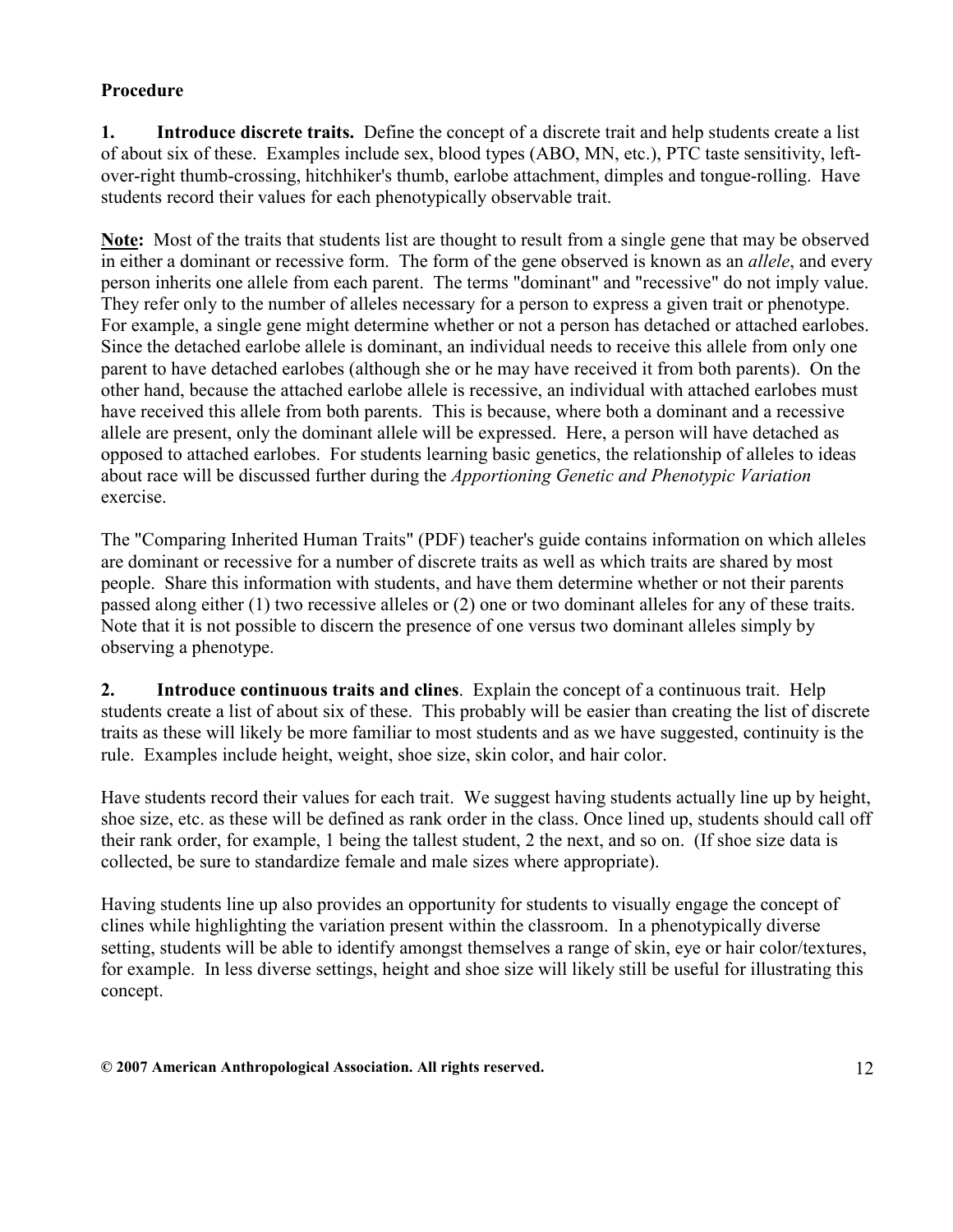In both cases, this idea may be reinforced in its global context with the skin color map, which shows dark skin as an "equatorial trait". That is, skin generally becomes lighter as one moves away from the equator.

3. Check the data. Be sure that each student's values were recorded for all traits on the large writing pad. These data will be used for the Graphing Concordance exercise.

# Going Further: Explaining human variation without 'race'

If 'race' is inadequate for classifying human biological variation, it is even less useful for explaining it. How, then, do we begin to account for the phenotypic diversity observed among human populations? After all, biological variation is real even though biological race is not!

While all humans share the same basic biological makeup, different environmental conditions sometimes require different expressions of our shared genetic potential. Human biological variation refers to the range of these different expressions, and the environmental (or ecological) factors that influence them often include social and cultural practices. It is possible to predict geographic patterns for traits for which key ecological influences are understood, and to understand why this predictability does not suggest that these traits are 'racial'.

For example, let's take another look at skin color. Some anthropologists suggest that the earliest humans *evolved* dark skin to help protect against overexposure to ultraviolet radiation (UVR) that, in large amounts, can reduce body levels of an important nutrient, folic acid (e.g., Jablonski, 2004). This theory is supported by the fact that global clinal variation in skin color correlates strongly with levels of UVR exposure, which is most concentrated at the equator. Specifically, dark skin is considered an equatorial trait, and skin color among human populations is lighter as one moves away from tropical areas.

The term 'evolved' suggests that, in addition to ecological conditions, time is also important as a factor in human biological variation. Changes in skin color occurred over tens of thousands of years – actually not a very long time in evolutionary terms! In fact, this was long enough to produce skin color and other relatively "cosmetic" changes across populations, but not long enough to produce the fundamental or "deep" biological changes implied by 'racial' classification.

Ask students to compare the skin color and UVR exposure maps and to explain the nature of the skin color/UVR relationship.

# **Discussion**

1. Allow students to share their findings from the first part of the exercise. Using the trait guide, students also can compare the classroom frequency of several traits to that of the larger population. For example, the guide suggests that only 25% of the population has hitchhiker's thumb. What percentage of students has this trait? Why might the class percentages vary from the percentages listed in the guide?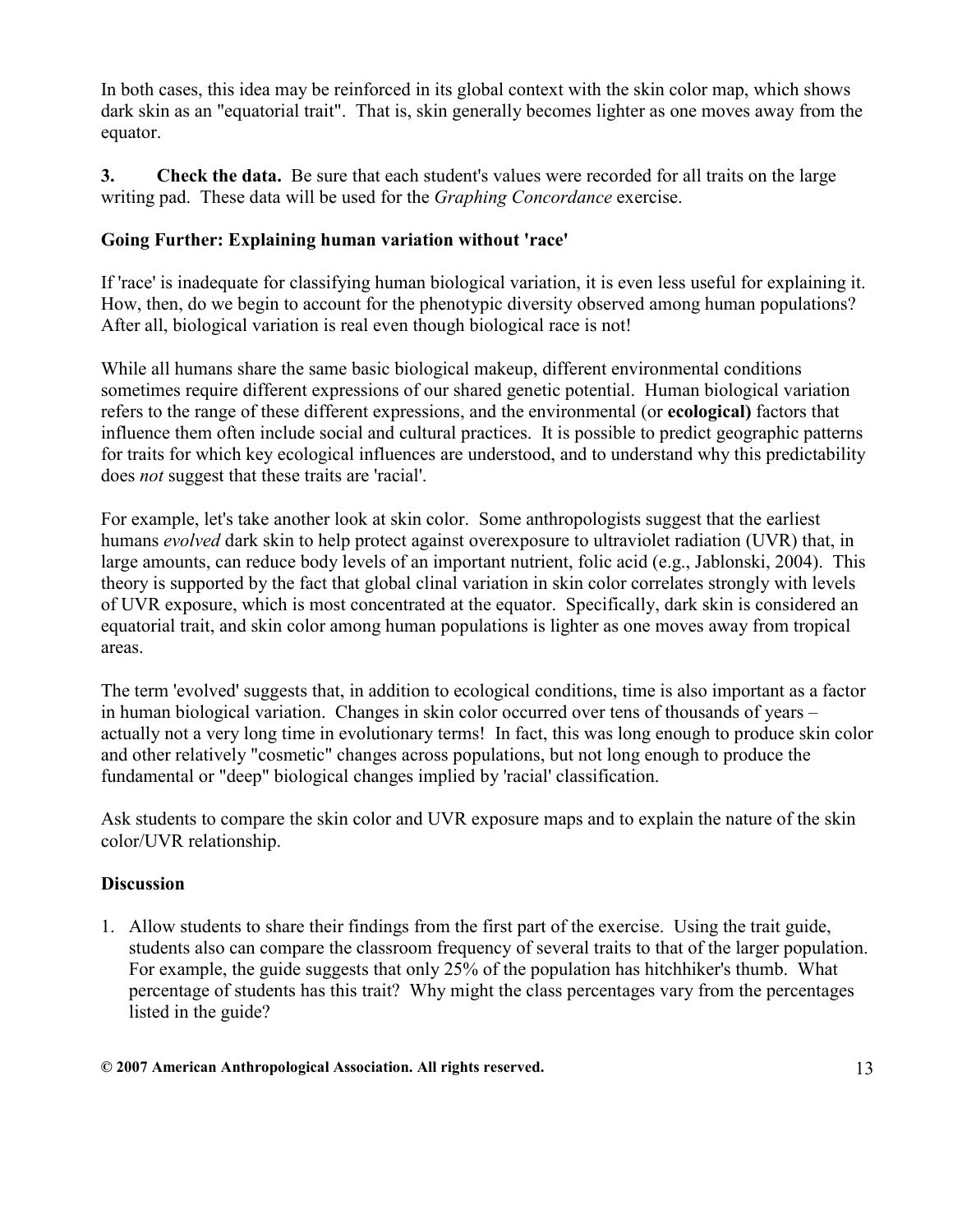2. Was it easy to tell discrete from continuous traits?

Yes, in some cases. But categorizing values for some discrete traits can mask underlying continuity. For example, hair texture is often considered a discrete trait, but is there always a clear distinction between "curly" and "wavy/straight" or between "wavy/straight" and "straight" hair? (These are commonly used categories).

Note: It is useful to collect data on hair texture as a continuous trait for use during the Graphing Concordance exercise.

3. Most so-called racial traits are continuous, or only ambiguously discrete, as just noted for hair texture. What does this mean for the concept of biological race?

Recall that the first assumption or condition of the biological race concept is that 'racial' traits should be discrete (See Teaching Non-racial Human Variation).

4. Ask students why they think skin color correlates with UVR, and what this means for the concept of biological race. Ask students for other examples of traits that correlate with known ecological factors.

As a bridge to the next exercise, *Graphing Concordance*, ask students to follow up on the last discussion point by bringing to the next class (1) a summary of "A New Light on Skin Color" (See references) or (2) a 2-3 paragraph report on possible environmental sources of variation for another 'racial' trait.

#### **References**

Iqbal, S. 2002. A New Light on Skin Color. NationalGeographic.com. Accessed on February 1, 2005.

Jablonski, N. 2004. The Evolution of Human Skin and Skin Color. Annual Review of Anthropology 33: 585-623.

Livingstone, F. 1964. On the Nonexistence of Human Races. In A. Montague, ed., *The Concept of Race*, pp. 46-60. New York: The Free Press.

The following undergraduate-level biological anthropology textbooks provide extensive background information for this exercise.

Park, M. 1999. Biological Anthropology. Second Edition. Boston: McGraw-Hill Publishing.

Relethford, J. 2003. The Human Species: An Introduction to Biological Anthropology. Fifth Edition. Boston: McGraw-Hill Publishing.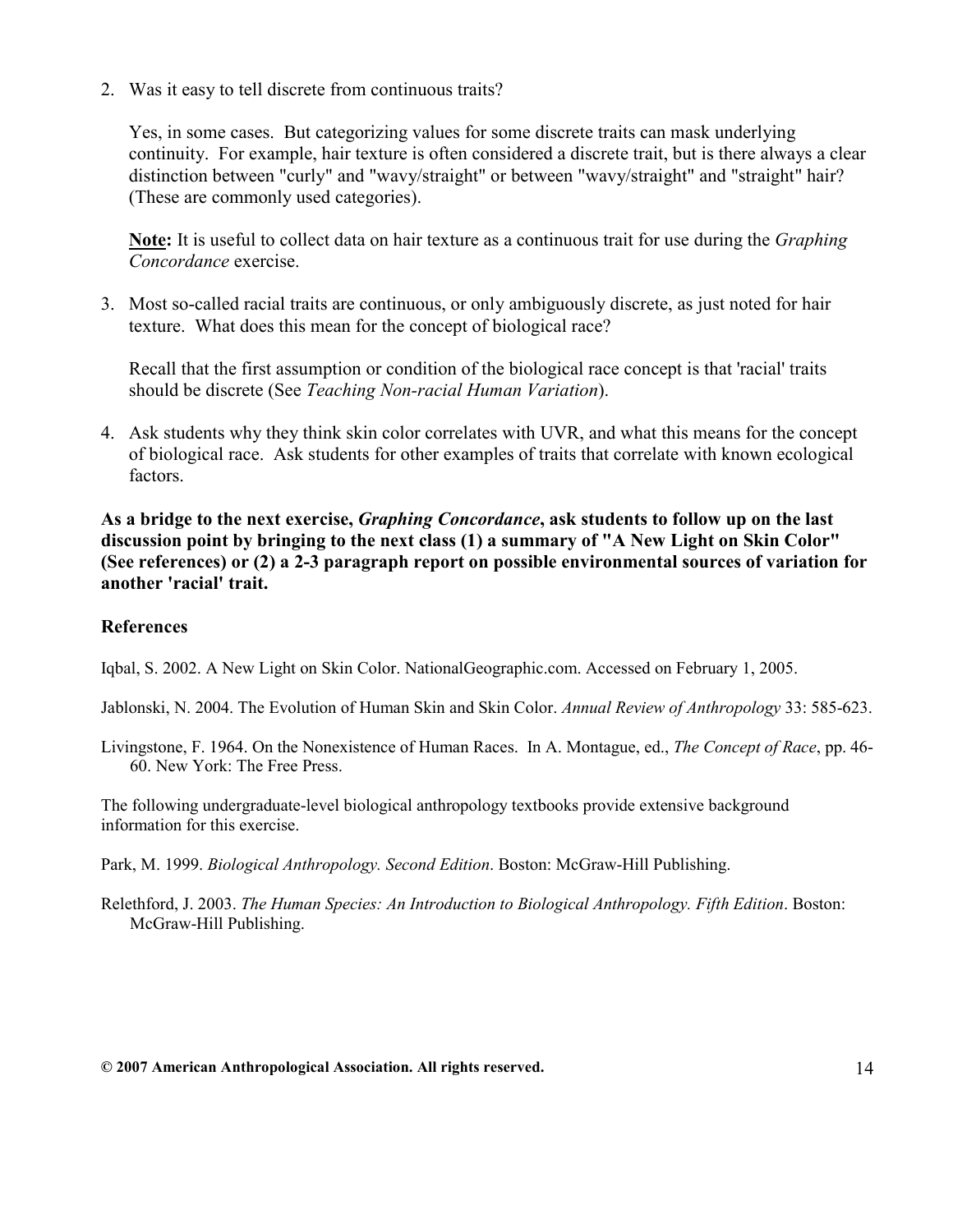# Lesson Plan 2:

# Graphing Independence

Developed by Joseph Jones and Alan Goodman

#### **Objectives**

This exercise illustrates that variation in traits such as hair form or skin color typically is a poor predictor of variation in other traits among individuals and groups. Using data collected from the Continuous Trait Variation exercise and the maps provided, students will:

- graph classroom variation to see which traits **correlate** on an individual level;
- consider factors that possibly contribute to these observations; and
- show the independence of the global distribution of selected traits in groups.

## Key Terms

- covary
- independence
- correlation
- scatterplot graph

## Time

Approximately 1 hour and 15 minutes (including a flexible discussion period)

# **Materials**

For this exercise you will need:

- 1. Copies of data recorded from the Continuous Trait Variation exercise for each student
- 2. Diagram of independent trait variation (Figure 1)
- 3. Examples of graphed positive, negative and nonlinear correlation (Figure 2)
- 4. A large pad (graph paper)
- 5. Colored markers
- 6. Maps of world skin color, type A blood frequency, and type B blood frequency distributions (Figure 3)
- 7. Map comparing world skin color and type A blood frequency distributions (Figure 4)

#### Procedure

1. Introduce the concept of trait independence. Explain to students that most traits vary independently and do not covary by 'race' (or otherwise). Anthropologists refer to this pattern as nonconcordance.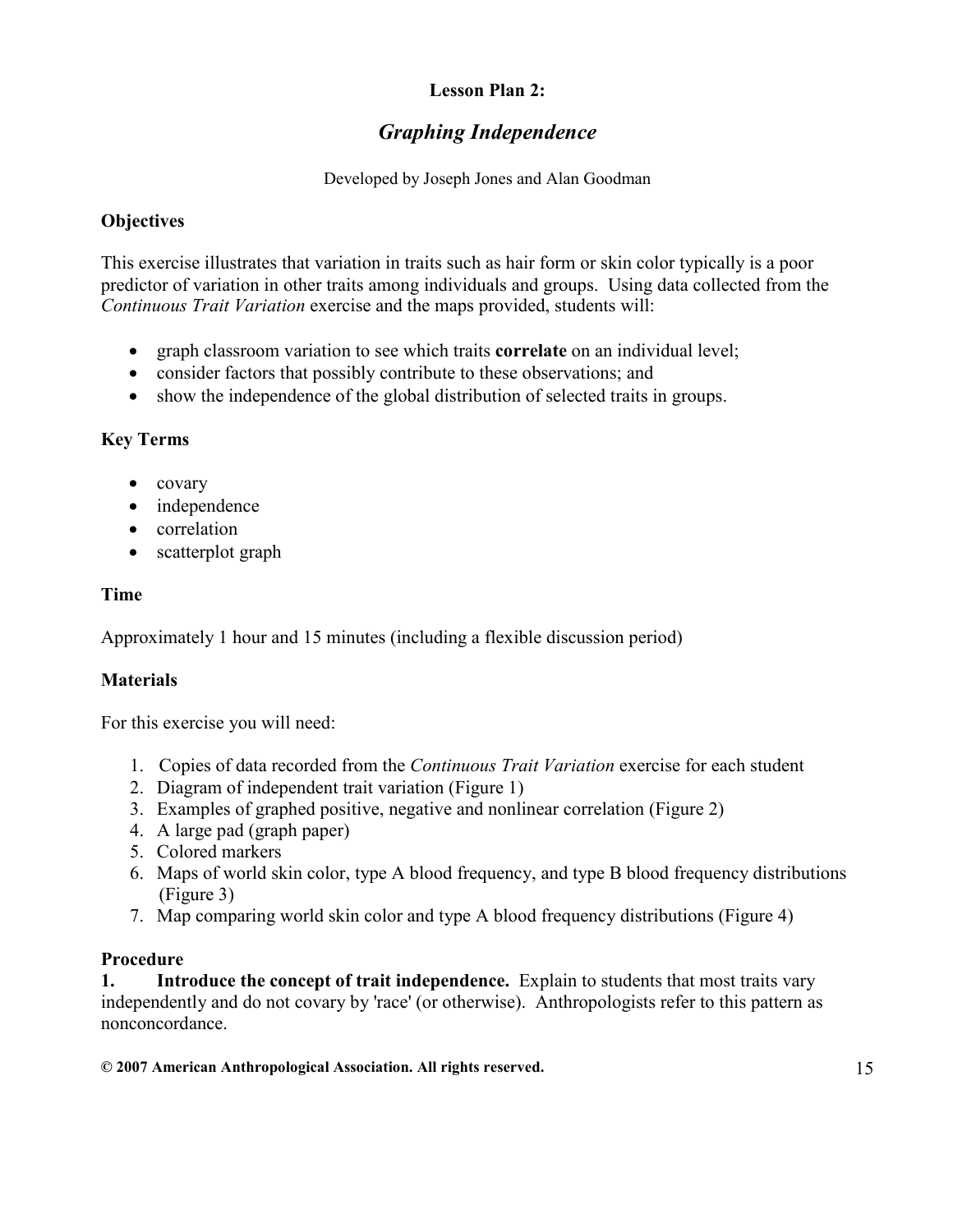The diagram provided as Figure 1 should be useful for helping them to grasp this concept. Imagine that the four tubes represent four different individuals. If one knows the top layer, skin color, one cannot reliably predict what will be found in the other layers. For example, the two individuals to the left have the same "light" skin color but differ for the other three layers (or traits).

2. Select trait pairs and predict correlations. On a large writing pad, list all of the possible pairs of continuous traits (e.g., shoe size/height, height/eye color, eye color/shoe size and so forth). Working in pairs, students should select one pair of traits to graph. Write students' names next to their selections so that they can refer to the list if necessary.

Ask students which traits are most likely to covary and record their responses. Hand out copies of class data from Continuous Trait Variation.

3. Graph the data. In order to test their predictions, students will explore relationships between two traits. To do this, students will construct a scatterplot graph, which is used to compare continuous variables. On a scatterplot graph, one trait is represented on the X-axis and the other trait is represented on the Y-axis. Students should label each axis by trait and number each axis according to class size. It does not matter which trait is represented on either axis. Each individual is represented with a single data point.

Here is an example of a scatterplot comparing height and shoe size using data collected from 21 people during Hampshire College's Rethinking Race summer teacher's training institute.



By tracking their own data points across graphs, students are able to see whether or not their trait values followed overall class patterns. Using different color markers, students also may track groups within the class. Different colors may be used to plot data points by age or sex, or by any of the discrete traits for which data was collected. For example, blue dots may be used to plot individuals with hitchhiker's thumb and red dots used to plot individuals with straight thumbs.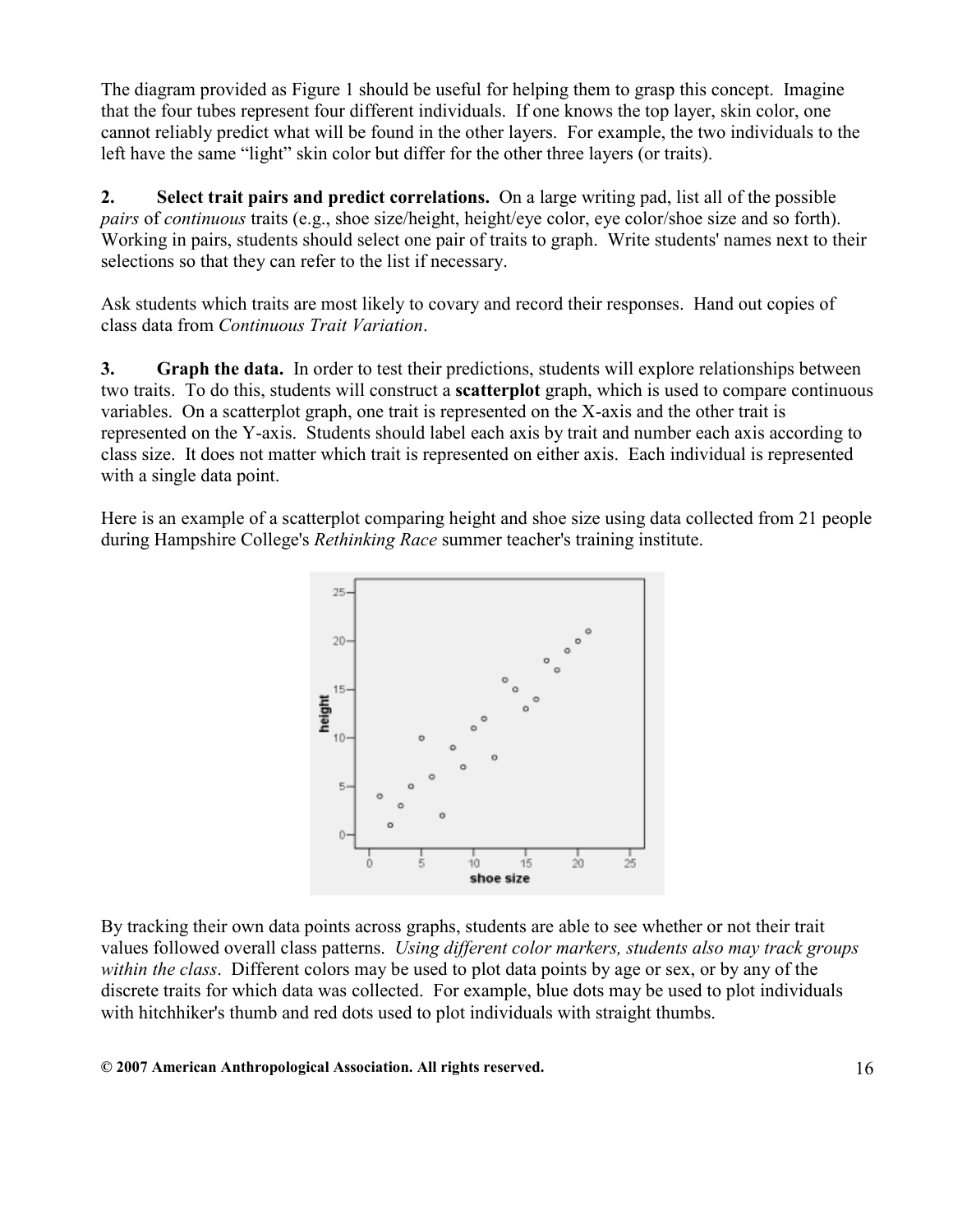4. Identify, explore and discuss correlations. The X-axis position of a data point in relation to its Y-axis position shows the relationship of the two variables as observed for that individual. Together, all of the data points suggest a pattern of the relationship of the two variables for the entire class. This pattern may take the form of a positive, negative or nonlinear correlation (See Figure 2 for illustrations and further explanations).

The above example shows positive correlation for height and shoe size for the *Rethinking Race* group. That is, as height increases, so does shoe size for most individuals. Not all trait pairs will correlate as strongly or obviously. Thus, students should first discuss with their partners whether or not their selected traits correlate and, if so, the nature of that correlation. Once all of the students have done this, they should post their graphs and share their findings with the entire class.

5. Compare Results. The groups of students may now put there graphs on the classroom wall. Go around the room and have each group explain the relationship they graphed.

# Going Further: Maps and Group Variation

Using maps of the global distribution of select traits, students can also see that group averages are nonconcordant. First, re-examine the global distribution of skin color (Figure 3a). In general, skin color varies by distance from the equator. Now examine the global distribution of another trait, such as blood type B (Figure 3b). The distribution of this trait is more on an east-west axis and looks entirely unlike the distribution of skin color. Ask students what might cause the distribution of blood type B?

Does the distribution of blood type A (Figure 3c) follow a pattern similar to that of skin color? Show students Figure 4, a map comparing distributions of skin color and type A blood frequency. Are distribution patterns of skin color and type A blood frequency concordant or nonconcordant? Note the difficulty of assigning 'race' when comparing only these two traits, For example, some areas that are relatively homogeneous with respect to type A blood frequency exhibit the most skin color variation. What would skin color tell us about the ABO blood system?

# Going Further: Using Excel to Graph Relationships

Using a spreadsheet program such as Excel, students can also readily graph bivariate relationships, plot trend lines, etc. Students also practice data entry (and coding for discrete traits), and learn how to properly format a graph. Some teachers may prefer to use Excel in place of the manual graphing of relationships. However, starting by manual graphing provides a greater feel and interaction with the data. Here is a sample Excel sheet with continuous and discrete trait values entered. Most discrete traits are coded as "0" if the trait was absent and as "1" if the trait was present. Sex was coded as "1" for males and as "2" for females.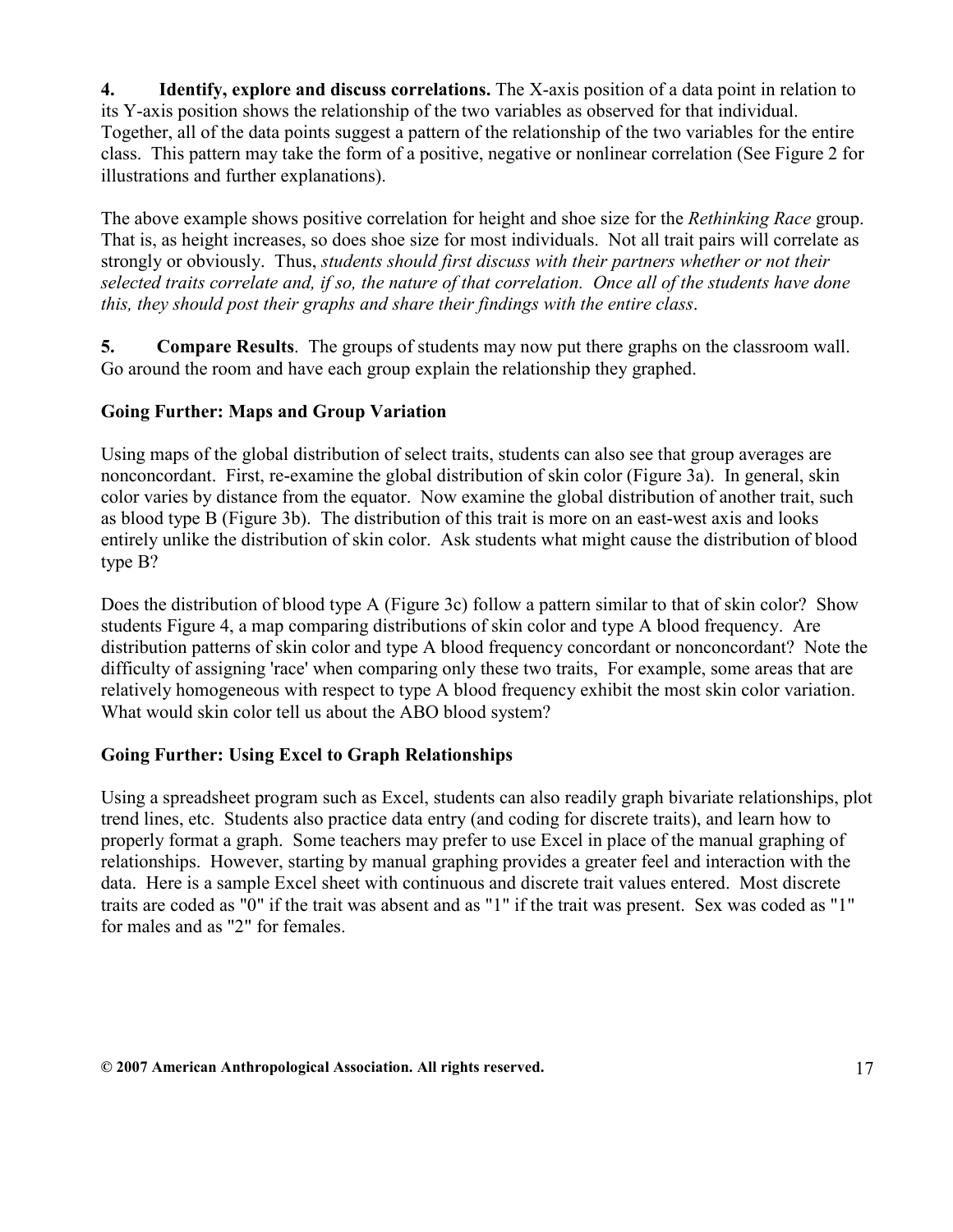|                 |          |                     |                      | Bill the Odt Year Street Pornet Tools Data Writer Help         |                  |              |          |                                                |                     |                      |                |    |                | $-18$ x                           |
|-----------------|----------|---------------------|----------------------|----------------------------------------------------------------|------------------|--------------|----------|------------------------------------------------|---------------------|----------------------|----------------|----|----------------|-----------------------------------|
| DG              | a<br>M36 | 当凡<br>$\frac{1}{2}$ | <b>Ght</b><br>色<br>× | <b>NO.4</b>                                                    | 通文 广创 计 图 图 3 45 |              |          |                                                |                     |                      |                |    |                | ● H ● B J U ■ 第三期 B 2 倍 → → - △ · |
|                 | -A       | B                   | e                    | Ð                                                              | F                | F            | G        | н                                              |                     |                      | к              |    | M              | $\mathcal{N}$                     |
| 4               | name     | 50x                 | ptotaster            | tongueroll                                                     | earlobes         | hthumb       | lefty    | thumbcross height skincolor hairform haircolor |                     |                      |                |    | eyecolor       | shoesize                          |
| 2<br>3          |          | 2                   | 1                    |                                                                |                  | Ö            | 0        |                                                | 16                  | 18                   | 18             | 18 | 20             | 13                                |
|                 |          | 2                   | ï                    | 0                                                              | ۲                | o            | σ        | $\bf{0}$                                       | 11                  | 8                    | 2              | 2  | 3              | 10                                |
|                 |          | $\overline{2}$      | 1                    |                                                                |                  | ō            | 1        | ñ                                              | 13                  | 16                   | 17             | 12 | 16             | 15                                |
| Б               |          | 1                   | ï                    |                                                                |                  | o            | ō        |                                                | 18                  | 21                   | 19             | 19 | 21             | 17                                |
| g               |          | $\overline{2}$      | 1                    | ŧ                                                              |                  | ö            | ű        | ŧ                                              | 7.                  | 16                   | 4              | 21 | 17             | ğ                                 |
| ż               |          | $\overline{z}$      | 1                    |                                                                | ū                | 1            | θ        | Ü                                              | б                   | 6                    | 12             | 市  | $\overline{9}$ | в                                 |
| B               |          | 1                   | ö                    | ŧ                                                              |                  | 1            | ö        |                                                | 6                   | 1                    | 11             | 11 | 13             | $\ddot{\phantom{1}}$              |
| 0               |          | $\overline{1}$      | ۹                    | o                                                              | O                | 1            | ű        | t                                              | 19                  | $\mathbf{3}^{\circ}$ | $\overline{6}$ | 7  | ¥              | 19                                |
| 10              |          | $\overline{2}$      | 1                    | t                                                              | ×                | $\mathbf{I}$ | $\Omega$ | ٠                                              | x                   | 17                   | $\overline{2}$ | 13 | 11             | $\overline{\phantom{a}}$          |
| 11              |          | ٦                   | 1                    | n.                                                             | $\circ$          | $\mathbf{1}$ | Ó        | $\bf{0}$                                       | 20                  | 19                   | 20             | 17 | 14             | 20                                |
| 12              |          | 1                   | Ŧ                    | ŧ                                                              |                  | 1            | 0        | 1                                              | 17                  | 4                    | 8              | 15 | 8              | 18                                |
| 13              |          | 2                   | Ŧ                    | $\mathfrak n$                                                  |                  | 0            | o        | 1                                              | 10                  | g                    | $\overline{t}$ | ÷, | 15             | 5                                 |
| $\overline{14}$ |          | $\overline{2}$      | 1                    |                                                                |                  | ö            | ű        |                                                | 3                   | 5                    | 16             | 5  | Б              | $\overline{3}$                    |
| 15              |          | ž                   | ö                    |                                                                |                  | o            | O        | 1                                              | 8                   | 10                   | 3              | B  | 2              | 12                                |
| 16              |          | 1                   | ů                    |                                                                |                  | 4            | ŭ        | ū                                              | 21                  | 7                    | $\overline{5}$ | 16 | 8              | 21                                |
| 17              |          | J.                  | ŧ                    |                                                                | o                | ō            | $\Omega$ | n                                              | 15                  | 2                    | я              | 14 | 10             | 14                                |
| 18              |          | $\overline{2}$      | 1                    |                                                                |                  | 1            | 0        | 1                                              | 12                  | 20                   | $^{21}$        | 20 | 19             | 11                                |
| 19              |          | 2                   | ï                    |                                                                | ۲                | o            | ŧ        | o                                              | 9                   | 14                   | 15             | 9  | $+8$           | 8                                 |
| 20              |          | $\overline{2}$      | 1                    | $\alpha$                                                       | ٠                | ö            | ũ        | $\mathbf{0}$                                   | ž                   | 11                   | 14             | 10 | 7              | $\overline{t}$                    |
| 21              |          | 2                   | 0                    | ¥                                                              | $\theta$         | 1            | $\circ$  | 1                                              | 1                   | 12                   | 11             | 3  | 12             | $\tilde{z}$                       |
| 22              |          | ł.                  | 1                    | $\theta$                                                       | 1                | $\alpha$     | ۹        | ÷                                              | 14                  | 12                   | 10             | 4  | 4              | 16                                |
| 23              |          |                     |                      |                                                                |                  |              |          |                                                |                     |                      |                |    |                |                                   |
| 24              |          |                     |                      |                                                                |                  |              |          |                                                |                     |                      |                |    |                |                                   |
| 25              |          |                     |                      |                                                                |                  |              |          |                                                |                     |                      |                |    |                |                                   |
| 25              |          |                     |                      |                                                                |                  |              |          |                                                |                     |                      |                |    |                |                                   |
| 27              |          |                     |                      |                                                                |                  |              |          |                                                |                     |                      |                |    |                |                                   |
| 28              |          |                     |                      |                                                                |                  |              |          |                                                |                     |                      |                |    |                |                                   |
| 29              |          |                     |                      |                                                                |                  |              |          |                                                |                     |                      |                |    |                |                                   |
|                 |          |                     |                      | 14 4 > M Chart1 / Chart2 / Chart3 / Sheet3 ) Sheet2 / Sheet3 / |                  |              |          |                                                | $\vert \cdot \vert$ |                      |                |    |                |                                   |

#### **Discussion**

- 1. Which traits correlate, and how strongly? How accurate was the list of traits students identified as most likely to correlate in part one?
- 2. When tracking their own values, did any of the students consistently fall outside of the overall class patterns? If so, be sure to reinforce for them that this is not evidence of 'racial' difference from other students (if the traits involved are 'racial' ones). Rather, this might be an example of local variation that limits the usefulness of the biological race concept.
- 3. If different colors were used to plot different groups, did group values pattern in any interesting ways? Explain.
- 5. The distribution of type B blood may be related to the history of infectious disease or other factors, or it might simply be due to nonselective forces of evolution. We do not yet have a clear answer.
- 6. The lack of any relationship between skin color and blood types is further evidence of nonconcordance and the lack of utility of race-as-biology. Ask students to explain how Figure 4 provides support for this statement.
- 7. If skin color does not have "deeper biological meaning," should a doctor take skin color into account? Why? Why not?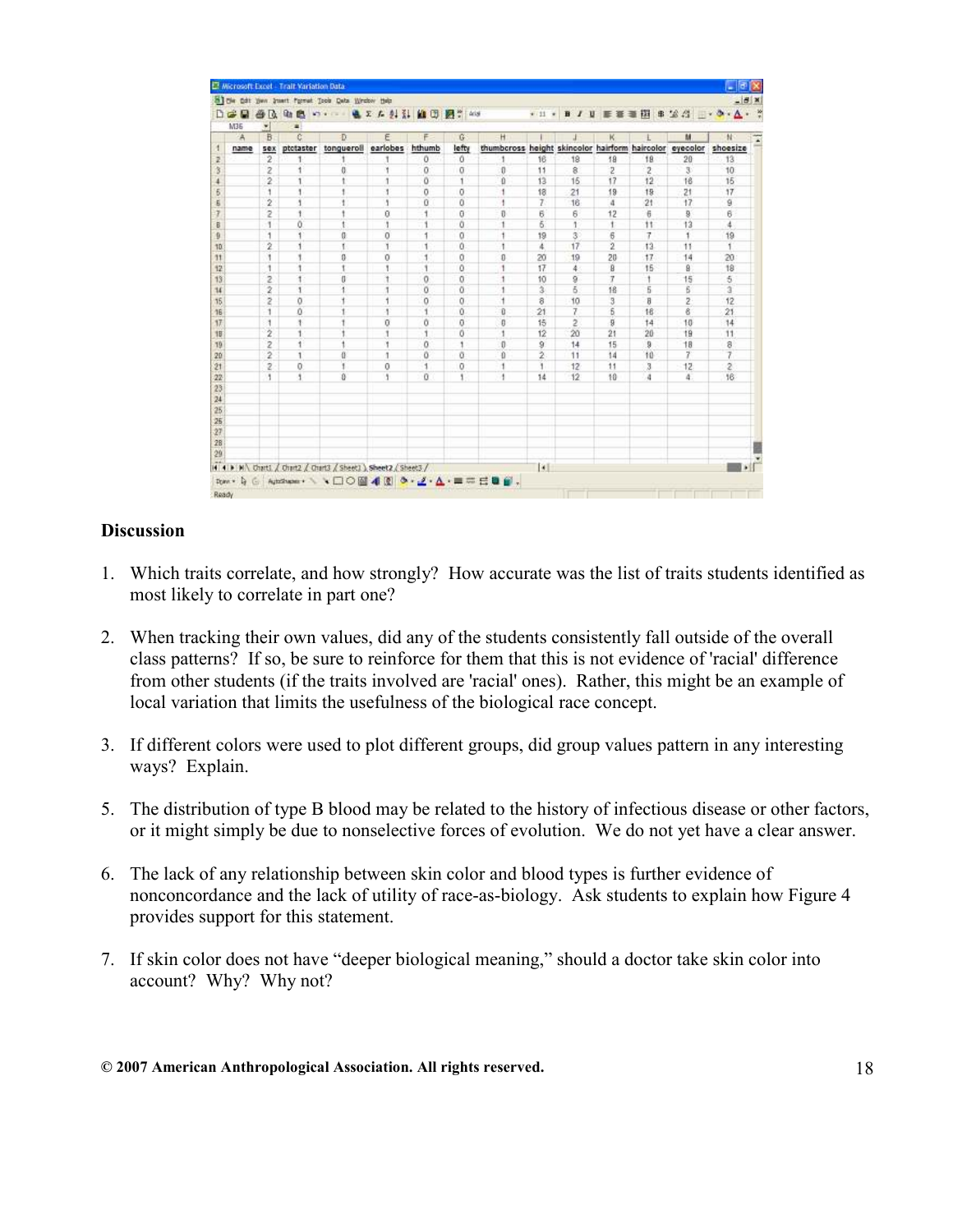So far, we have focused on problems associated with classifying phenotypic variation through 'race'. The next exercise, Apportioning Phenotypic and Genetic Variation, will address the discredited but persistent notion that observable variation is the outward expression of deeper, biogenetic differences between 'races'. As an introduction to this exercise, students should identify and write a brief (~ one page) report on any 'racial disease' (e.g., sickle cell anemia, Tay-Sachs disease or cystic fibrosis) – its etiology, symptoms and distribution in the US population.

#### References

Brace, C.L. 1996. A Four-letter Word Called "Race". In L. Reynolds and L. Lieberman, eds., Race and Other Misadventures: Essays in Honor of Ashley Montagu in His Ninetieth Year, pp. 106-141. Dix Hills, New York: General Hall, Incorporated.

Diamond, J. 1994. Race Without Color. Discover 15(11): 82-89.

Goodman, A.H. 1997. Bred in the Bone. The Sciences March/April: 20-25.

Park, M. 1999. Biological Anthropology. Second Edition. Boston: McGraw-Hill Publishing.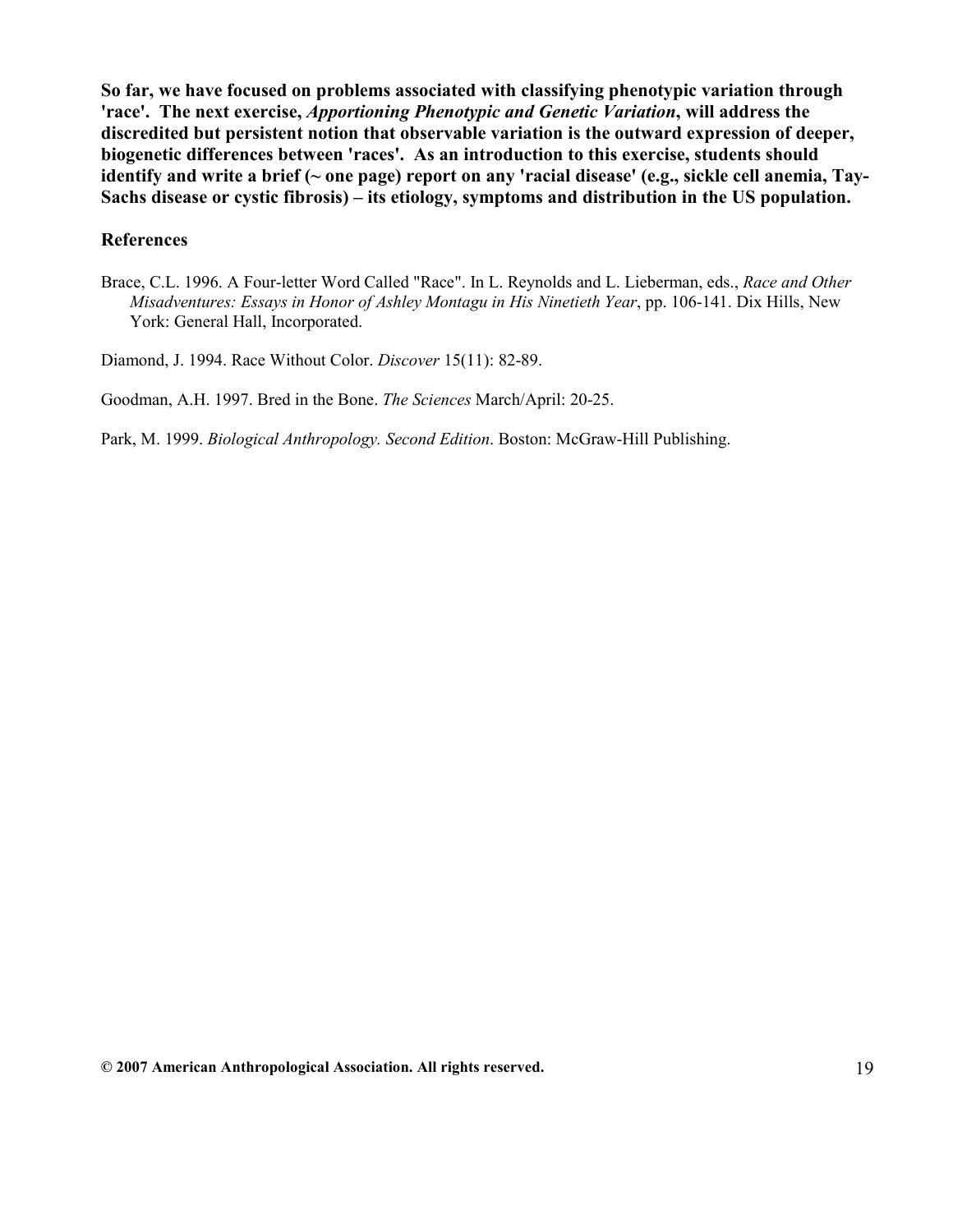Figure 1. Diagram of Independent (or Nonconcordant) Variation. If each layer represents geographic variation for one trait and each cylinder represents an individual, it is apparent that traits vary independently. This pattern is observed both continentally and as *local variation* within smaller geographic areas. Source: Modified from Park, Biological Anthropology, 2<sup>nd</sup>, ©McGraw-Hill Companies, Inc.

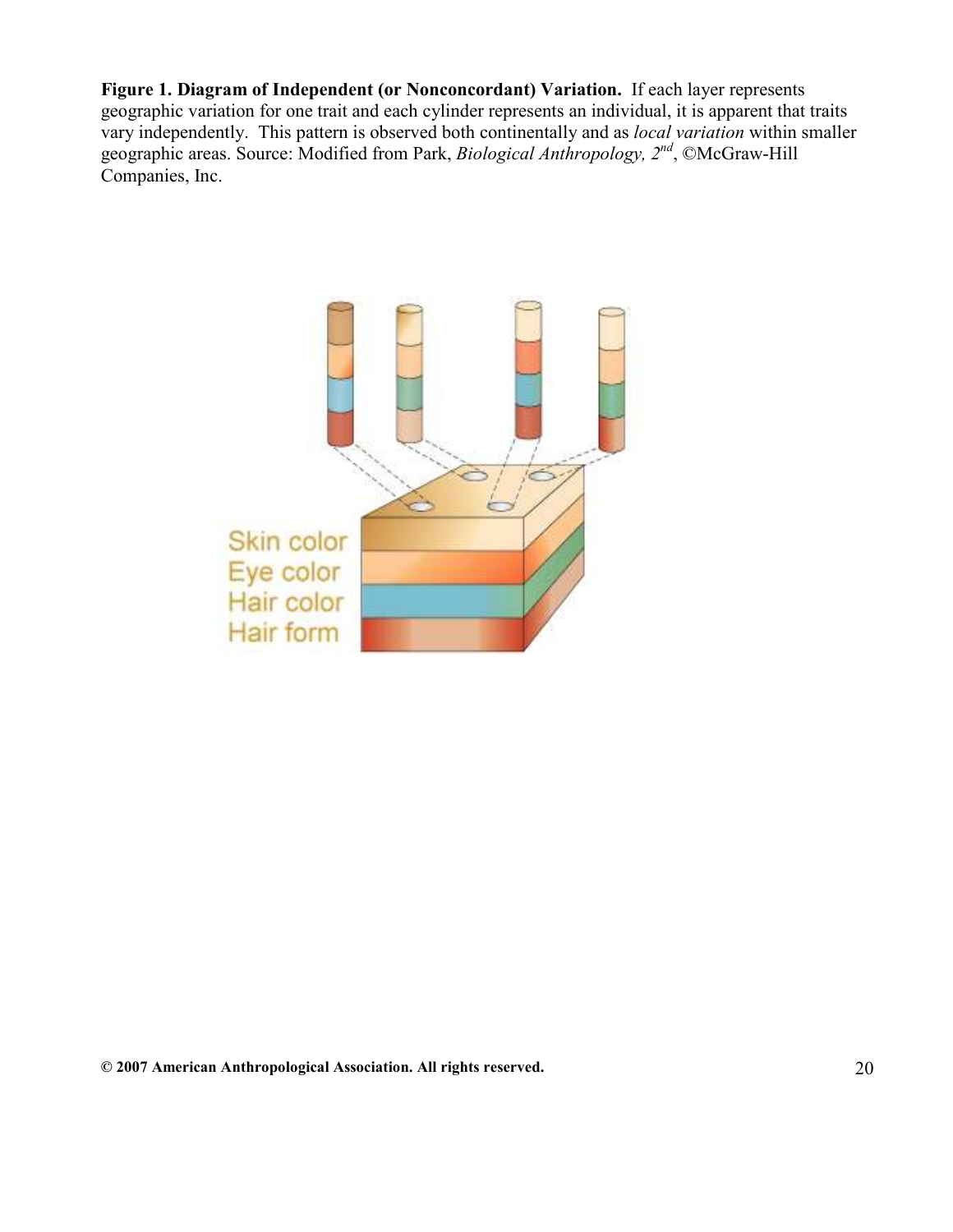#### Figure 2. Examples of scatterplots showing possible correlation patterns for continuous traits/variables.

A. Positive Correlation: high or low values for the X-axis trait will correspond with high or low values for the Y-axis trait, respectively.



B. Negative Correlation: high values for the X-axis trait will correspond with low values for the Yaxis trait, and vice versa.



C. Nonlinear Correlation: values for the X-axis trait and values for the Y-axis trait do not correspond in a way that explains the relationship between the two traits. For our purposes, we may simply say that this pattern represents "no correlation".

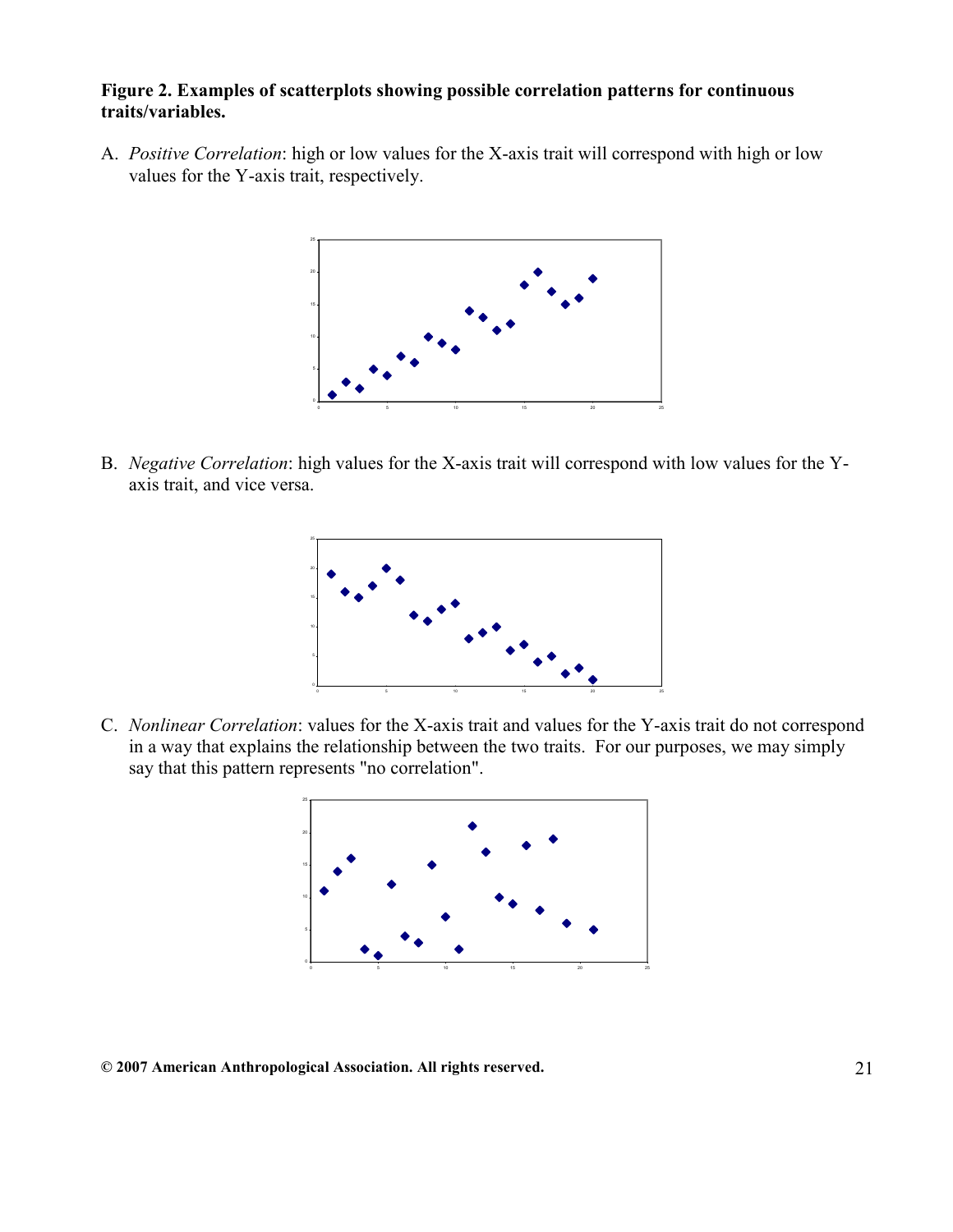Figure 3. (A) World Skin Color Distribution, (B) World Frequency Distribution of Type B Blood, and (C) World Frequency Distribution of Type Blood. Source: Park, Biological Anthropology,  $2^{nd}$ , ©McGraw-Hill Companies, Inc.



B.

A.



© 2007 American Anthropological Association. All rights reserved. 22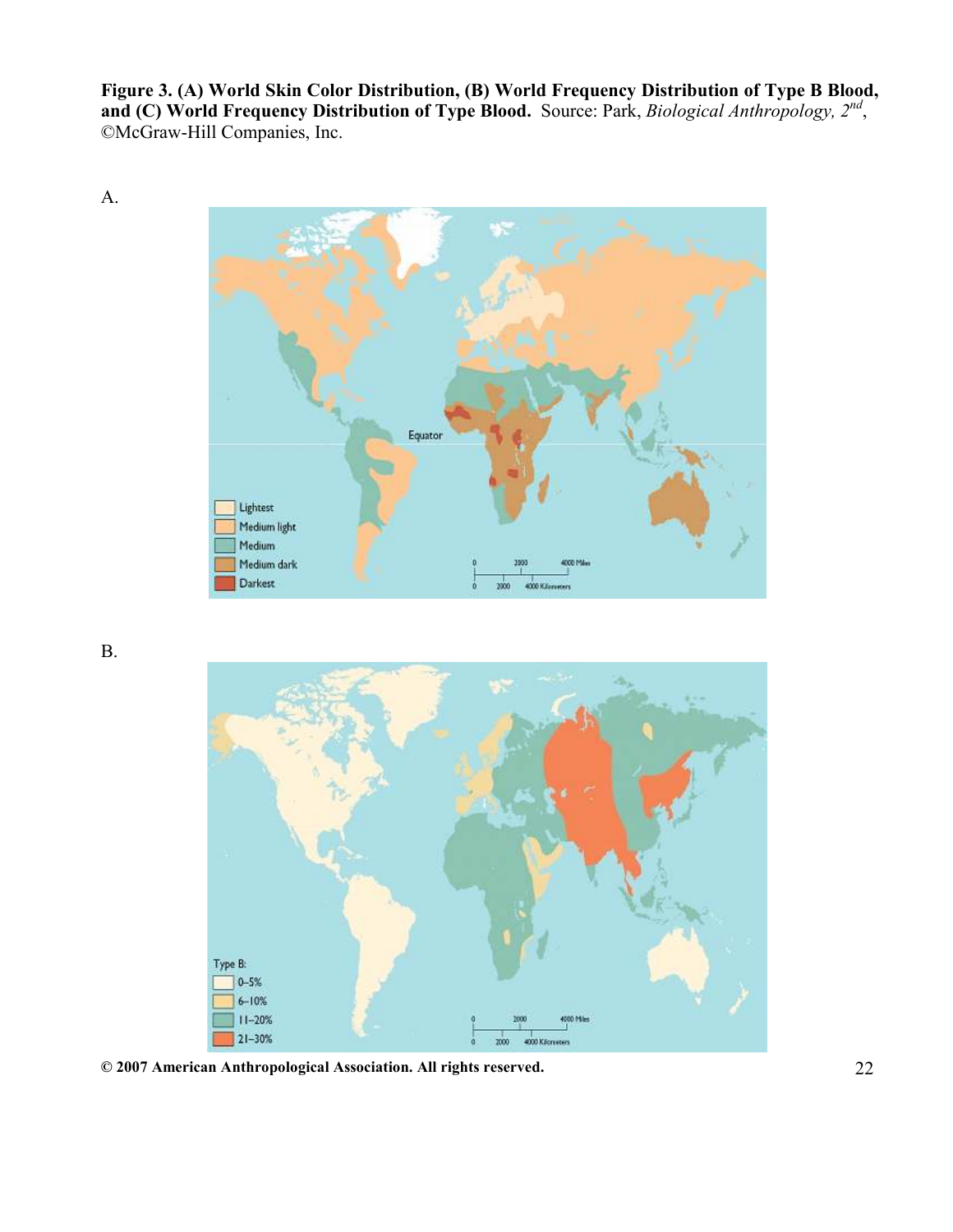# Figure 3. Continued.

C.

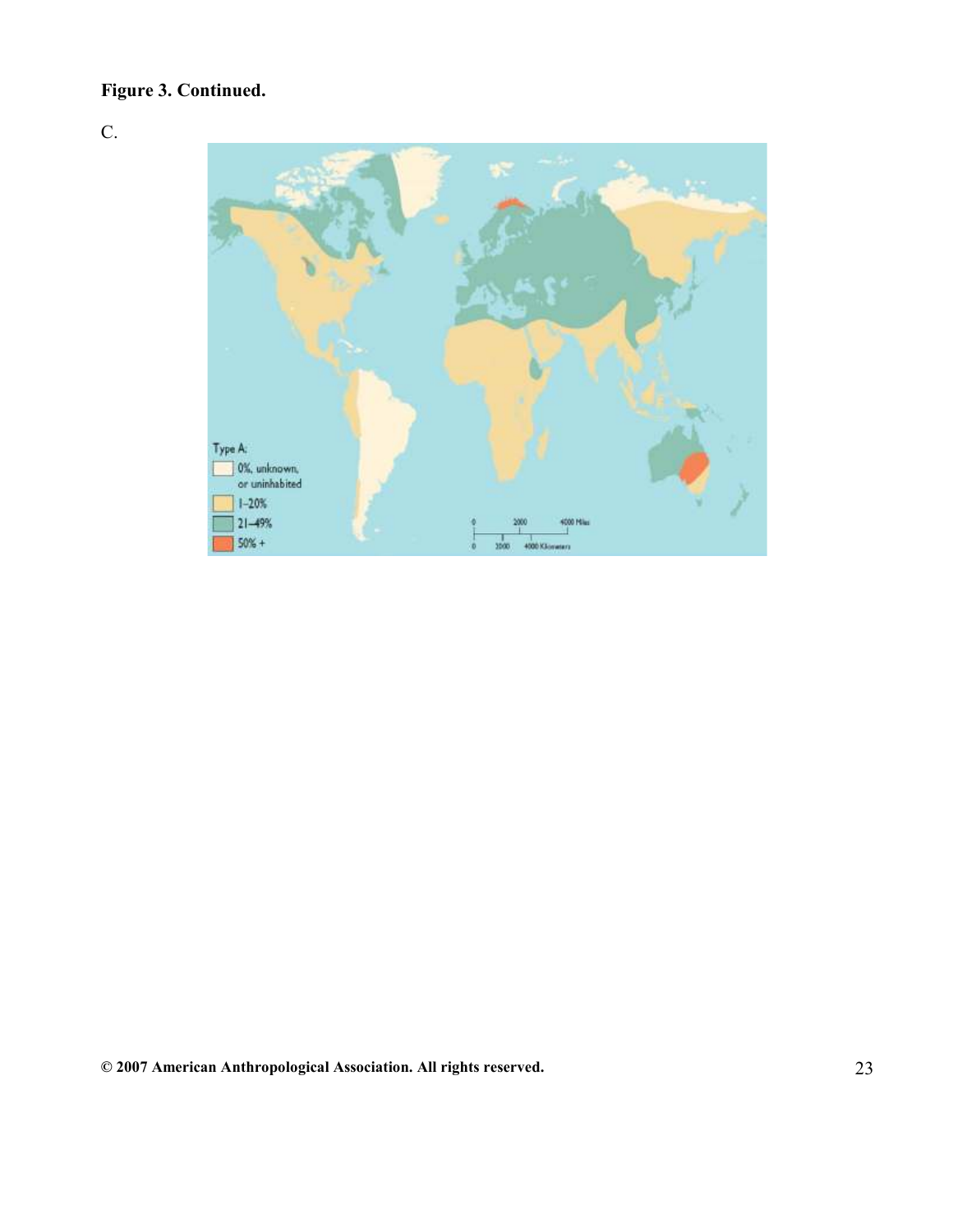Figure 4. Comparison of World Skin Color Distribution and World Frequency Distribution of Type A Blood. This map was created by overlaying Figures 3a and 3c, and by contrasting the colors to highlight the range of possible trait/trait frequency combinations. Source: Modified from Park, Modified from Park, *Biological Anthropology*,  $2^{nd}$ , ©McGraw-Hill Companies, Inc.

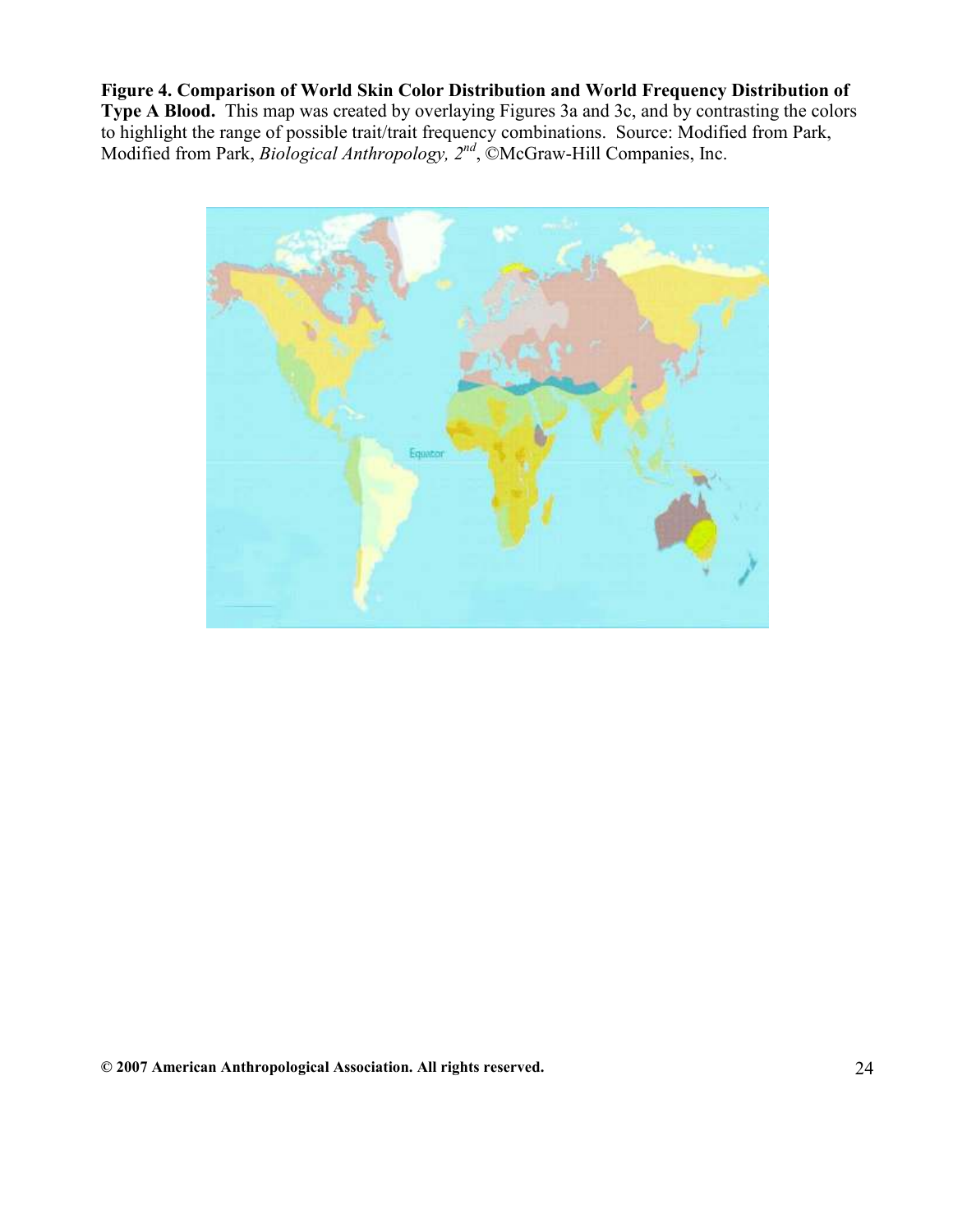#### Lesson Plan 3:

# Apportioning Phenotypic and Genetic Variation

Developed by Alan Goodman and Joseph Jones

## **Objectives**

This exercise addresses the problem of how to represent human genetic or phenotypic variation in a conceptually understandable and meaningful way. Students will:

- Learn some basic concepts in human genetics
- Discuss empirical data on human genetic variation
- Understand that important phenotypic and genetic differences amongst humans occurs at the individual level and are not reflected in group averages

## Key Terms

- apportionment
- gene
- locus
- allele

## Time

Approximately 1 hour and 30 minutes (based on grade level, and including a flexible discussion period)

# **Materials**

For this exercise you will need:

- 1. Clear bottles (plastic or glass) with wide tops (approximately 1 bottle per student)
- 2. Marbles or other small and brightly colored objects in at least two high contrast colors such as red and blue or black and white (approximately 100 marbles per student)
- 3. Handout on trait frequencies by 'race' (See Figure 1)
- 4. (optional) M & Ms, Reece's Pieces or other edible colored candies

# Procedure

#### Simple Version

Assign students to work in groups of two or three. Give each set of students two clear jars representing two ''races'', and marbles that will represent individuals. The number of individuals (marbles) selected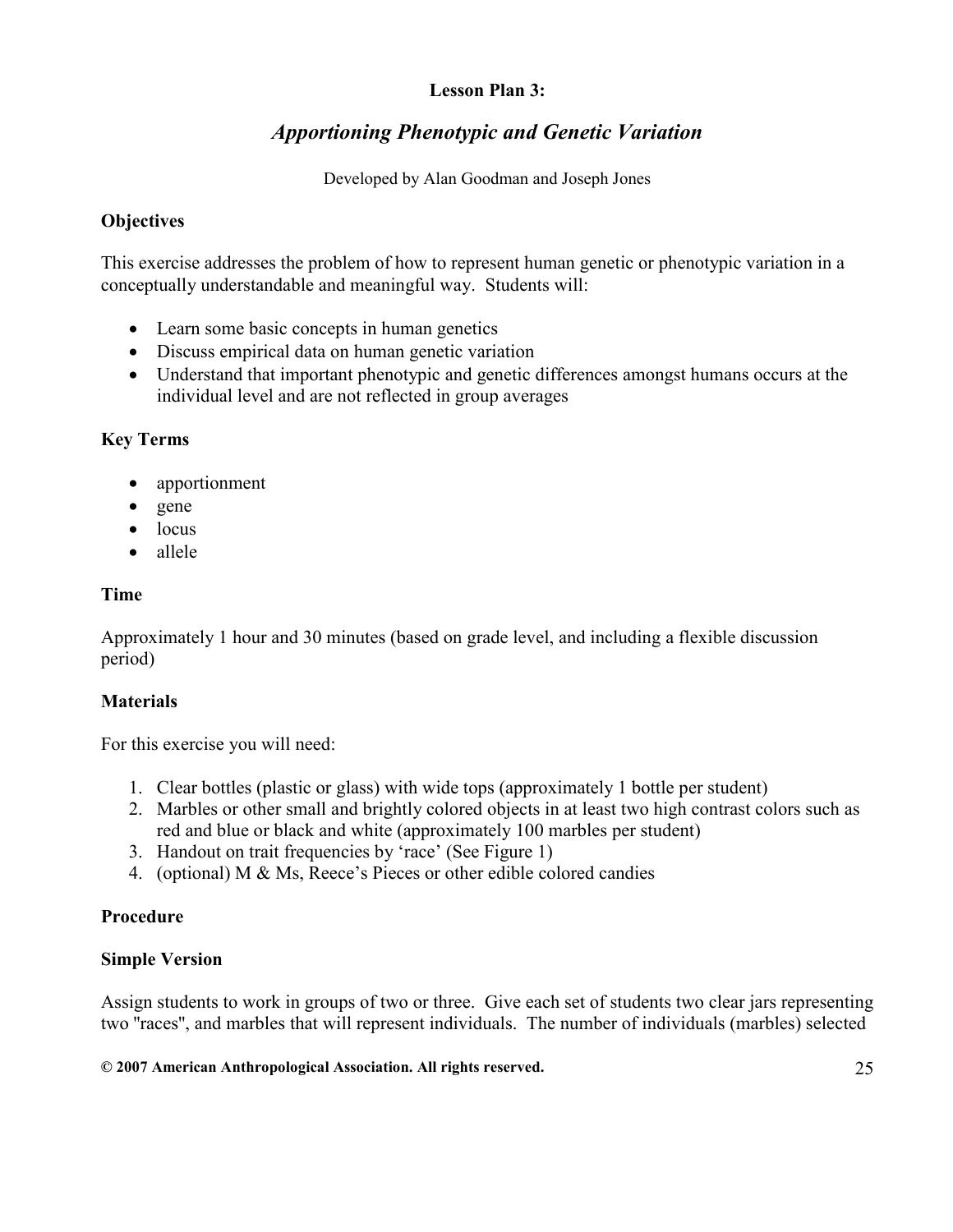is an arbitrary decision, but should be the same for each 'race'. We suggest 100 marbles/individuals per jar. This number allows 1 marble to equal 1%.

1. Assume all variation is between the two 'races'. Ask students to fill the two jars with marbles representing all variation between 'races'. Students should end up filling one jar with one color of marble and the other jar with another color. Explain to students that each marble represents an individual. Depending upon grade level, different colors may represent (1) simply the presence or absence of different traits, or (2) the presence of different alleles [allelic variation]. Thus, every individual of 'race' (jar) "A" will have one trait or allele, while every individual of 'race' (jar) "B" will either not have that trait or will have a different allele.

2. Assume all variation is *within* the two 'races'. Now, students should fill the two jars with marbles of two different colors representing all variation within the two 'races'. The proportion of one color to another does not matter, but must be the same for each 'race'. For example, each jar might have 50 black and 50 white marbles or 9 blue and 91 red marbles. Thus, each 'race' will have the same frequency for a given trait or allele.

3. Using real data on human variation. This step requires that students understand the definition of an allele as actual human genetic data are used. Data may be found in a variety of sources such as Cavalli-Sforza, *et al.* (1994). Table 1 is abstracted from Nei and Roychoudhury (1982) and Lewontin (1972) and consists of genes with two commonly found alleles.

Assign each group at random to a different gene from Table 1. As in the previous two steps, students are to select a color marble to represent each of the two alleles and then fill up the jars, with one marble representing one individual, or one percent of the 'race'. For example, for the first gene, Auberger, the 'Caucasian' jar should contain 62 marbles of one color and 38 of another, while the 'Negroid' jar will contain 64 marbles of one color and 36 of another. Note that in Table 1 data are usually provided for three ''races''

After each group has successfully put the appropriate amount of marbles in each of the jars, go around the room and ask each group how important race seems to be in statistically "explaining" their trait. The students should be able to hold up and display their jars for the rest of the class.

Using  $M \& M$ 's. For more fun, one can complete any of the above exercises using colored candies. In our experience, Reece's Pieces work particularly well because they have a hard outside and come in a limited number of colors.

# Going Further: Comparing more 'races', alleles, and genetic systems

In the simple version, only two 'races' were compared for a single genetic system with two alleles. However, the exercise can easily be expanded to include a third 'race', a genetic system with more than two alleles variants, or more than one genetic system at a time. Doing so will remind students of the complexity obscured or ignored by racial classification.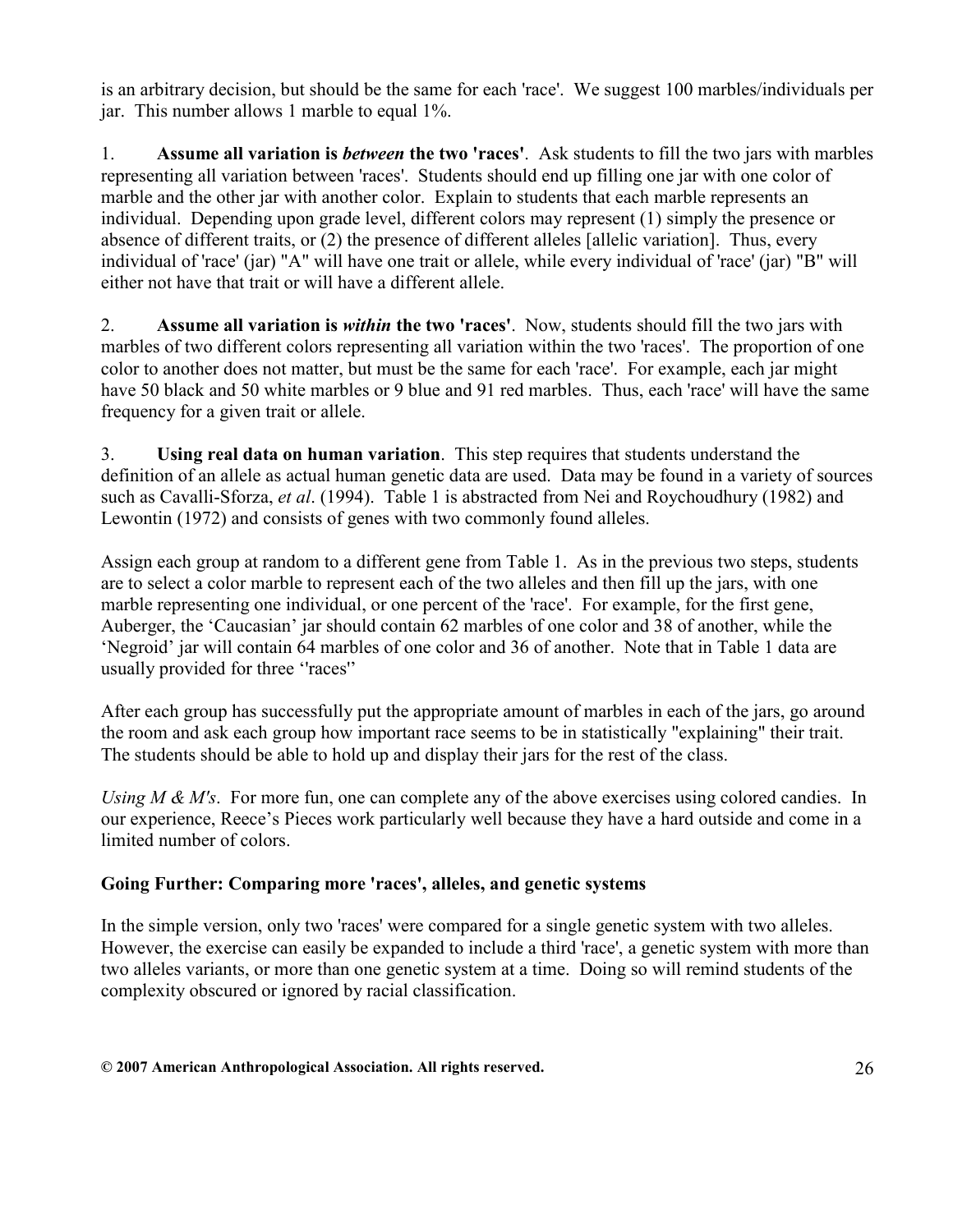To include a third race, all that is needed is a third jar. A third or fourth variant simply requires a source such as Cavalli-Sforza, et al. (1994) and a third or fourth color marble. And considering more than one genetic system requires adding the appropriate number of color marbles (i.e., the number of alleles involved).

Adding a second or third trait requires an assumption of independence or non-concordance. The frequency of having trait A of one gene system and trait B of another is simply the product of frequency A and B.

## **Discussion**

1. After students complete part one, ask them whether or not there is a trait in the real world that actually varies by race like this.

Skin color variation between Europeans and Africans most often is mentioned, but even in this example there is some "overlap." There is no genetic trait that works this way.

2. For part 2, if a "blue" individual was more susceptible to a certain disease, would knowing his or her race be useful for predicting whether or not this person will actually ever have the disease? This question is currently a source of great debate among anthropologists, bioethicists and medical practitioners. Students should refer to their homework assignments from the previous exercise, which will provide concrete examples for them to consider regarding race and disease.

What other factors might influence this outcome? This, of course, will depend on the specific disease chosen. The main point is to have students consider genetic variation as one of many factors (environment, social status, cultural practices, etc.) that combine to influence health and other forms of observed variation. One could also ask if human variation in reality is more like this example than the prior one.

3. After completing parts 1 and 2, one can consider what real data might look like.

 Our experience is that most individuals will think that 'races' must be much like the first example – all variation between 'races'. But, as we will see, this is not the case.

- 4. The genes used in part three are mostly of no known function. However, students may want to look up what is known about the particular gene.
- 5. It is important to point out that the above is a statistical exercise that assumes that 'races' are meaningful units of analysis.

With this assumption, race can be said to statistically capture a percentage of human variation. But is there is another system that might better explain existing variation? As students have seen with these exercises, the evolutionary model does this by offering both descriptions and reasons for human biological variation.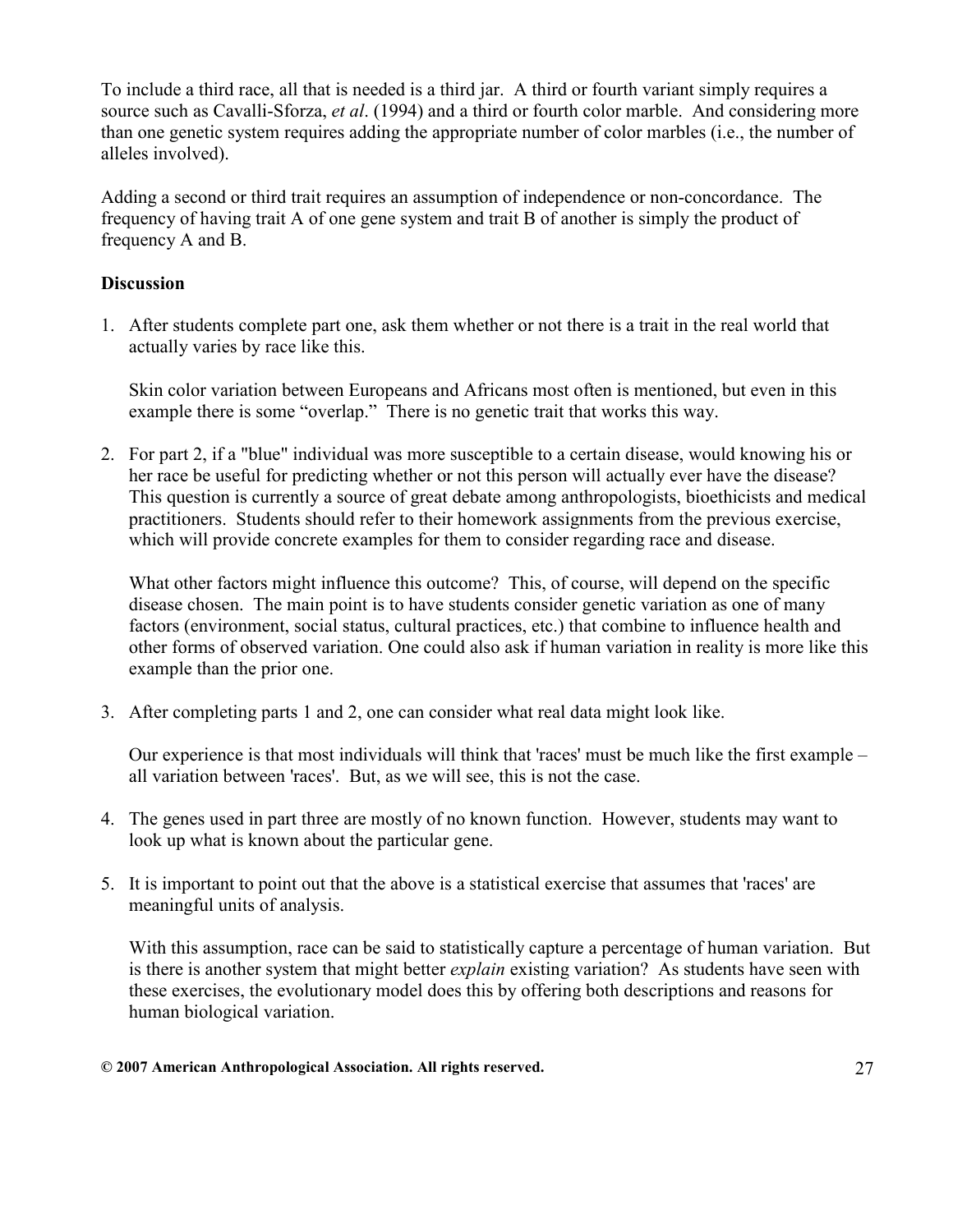For students with some background in genetics, this exercise may be modified to introduce the forces of evolution: gene flow, genetic drift, mutation and natural selection.

#### References

Cavalli-Sforza, L.L., P. Menozzi and A. Piazza. 1994. The History and Geography of Human Genes. Princeton: Princeton University Press.

Lewontin, R.L. 1972. The Apportionment of Human Diversity. Evolutionary Biology 6:381-398.

- Nei, M. and A.K. Roychoudhury. 1982. Genetic Relationship and Evolution of Human 'races'. Evolutionary Biology 14:1-59.
- Yu, N., et al. 2002. Larger Genetic Differences within Africans than Between Africans and Eurasians. Genetics 161:269-274.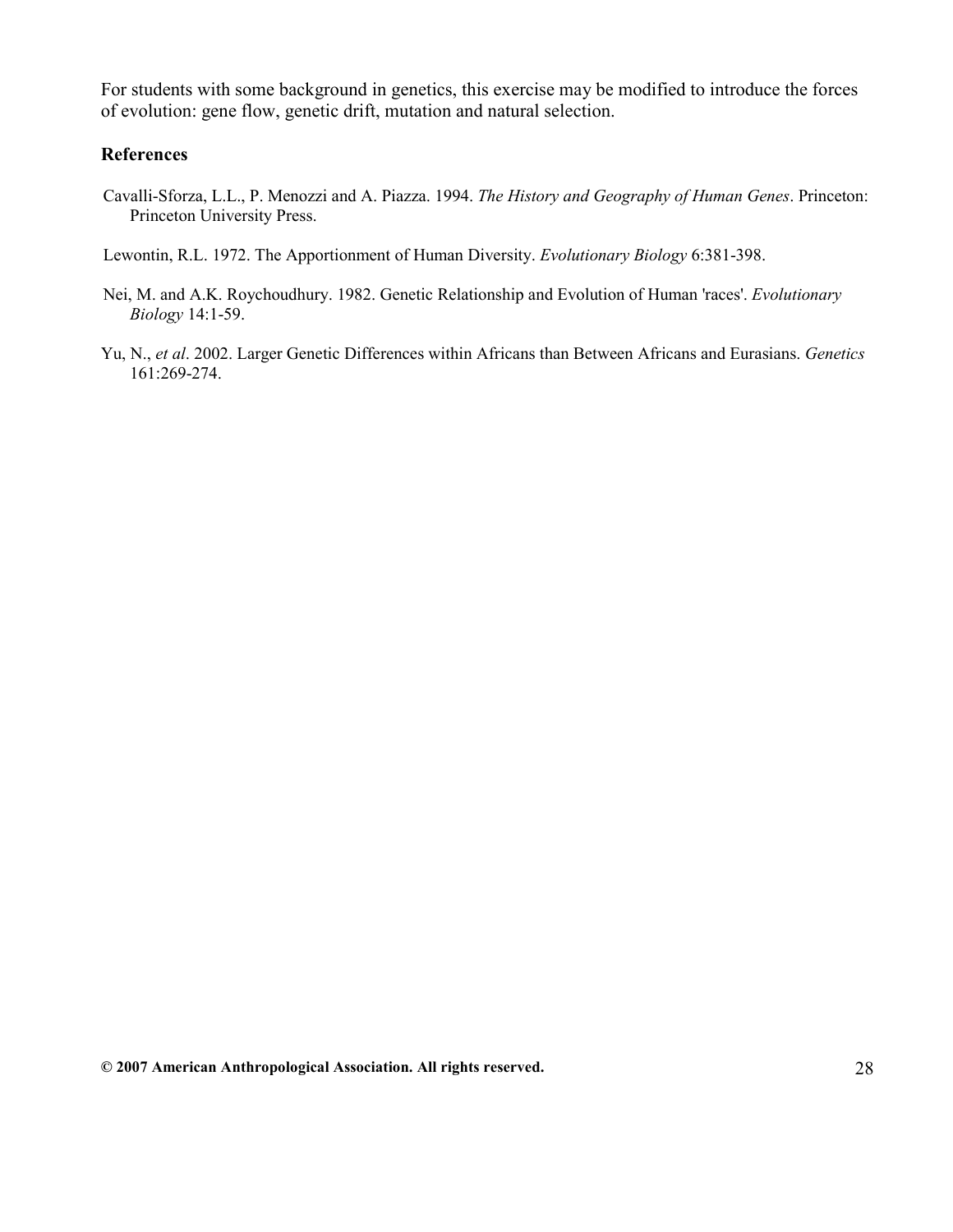| Gene                              | <b>Allele</b>                     | Caucasoid <sup>2</sup> | <b>Negroid</b> | <b>Mongoloid</b> |
|-----------------------------------|-----------------------------------|------------------------|----------------|------------------|
| Auberger                          | Au <sup>a</sup>                   | 0.62                   | 0.64           | $-3$             |
|                                   | Au                                | 0.38                   | 0.36           | $-$              |
| Secretor                          | Se                                | 0.52                   | 0.57           | $-$              |
|                                   | se                                | 0.48                   | 0.43           | $-$              |
| Xg                                | $Xg^a$                            | 0.67                   | 0.55           | 0.54             |
|                                   | Xg                                | 0.33                   | 0.45           | 0.46             |
| Plasminogen                       | $\overline{PGP}^1$                | 0.71                   | 0.86           | $-$              |
|                                   | PGP <sup>2</sup>                  | 0.29                   | 0.14           | $-$              |
| Acid phosphatase ACP              | P <sub>p</sub>                    | 0.60                   | 0.83           | 0.79             |
|                                   | $Pc$ and other                    | 0.40                   | 0.17           | 0.21             |
| Acid phosphatase Sap <sub>b</sub> | SapB                              | 0.77                   | $-$            | 0.88             |
|                                   | SapO                              | 0.23                   | $-$            | 0.12             |
| Alcohol dehydrogenase-3           | ADH1                              | 0.60                   | --             | 0.62             |
|                                   | ADH <sub>2</sub>                  | 0.40                   | --             | 0.38             |
| $\alpha$ 1 Acid Glycoprotein      | $\mathrm{Or}^{\mathrm{s}}$        | 0.36                   | 0.41           | 0.27             |
|                                   | $\overline{\text{Or}}^{\text{f}}$ | 0.64                   | 0.59           | 0.73             |
| Adenosine deaminase               | ADA <sup>T</sup>                  | 0.95                   | 0.97           | 0.97             |
|                                   | ADA <sup>2</sup>                  | 0.05                   | 0.03           | 0.03             |
| Diego blood group                 | $Di^{a}$                          | 0.00                   | 0.00           | 0.04             |
|                                   | Di                                | 1.00                   | 1.00           | 0.96             |
| MN blood group                    | M                                 | 0.54                   | 0.58           | 0.53             |
|                                   | N                                 | 0.46                   | 0.42           | 0.47             |

# Figure 1. Frequencies of Alleles by 'Race'<sup>1</sup>

 1 Source: Lewontin (1972) and Nei and Rochoudhury (1982)

<sup>&</sup>lt;sup>2</sup> Racial terminology appears in the original texts.<br><sup>3</sup> Missing data are represented by '—'

<sup>© 2007</sup> American Anthropological Association. All rights reserved. 29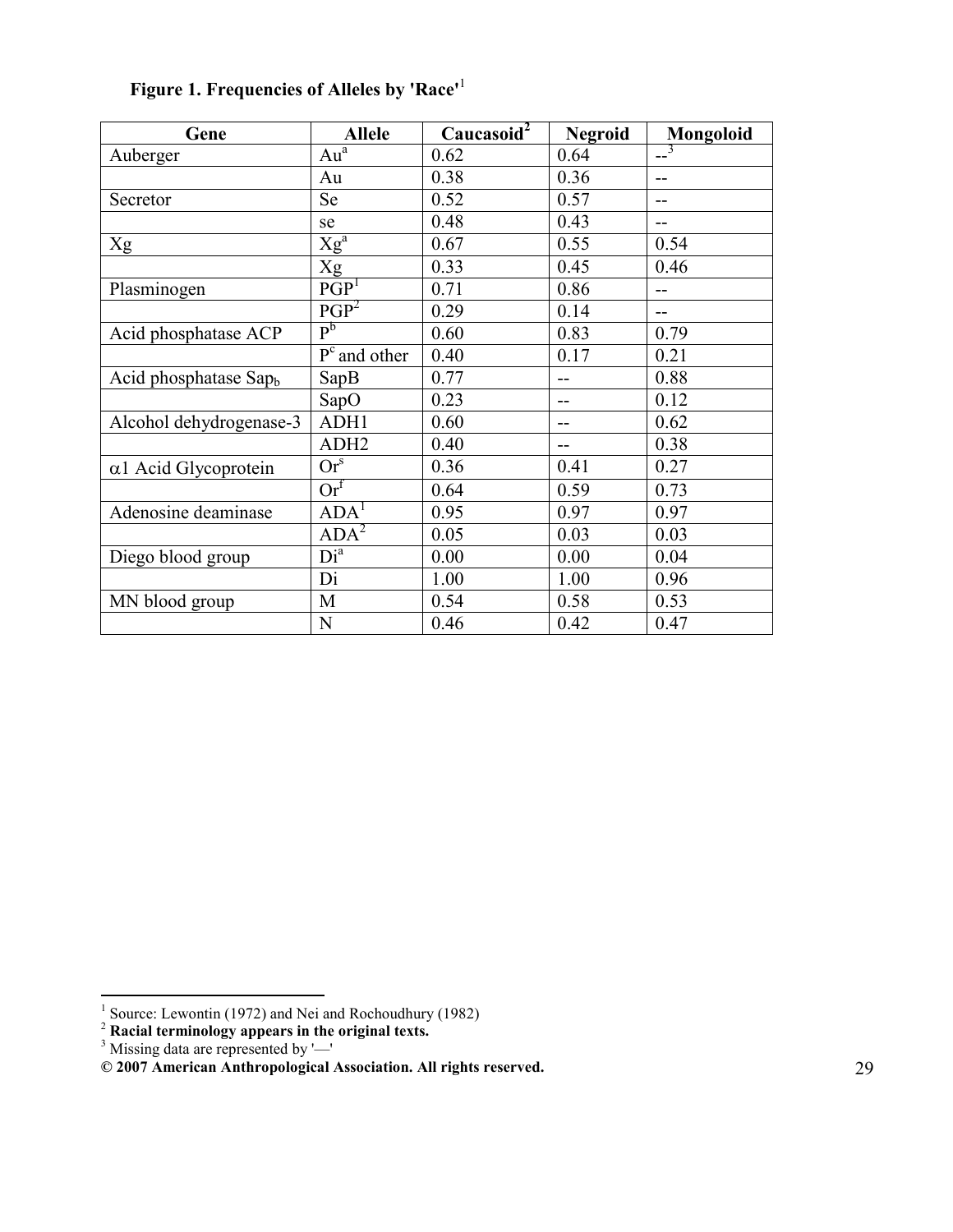#### Lesson Plan 4:

# Gene Flow Illustration

Developed by Carol Mukhopadhyay and Yolanda Moses<sup>4</sup>

#### **Objective**

Students will understand the rapidity with which a new gene can spread through a population through mating.

#### Time

5-10 minutes

## **Materials**

Glitter or something that will stick to student hands but can be removed with washing. The glitter represents genes from one stranger outside the community. You could use two or three different colors to represent different genes.

#### Procedure

-

Step 1. Instructions. Students (Ss) are to imagine that the Teacher (T) is a stranger to the community. To meet people, T will go around and shake hands with Ss. Since people like to interact, once their hand is shaken, they will shake hands with three others Ss. No one whose hand has been shaken can participate more than once. Eventually, everyone will be contacted.

Step 2. T spreads enough glitter on his/her hand so that it will "spread" when another hand is shaken. T begins by shaking hands with three students in class. The glitter should stick to hands of students but not be perceptible.

Step 3. Students proceed as outlined above, shaking hands with 3 other Ss. It takes very few rounds for everyone to be contacted once.

Step 4. Students examine their hands and see how quickly the 'glitter' has spread. This graphically illustrates how few "hand-shakes" it takes for a new gene to spread through a population.

Material from How Real Is Race? A Sourcebook on Race, Culture, and Biology, (2007), p. 58, by Carol Mukhopadhyay, Rosemary Henze and Yolanda T. Moses, published by Rowman & Littlefield Publishing Group Books, appears by permission of the author and publisher. This material is protected by copyright. All rights reserved. Please contact the publisher for permission to copy, distribute or reprint.

<sup>© 2007</sup> American Anthropological Association. All rights reserved. 30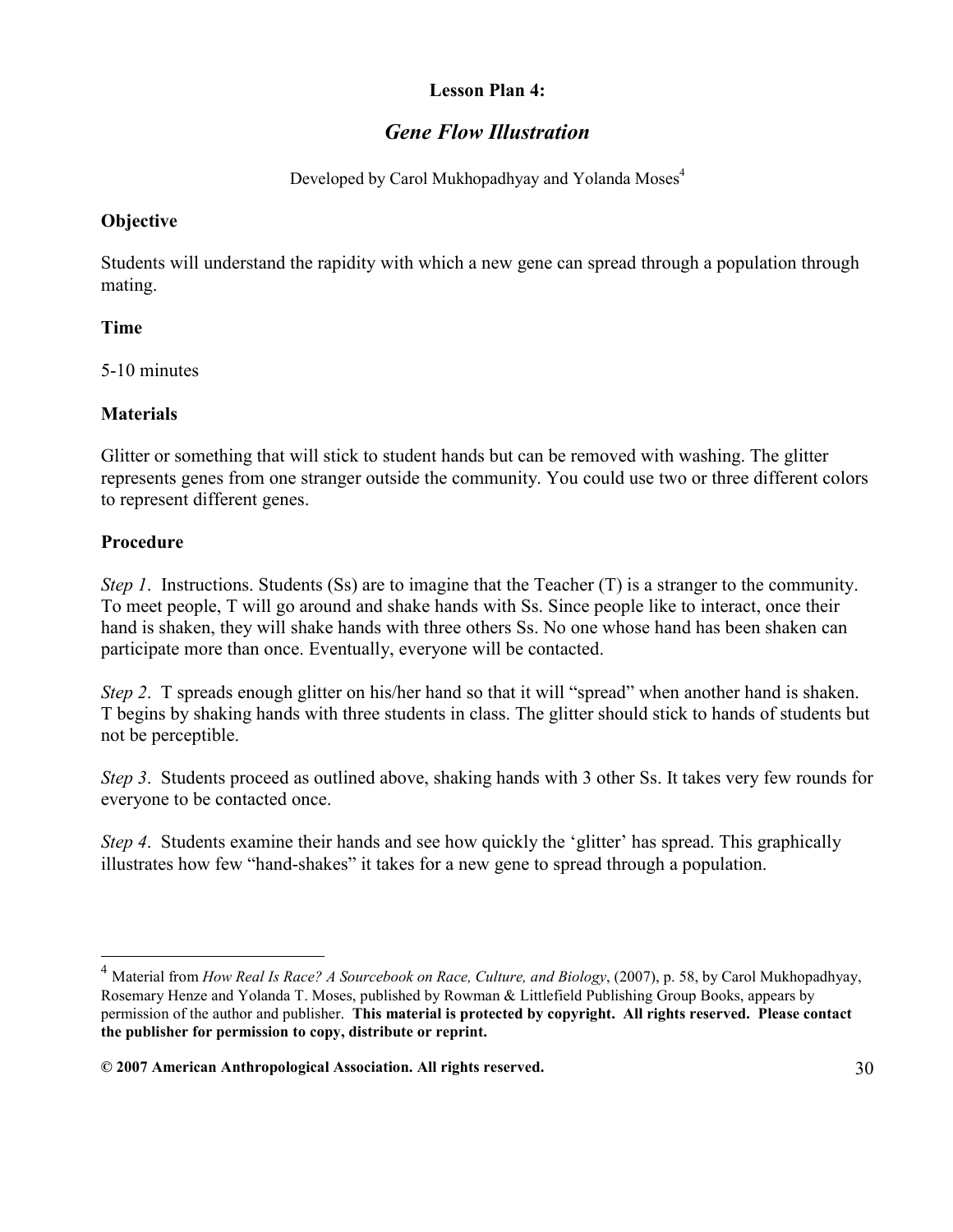#### EXPLORING CULTURAL VARIATION

# OVERVIEW<sup>5</sup>

Race, as a description of human biological variation, may not be real. But it is definitely a cultural, social, and historical reality with real consequences.

Most educators and students have little difficulty recognizing that race in the United States is real. And most probably experience race as a **cultural reality** even if they believe it is biologically real. Some educators may have even been introduced to the concept of race as a cultural or social "construct," to the idea that race is socially or culturally "constructed".

But the idea that race is a human invention, a cultural invention, a social creation, is quite complex and can be difficult to communicate. People often resist the idea that race is only a cultural construct. How could race be purely cultural when it seems —and is—so real and has such profound historical and contemporary consequences?

The following section offers a sample of lesson plans that address some of the major themes or conceptual points students need to "get" if they are to understand that race is both a cultural invention and profoundly real. They are all appropriate for either middle or high school students. Most are also suitable for adults, including teachers and other educational staff. Some could be adapted to younger students. Additional teaching activities and more detailed conceptual background material can be found in Mukhopadhyay, Henze, and Moses (2007) as well as in other resources found at the end of this Guide.

#### Culture is Real

Lesson plans 1-4 all address the concept of culture. In order to understand the idea that "race is a cultural creation," students must understand the concept of culture and how profoundly culture shapes our experience of reality. Students (and educators) often think they know what culture is. They've heard the word and many schools offer "cultural" programs, "cultural" assemblies, "cultural" festivals and other celebrations of "cultural" diversity.

To anthropologists, culture is more than material artifacts, more than special foods or celebrations, more than social organizations, social structure, social roles and social behavior. The term culture includes shared meanings, shared belief systems, shared cultural knowledge, shared ways of perceiving and interpreting the world around us. Culture shapes every aspect of human experience…what we hear, smell, taste, what we see, and what we feel. It guides our social interactions and organizes our social world. Human social organization is largely a cultural invention—but one that is very real.

Race is also a cultural invention—and it, too, is experientially, emotionally, cognitively, perceptually real, deeply internalized in our psyche, in our brains, in our senses.

<sup>© 2007</sup> American Anthropological Association. All rights reserved. 31 <sup>5</sup> This overview, by Mukhopadhyay, draws heavily on the introduction to Part 2: Culture Creates Race, in Mukhopadhyay, Henze and Moses (2007) How Real Is Race? A Sourcebook on Race, Culture, and Biology.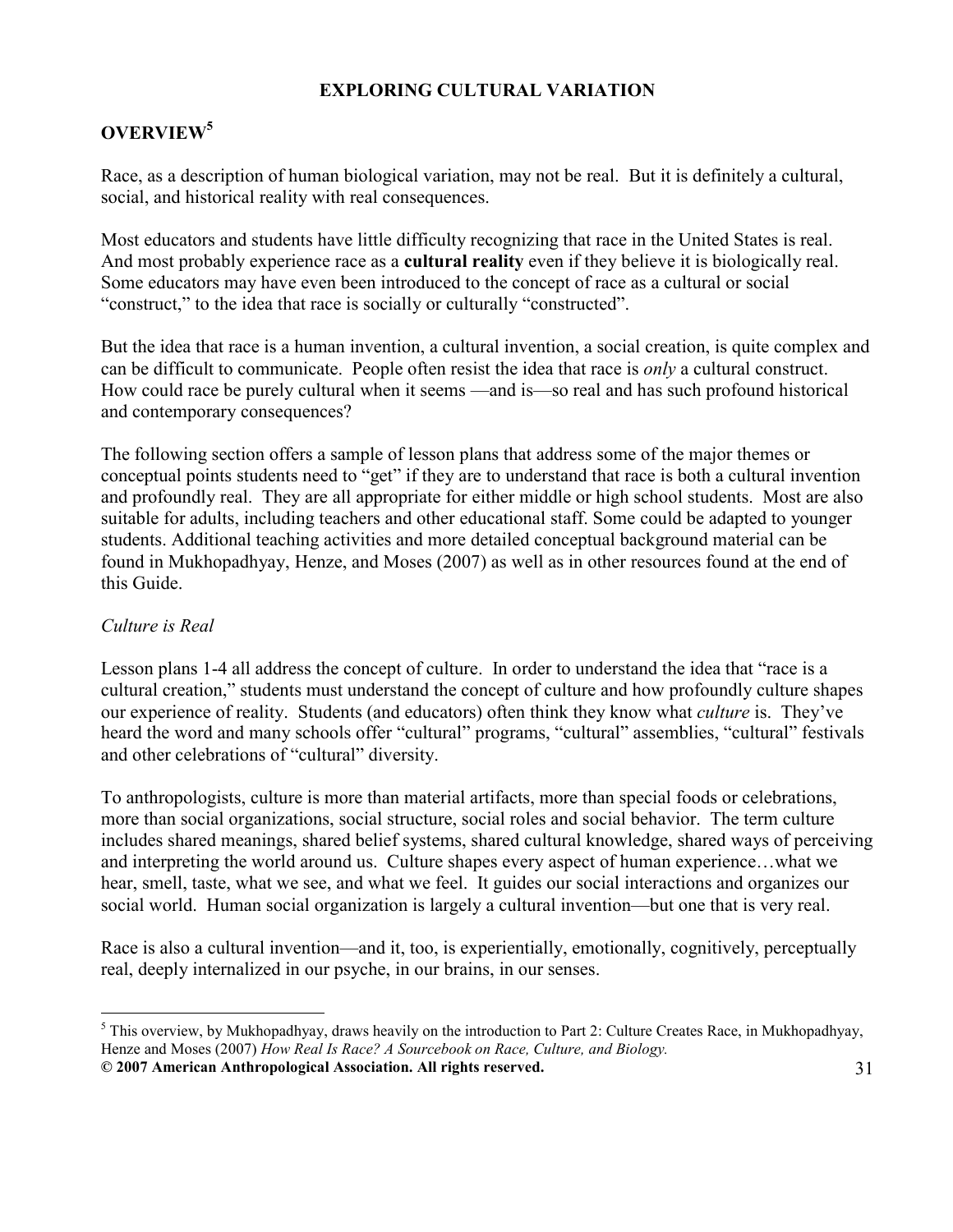Lesson Plan 1, Culture Shapes How We See the World, first addresses the power and pervasive presence of culture through the use of a racially and socially neutral example, in this case, greeting behavior. The goal is for students to experience the subtle, deeply internalized, impact of culture on their daily lives before dealing with the more charged issue of race. We want them to experience a minor form of culture shock when they realize that they are observing the world through a cultural lens, through a cultural filter that has shaped and indeed, in this example, distorted "reality."

Lesson Plans 2-5 address race as a system of classification. Classification is basic to human thinking, to human language, and to human life. Reality is enormously complex with almost infinite variations. This is true for the world of nature, whether plants, animals, whether colors or sounds, whether minerals, like rocks, or the phenomenon of time.

Humans rely on classification, in part to reduce chaos. Classifying is a method for reducing the complexity of reality, for putting things in a finite number of "boxes" or "categories." These categories help us generalize about the social or physical world, guiding our behavior. Classifying helps us decide which attributes of things are relevant and should be noticed and which can be ignored.

Lesson Plan 2, *Color Terms*, provides students with a natural world example of the arbitrariness of classifications. Color is a physical reality, a continuum with infinite possibilities, as easily seen in a paint store. Culture, however, using language and a limited number of color terms, divides this physical reality into categories of color. Different languages have different numbers of color terms, thus dividing this same reality differently. Different languages also employ different types of criteria for classifying colors (e.g. wetness, brightness, hue).

Lesson Plan 3, Kinship Terms, draws on anthropological studies of kinship and family to demonstrate how classification works in the social world of "relatives." Indeed, the classification of humans into "relatives" or "families" (vs. non-family, non-relatives) is itself a cultural division of the social world, although one that is wide-spread, indeed universal.

Kinship is at least partially about biology. But the way the world of relatives is classified varies crossculturally. We tend to think of the U.S. American way of labeling relatives as "natural" and perhaps even universal. But not all persons labeled "relatives" are biologically related to us (e.g. mother's sister's husband). And where there is a biological link, not all biological distinctions are considered significant nor recognized with separate kinship terms (e.g. mother's brother vs. father's brother are both our "uncle"). Many cultures make more distinctions than we do and encode these distinctions into their kinship terms. For example, the U.S. term "cousin" lumps together many biologically different kinds of relatives and doesn't even recognize gender!

Specific kinship systems, and the ways different cultures classify relatives, however, do not arise purely by chance. Instead, they emerge out of a cultural context, reflecting particular cultural and historical factors, social conditions, features of the context in which they developed. Thus, kinship terminologies emphasize (or ignore) distinctions that have (or do not have) cultural relevance.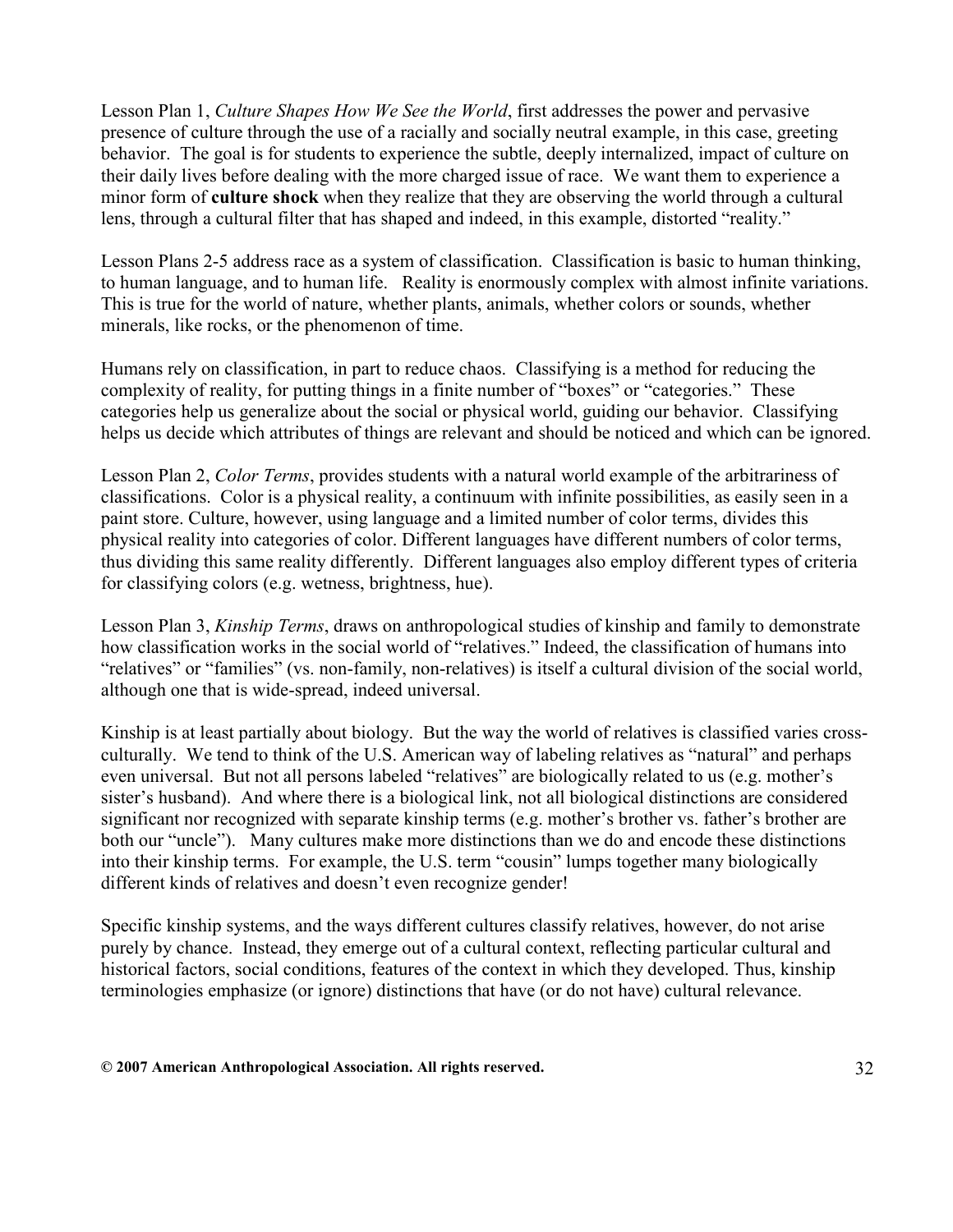Lesson Plan 4, Classifying in Other Cultures: A Cultural IQ Test, continues the theme of cross-cultural variations in classifications of the same reality. Most IQ (and many other) tests rely at least partially on classification—does the test taker know what things or concepts are alike and which are different. Yet given what we know about classifications, it is not surprising that many such tests are culturally bound. This activity provides a few illustrations.

These four activities are a useful prelude to discussions about race. Race is also a system of classification, a way of dividing the infinite variability of human beings into smaller groupings. These activities prepare students for the idea that racial classifications and associated racial markers, like skin-color, are cultural inventions rather than natural, universal, inevitable.<sup>6</sup> They also help students to understand how racial categories function like other culturally-shared preconceptions, shaping how we perceive other people. What specific features of human beings we notice, such as skin color or hair texture or nose shape, and how we interpret the features we see, are powerfully influenced by our culture.

Lesson Plan 5, US Census: Classifying Ourselves and Others, illustrates another basic theme about race and culture. Race and racial categories shift over time. This is not surprising since they are cultural inventions and respond to changing circumstances and goals. Cultural inventions can be reconfigured or even dismantled. This activity examines US Census racial categories, historically, to illustrate the fluctuations of these categories over time. In addition, the activity introduces the ideas of one's chosen racial and ethnic identity and the assignment of one's racial or ethnic identity by others. The US Census racial and ethnic categories influence how we see ourselves and others.<sup>7</sup>

These activities lay the groundwork for Part 3, **Experiencing Race and Racism**. Race is a culturally and historically specific way of categorizing human beings, created within a cultural context, for certain goals, to accomplish particular ends. It did not arise in a vacuum, by accident, simply out of the human propensity and need to classify. Likewise, some aspects of racism reflect wide-spread, deeply internalized, unconscious, long-standing, and continuously reinforced culturally-shared ways of seeing people and social groups rather than conscious, individual, intentional, discrimination or oppression.

#### References

-

Mukhopadhyay, C., R. Henze and Y. Moses. 2007. How Real Is Race? A Sourcebook on Race, Culture, and Biology. Lanham, MD: Rowman & Littlefield Education.

 $6$  For more detailed educator-oriented background material on these subjects, see Mukhopadhyay, Henze and Moses (2007), Chapters 5, 6, and especially chapter 8, Cross-Cultural Overview of Race. For applications to contemporary school settings, see Part 3: Race and Hot-Button Issues in Schools.

 $<sup>7</sup>$  For additional activity ideas and ways to use census material in student projects, see Mukhopadhyay chapters 7 and 8 in</sup> Mukhopadhyay, Henze and Moses (2007).

<sup>© 2007</sup> American Anthropological Association. All rights reserved. 33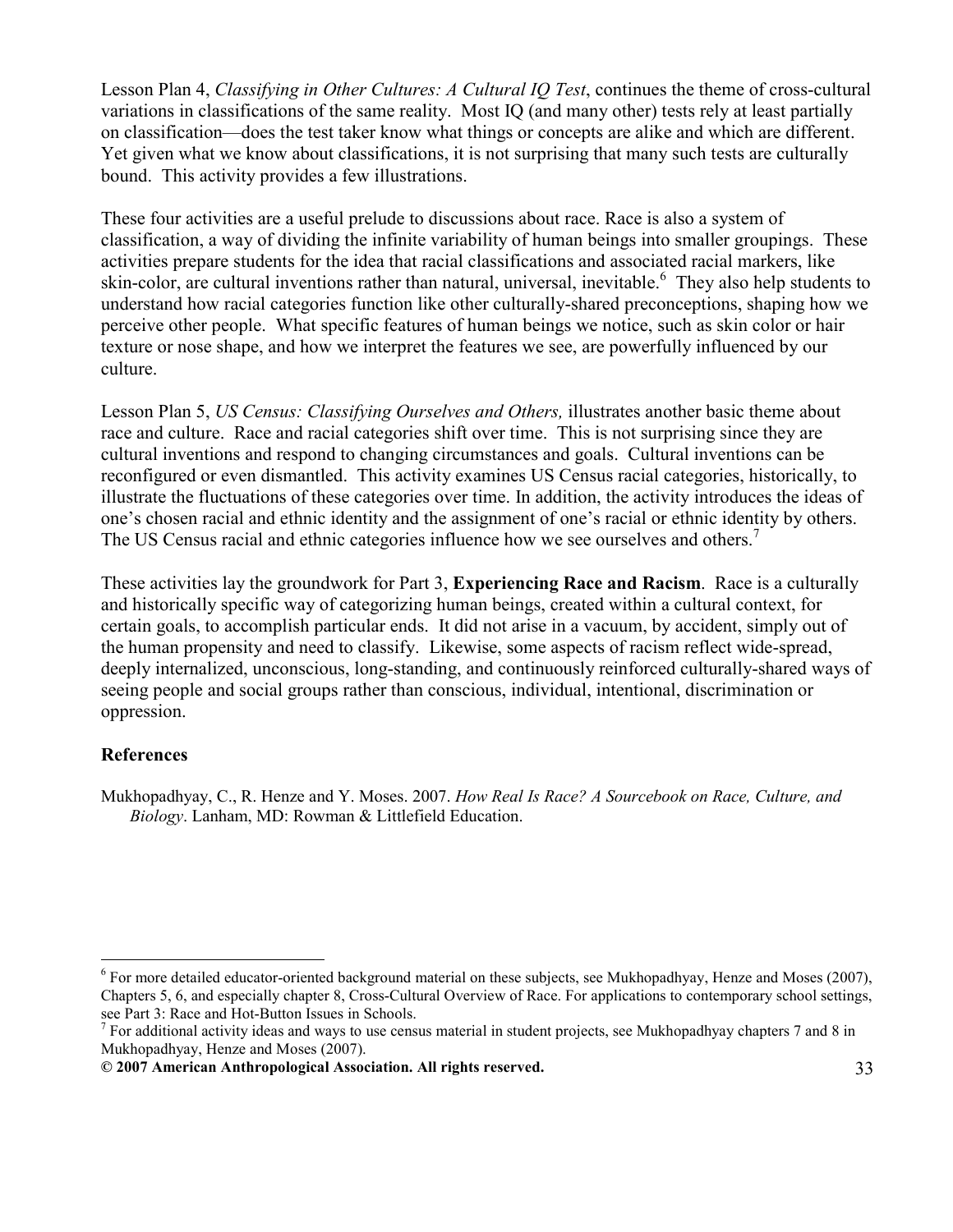#### Lesson Plan 1:

# Culture Shapes How We See the World

By Carol Mukhopadhyay<sup>8</sup>

#### **Objectives**

Students will:

- Be able to describe how cultural knowledge can lead us to misinterpret the behavior we observe.
- Be able to provide examples of what it means to say culture shapes reality.
- Understand how greetings are part of a culture's system of symbols.

## **Overview**

-

Anthropologists have long appreciated the role direct experience plays in understanding complex phenomena. This is especially the case when trying to teach about "culture". How does one adequately describe the subtle yet profound ways in which culture shapes individual and collective perceptions, interpretations and emotional responses. How can we adequately demonstrate the "symbolic" nature of culture, the varied "collective meanings" human cultures bestow on the world, the enormity of cultural knowledge an individual acquires in the process of "growing up". And, how can we impress students who believe they carry little cultural baggage, with the degree to which they, too, experience the world through a cultural filter.

This activity illustrates the idea that culture profoundly affects how we experience reality, in this case, what we see and observe. It involves students observing a fairly elaborate [ten minute] greeting "ritual" of the "Albatross" culture which, unknown to students, is a hypothetical culture. In the "live" version, two pre-selected individuals play the roles of the Albatross man and woman. Class members are invited into the Albatross culture to observe and, for some, to participate in the greeting ritual. They are often asked to look for recurring "cultural themes," particularly about gender and gender relations that are reflected in specific aspects of the greeting ritual.

Numerous aspects of the ritual indicate a male-dominated culture. The Albatross female and the female "guests," unlike males, go barefoot, sit on the floor, and aren't given the opportunity to wash their hands before eating the ritual food offerings. Males are served first by the Albatross female while the Albatross male sits on his chair, directing her [speaking, of course, in unintelligible Albatross "tongue"]. He periodically tilts her head towards the ground in what appears to be a "bow". At the

<sup>&</sup>lt;sup>8</sup>Adapted from Mukhopadhyay, Culture as Knowledge: Do We See Reality or Reality Filtered through Culture? In Rice, Patricia C.; McCurdy, David W., Strategies in Teaching Anthropology. 3rd, ©2004, pp.160-166. Electronically reproduced by permission of Pearson Education, Inc., Upper Saddle River, New Jersey.

<sup>&</sup>lt;sup>9</sup> This is an adaptation of a simulation called "The Albatross" which was circulating among multicultural education people in the 1970s (Gochenour and Theodore, 1977). Although the basic ritual is similar, the pedagogical context, principles illustrated, and discussion aspects are different. The Appendix was developed solely by Mukhopadhyay to explicitly link the game to themes in stratified society.

<sup>© 2007</sup> American Anthropological Association. All rights reserved. 34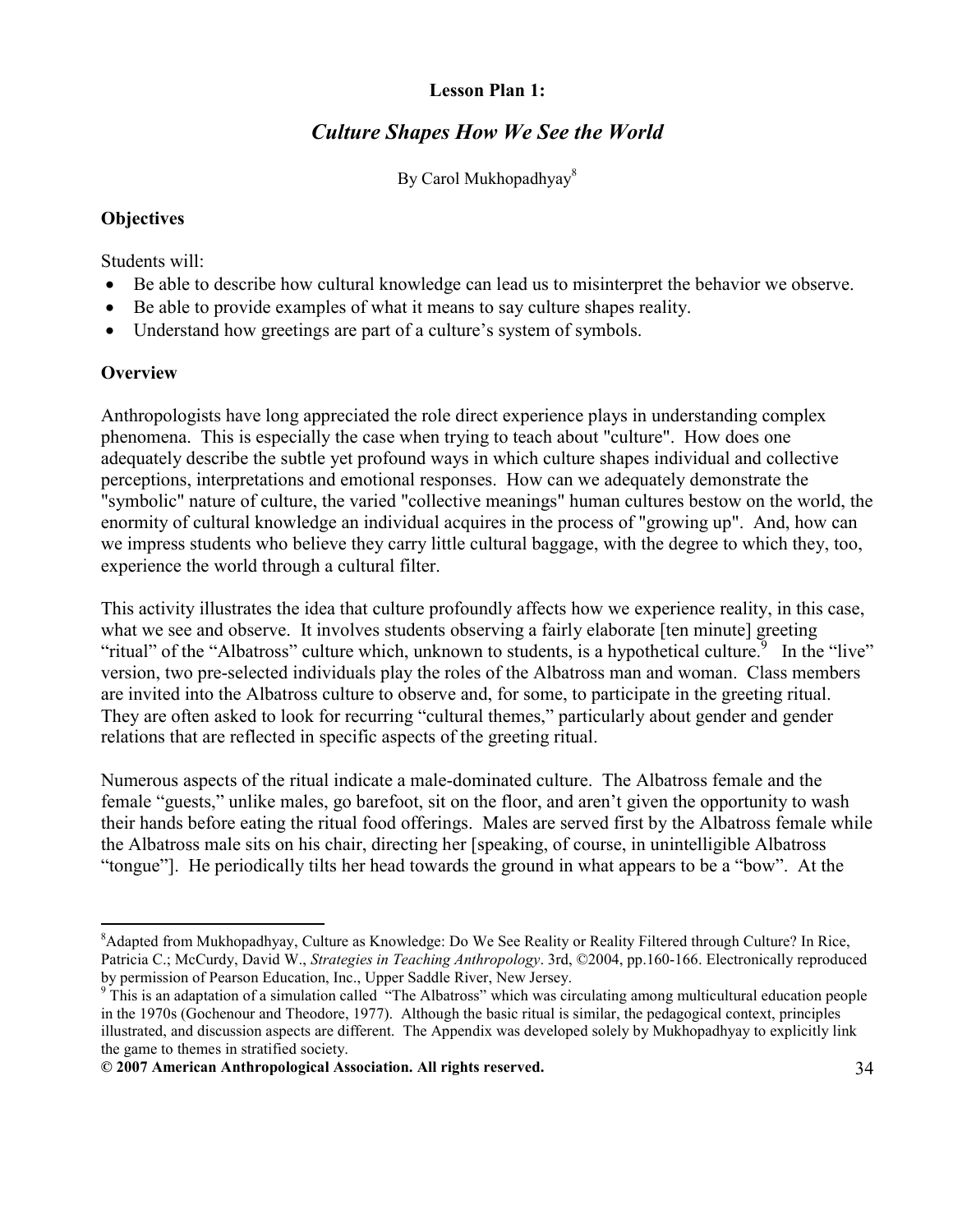end of the ritual, the Albatross couple selects a female guest to join them, she is seated on the floor by the male, and he "bows" her head towards the floor.

After the greeting has been performed, "guests"—i.e. class members—are asked to describe what they have just seen, to identify recurring themes and the portions of the ritual which illustrate these themes. Predictably, students are convinced they are observing a male dominated society and provide descriptions replete with inferences and culturally-specific interpretations of behaviors which support these presumed cultural themes.

Finally, having reached consensus, the instructor suggests that perhaps the entire class is wrong, that the Albatross may attach different meanings to these behaviors. The instructor, or the Albatross couple, then proceeds to explain the meaning of the ritual in the Albatross culture.

Students are invariably shocked at how deeply they have misinterpreted what they have observed. Discussion follows of the various "lessons" about culture to be learned from the activity, including how our deeply internalized cultural knowledge [including from popular media] provides a cultural lens through which we observe "reality."

#### Time and Context of Use

The simulated greeting ritual takes approximately 10 minutes and at least 40 minutes should be allowed for the subsequent discussion. I have used both a "live" and a videotaped version of the Albatross simulation successfully with pre-college teachers and with a variety of students: from anthropology majors and graduate students to undergraduates who have never taken an anthropology course. It works as well with a class of 125 students [especially if you have access to a video projector] as in a small classroom. I have managed to make it relevant to virtually every class I teach, emphasizing different points for different groups [e.g. Language and Culture, Ethnographic Methods, Human Sexuality, Gender and Culture classes].

More Detailed Procedures for the "Live" Simulation

The simulation can be run "live" by having pre-selected volunteers learn the roles of the Albatross female and male and recruiting, on the day of the performance, 6-10 students [equal males and females] to participate as "guests" in the culture. While enormously effective "live", it can be difficult and time-consuming to recruit, train, and suitably garb the actors. In 1990, with the help of the Chico State, California, media center, I videotaped a live version of the simulation, complete with 8 naïve student "participants". After coming to San Jose State, a heavily commuter school, I have found it easier to use the videotaped version. It has proven virtually as effective as the live simulation.

If using live actors, you should plan on 1-3 hours of preparation time. Two "actors" – one male and one female—must be pre-selected and "taught" the different stages in the ritual as well as the underlying themes of the culture. They must create some appropriate clothing and perhaps body decoration, although this need not be elaborate. You must decide on some "food" to serve and some liquid to drink. Some practice will be necessary. Actors can be taught the parts easily by having them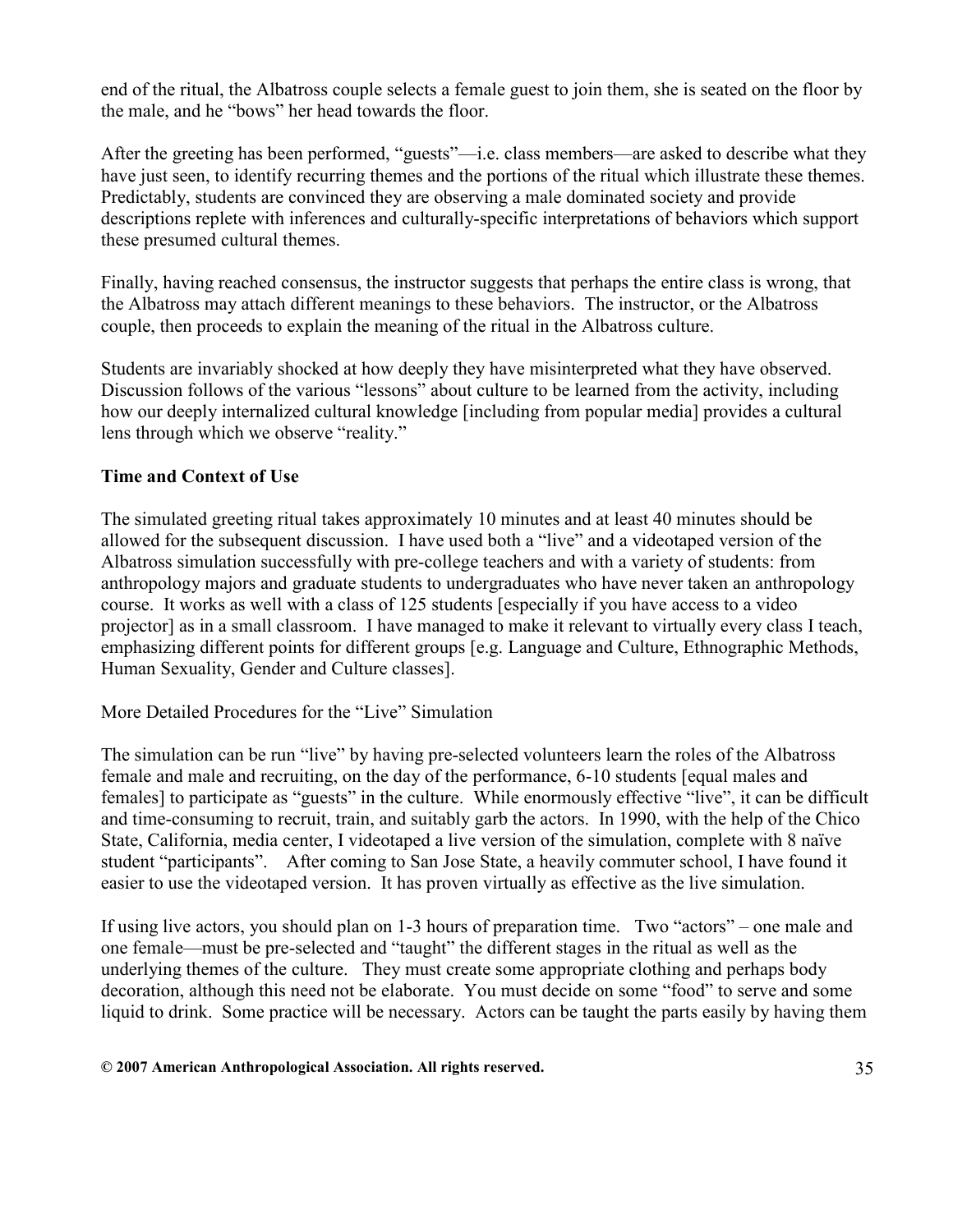view the Albatross video tape, reading the detailed description below, and then giving them a "cue" card listing each of the stages in the greeting ritual.

# Materials Needed for Live Version

- Dishes or bowls for: 1) hand washing 2) liquid to drink 3) food to eat. For food, the videotaped version uses crushed olives but they are served from a dish labeled "marinated bumblebees". For liquid, we used cold, diluted coffee—but I told students it was, predictably, marinated bumble bee juice.
- A circle of chairs, enough for the male participant and with the Albatross male chair somewhat apart. There should be enough room between chairs so that each female can sit on the floor next to a male.

## Preparation of Students for the Simulation

You can preface the simulation by telling students they will be visiting a new and interesting culture. They are to try to observe carefully the elaborate greeting ritual and to also identify the underlying themes of the culture, especially gender themes. If the class is large, and you want to reduce visitors to 8-10 students, the remaining students will simply be "observers" and you should encourage them to take "fieldnotes" on what they see. After the simulation, have "participating" students return to their seats and begin the discussion phase.<sup>10</sup>

## Stages in the Actual Greeting Ritual

## Stage 1: Seating of Albatross couples and guests.

- Albatrossian couple enters the room, the Albatrossian sits on the male chair, the Albatross woman kneels on the floor to his right. They "speak" to each other in their language, which consists of hisses, indicating disapproval; hums, indicating approval, and clicking sounds for transmission of other messages.
- Class enters room. "Participant-observers" are selected. Males sit on remaining chairs while females (only) are asked to remove their shoes and are seated on the floor by each male. Faculty person or coordinator helps seat participants.

**Stage 2: Greeting Ritual—6 parts.** After each part, the Albatross woman returns to her seat by the male. They "speak" briefly, there is a short pause, and then the Albatross male carefully and gently tilts her head towards the earth, in a kind of "bow."

• Gender-specific greetings. First, the Albatross male gets up and greets each male in turn. In the generic greeting the Albatross male holds each guest by the shoulder or waist and rubs his right leg against the leg of the guest, sometimes turning in a circle. Then the guest reseats

<sup>© 2007</sup> American Anthropological Association. All rights reserved. 36 <u>.</u>  $10$  If you are using the videotaped version, there is a written introduction to the tape. I would, however, tell students they will be seeing a couple from the Albatross culture but that the rest of participants are students like themselves, who know nothing about the culture, and have volunteered to participate in the greeting ritual.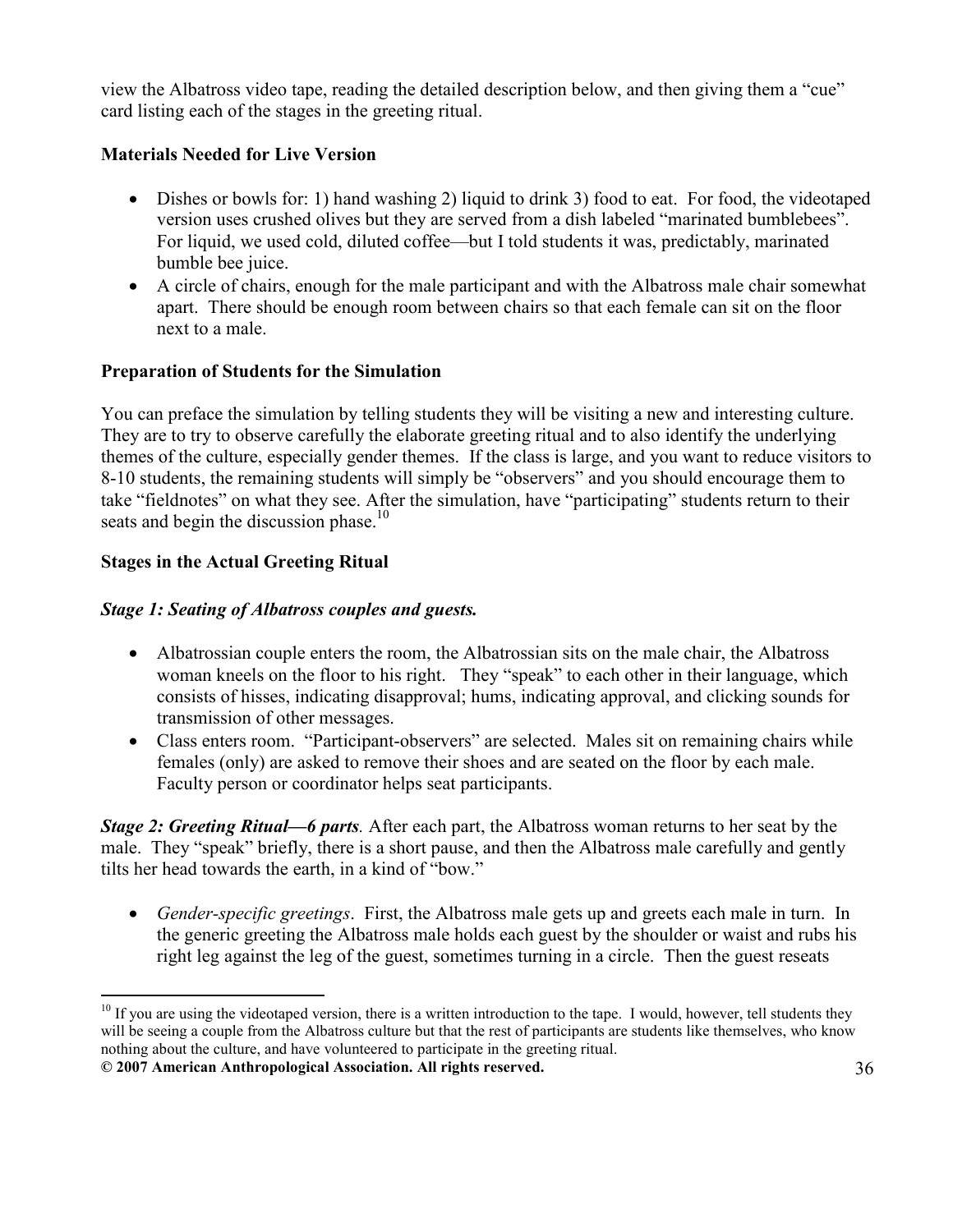himself in his chair. After all males are greeted, the Albatross woman greets each female guest individually. She asks the guest to stand, she then kneels, runs both hands down the lower legs and feet gently, ceremoniously. The participant than returns to a seated position on the floor. Actors interpret and elaborate these generic greetings, often in very creative ways.

- *Washing the Hands*. The Albatross woman circulates a bowl of water to males, beginning with the Albatross male. Each male dips his right hand into the bowl and then shakes off the water. Only males participate. Then the Albatross woman returns to kneel by the Albatross male.
- Serving the Food. On a clicking cue from the Albatross male, the female rises, obtains the food, and offers it to each male, beginning with the Albatross male. Then, each female guest is given food. She does not eat herself.
- Serving the Drinks. Once again, the Albatross female gets the drinks, and serves them first to the males, beginning with the Albatross male, and then to the females. She does not drink herself.
- Selection of Ms. Big Feet. The Albatross couple examines the feet of each female and, unknown to guests, selects the female with the biggest feet. She is led to the male Albatross chair and is told to kneel at his side, like the Albatross woman. He "bows" her head and then that of the female "guest".
- Gender-specific greetings. The same initial greeting is repeated, first for males, then for females.

Stage 3: Albatross couple leaves with Ms. Big Feet. The Albatross couple instructs the selected female guest to leave the room with them.

## Discussion of the Ritual

## Note: This is the most important phase. What follows, however, can be altered and expanded to fit your own learning objectives and class.

Have students first describe the ritual, allowing them to give their interpretations of what they observed—both general cultural themes and specific parts of the ritual. You may prefer students to write their description, either as an exercise or to help them organize their ideas. You may ask them to share their impressions with their "neighbor". You may also immediately elicit descriptions from the class as a whole.

Generally, there is overwhelming consensus that this is a male-dominated culture and women are subservient. Students easily, in creative ways, supply specific examples of behaviors from the ritual in support of their interpretation. Should someone suggest an alternative interpretation, ask other class members if they agree with these new opinions. Generally, they will discard any but their own, culturally biased interpretation. Allow them to feel confident with their interpretation.

Having obtained consensus on the meaning of the Albatrossian greeting ritual, especially for gender relations, either you or your actors next proceed to explain the real meaning of the Albatross rituals. I begin by stating that Albatross culture is not male-dominated but is a culture in which women have superior power and prestige to men. The reason is that Albatross view women as similar to the Earth because, like the Earth, they are essential to the survival and continuance of Albatross culture. Like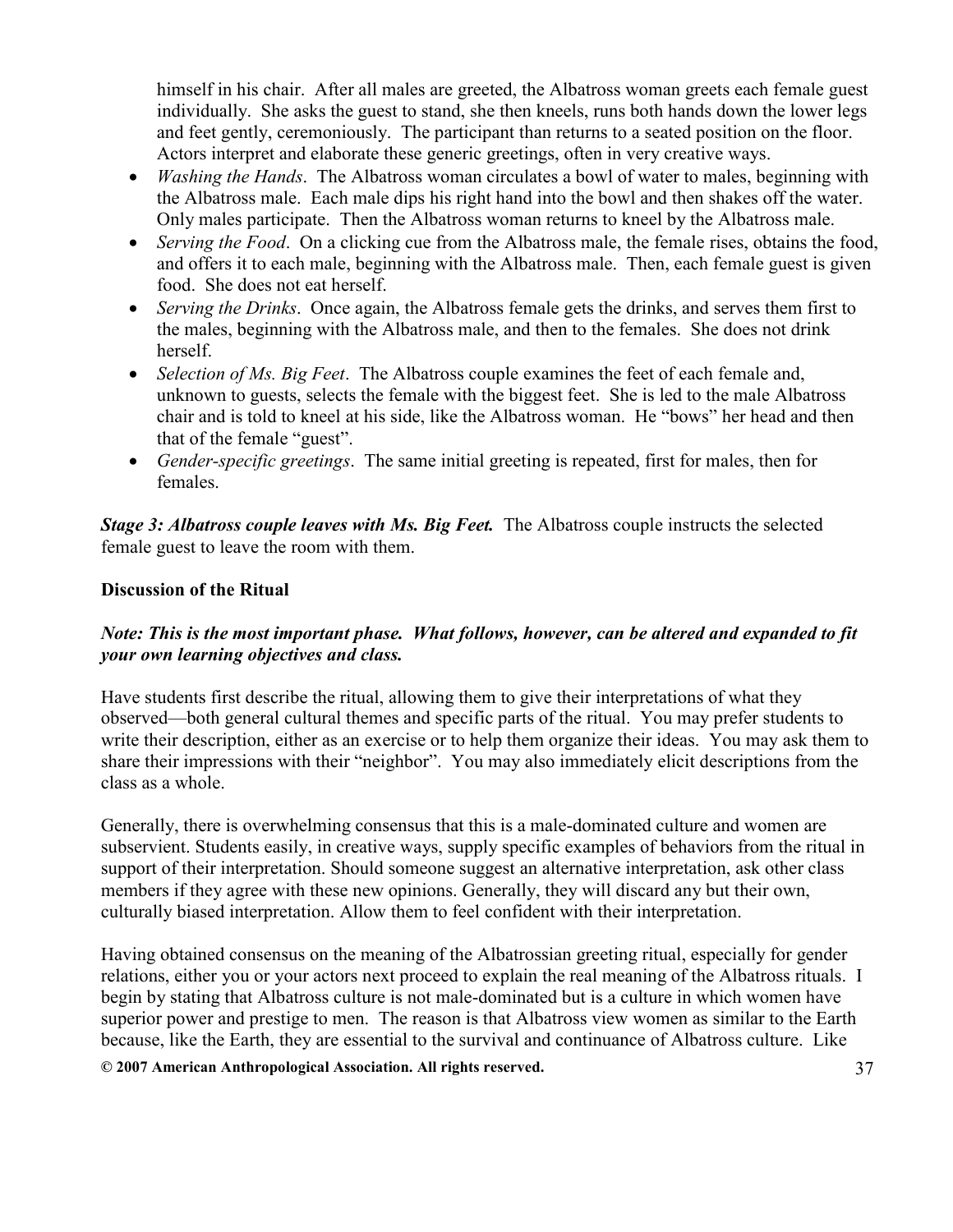the Earth, they reproduce...from their bodies come human beings just like food comes from the earth. Hence, they are "close" to the Earth and like the Earth, are "pure" and "sacred". Only they [and not males] are pure enough to sit or walk directly on the ground or to take food without first purifying themselves. Their superior status, because of their closeness to the Earth, is reflected in the women's greeting ritual, in their cultural standards of beauty [large feet, more contact with the ground], and in the symbolic "bowing" of their heads by males, in recognition of their closeness to the earth. I then ask students to reinterpret, in light of this understanding of Albatross beliefs, the specific behaviors they observed in the ritual.

As noted earlier, students are generally shocked, sometimes deeply concerned, that they have so misinterpreted what they thought they were seeing. In short, a form of "culture shock" often occurs. This provides an opportunity to discuss, in an experientially real way, the complex concept of culture and how it affects our perceptions of reality.<sup>11</sup> By the time I do this simulation, I have introduced the basic concept of culture [and related terms, like ethnocentrism] which students have dutifully recorded in their notes. After the activity, I reintroduce these terms…they have acquired more salience. Among the many lessons to be "learned", I usually emphasize the following:

- Misinterpretation occurred because students ignored the fact that the "mental products" of culture can differ—i.e. that cultures can bestow different meanings on the same behaviors. Students simply went ahead and applied their own cultural meanings to a new cultural context.
- Misinterpretation also occurred because students were too quick to "interpret" and make inferences about Albatross culture. They did not wait until they had a chance to ask the Albatross themselves…to obtain the ALBATROSSIAN view or perspective.
- Students AGREED or reached consensus on the meaning of Albatross behavior, yet they were still wrong. Hence, consensus among observers—especially from the same culture—does not guarantee accuracy. Consensus simply indicates that observers share the same cultural knowledge (and biases) which they use to interpret behavior.
- It is important to understand that we cannot always rely on our own cultural knowledge to interpret the behavior of others, especially from other cultures or microcultures. It is essential to obtain the native perspective or interpretation. In short, ask the natives what it means!
- It is therefore important to avoid premature interpretations of behavior, especially when dealing with an unfamiliar culture, and when you do not understand or have access to the cultural knowledge/belief systems of that culture.
- In short, it is essential to seek the native perspective on their culture. In short, ask the natives what their rituals mean!
- Close observation of behavior can help one to function in an unfamiliar situation or culture, particularly if one concentrates on IMITATING rather than INTERPRETATING the behavior.

# Evaluating Student Learning and other Follow-Up Activities

-

 $11$  Other possible discussion topics are the experience of cultural immersion—self-reflection about feelings, including "culture shock" and ethnocentrism, strategies for initial contact, for observing in order to participate, etc. Another topic is cultural and social conformity, the power of the group to "define reality" to ignore, even squelch, non-mainstream perspectives, even when accurate.

<sup>© 2007</sup> American Anthropological Association. All rights reserved. 38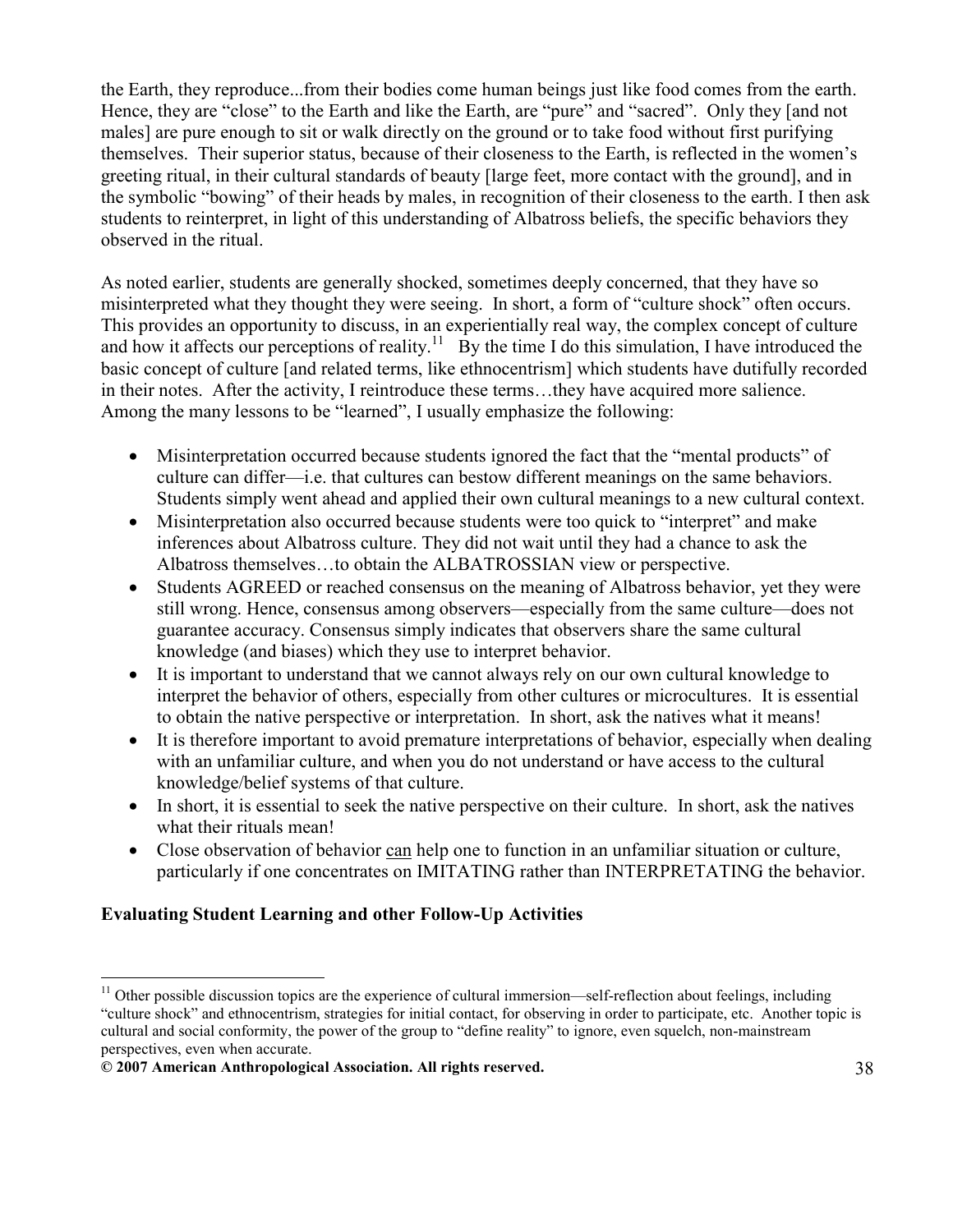At the conclusion of the discussion, tell students that the Albatross culture does not exist and that the two Albatross representatives were student actors. But emphasize that the ethnographic record shows there are beliefs that resemble those in the Albatross culture. Even if this was not the case, culture allows humans to create such meanings for such behaviors. More important, their experience was not artificial; they did not observe "reality" directly; rather, they experienced reality through a cultural lens.

This activity is an excellent foundation for writing assignments. In my large general education human sexuality classes, I assign the following topic to assess students understanding about the concept of culture: "What are the lessons [about culture] to be learned from the Albatross activity". In gender and culture classes, I ask students to use the activity to illustrate the complexities of assessing the status of women cross-culturally. In a language and culture class, I ask students to analyze their original written description of the activity, looking for language that contains unwarranted, culturallyinfused inferences (e.g. phrases such as "the women had to sit on the floor," "the men got to eat first," or "she bowed to him"). I have also been able to incorporate questions about the Albatross activity into "objective" multiple choice exams.

#### Supplementary Materials

Videotape of Albatross simulation made at California State University, Chico. For a copy of the CD version of the simulation, contact Mukhopadhyay at the Department of Anthropology, San Jose State University, San Jose, CA 95192-0113.

#### References

Gochenour, T. 1977. The Albatross. In D. Batchelder and E.G. Warner, ed., Beyond Experience: The Experiential Approach to Cross-Cultural Education. Brattleboro VT: The Experiment Press.

Mukhopadhyay, C. 2004. Culture as Knowledge: Do We See Reality or Reality Filtered through Culture? In P. Rice, & D. McCurdy, ed., Strategies in Teaching Anthropology. Third Edition, pp.160-166. New Jersey: Pearson/Prentice Hall.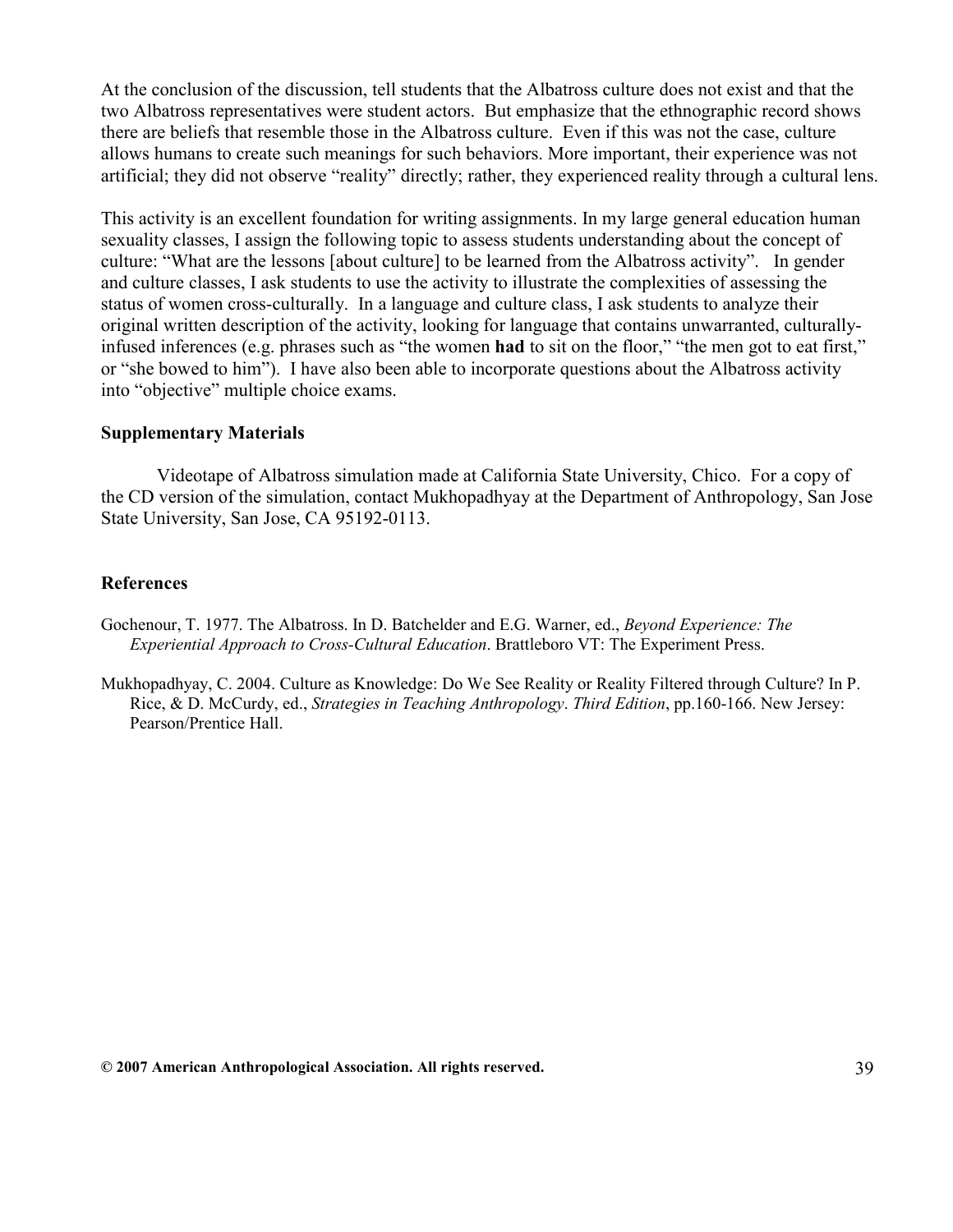#### Lesson Plan 2:

# Color Terms

Developed by Carol Mukhopadhyay<sup>12</sup>

# **Objectives**

Students will be able to provide examples of the arbitrariness of color classifications.

## Time

Can range from 20 minutes to over an hour depending on how it is used and the cultural and linguistic backgrounds of students.

# **Materials**

Numbered paint chips in a wide continuum of colors representing basic color categories: brown, blue, green, red, yellow, etc. (at least 4 or 5 sets).

# Procedure

-

Step 1. List basic color terms on board.

Step 2. Students divide paint chips into basic color categories (whole class, led by teacher; or small groups)

Step 3. Chart paint chip numbers, listing under basic color terms. Students are most likely to disagree on boundaries of color terms. Students from different cultural or linguistic backgrounds, nationalities, or genders may group same colors differently.

Step 4. Discuss results and significance. Point out reality is a continuum but language arbitrarily divides reality into distinct categories. This reinforces the concept of "continuous distribution" in chapter 1.

Step 5. Find someone fluent in a non-European language and have them list their basic color terms. They may have a different number. Or there may be the same number but the boundaries between colors may differ (i.e. a chip called "blue" in English may be labeled "green" in Spanish). Repeat the same process above but with your non-European language speaker.

 $12$  Material from How Real Is Race? A Sourcebook on Race, Culture, and Biology, (2007), p. 116, by Carol Mukhopadhyay, Rosemary Henze and Yolanda T. Moses, published by Rowman & Littlefield Publishing Group Books, appears by permission of the author and publisher. This material is protected by copyright. All rights reserved. Please contact the publisher for permission to copy, distribute or reprint.

 $@$  2007 American Anthropological Association. All rights reserved.  $40 \hspace{1.5cm} 40$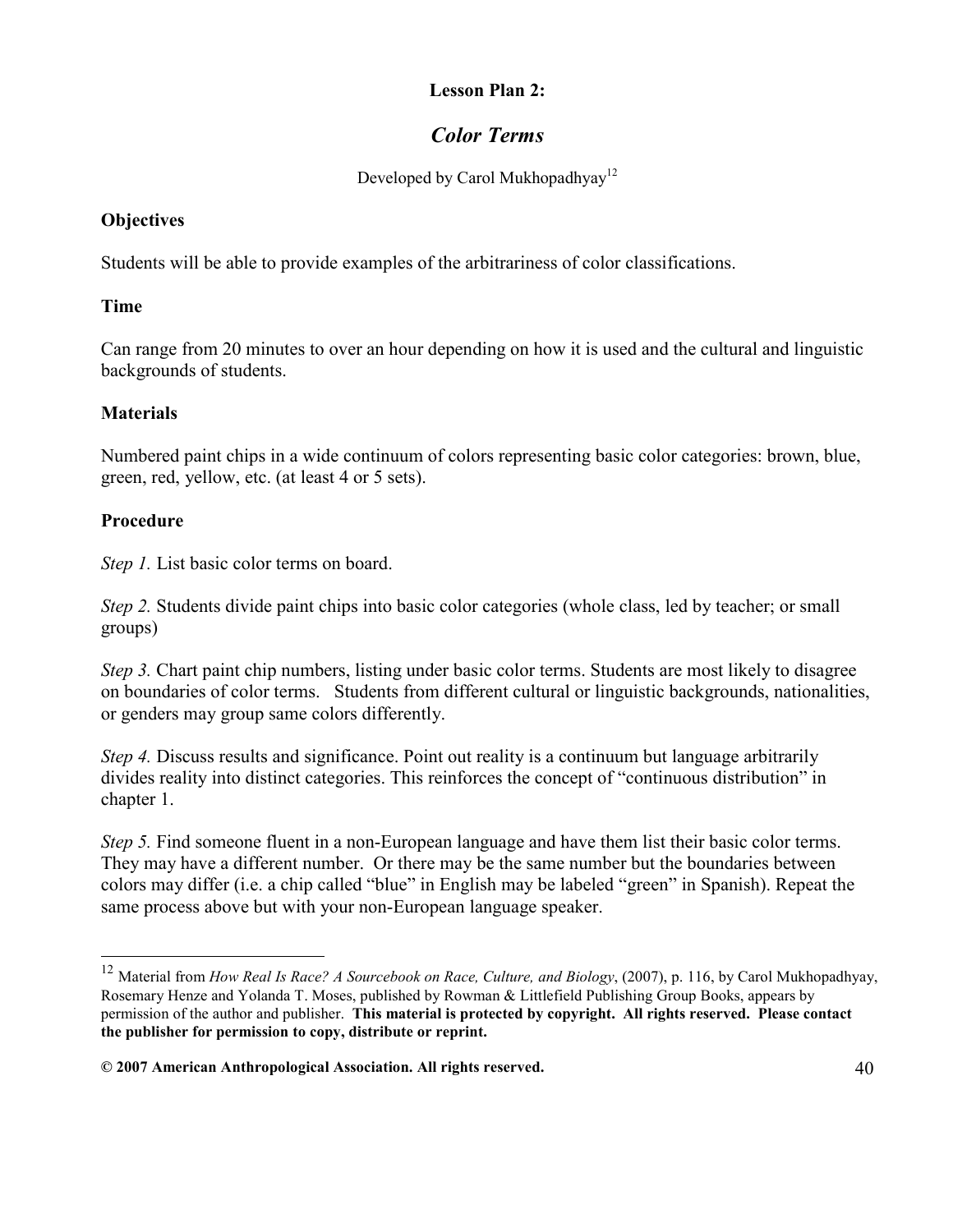## Lesson Plan 3:

# Classifying Relatives

Developed by Carol Mukhopadhyay<sup>13</sup>

# **Objectives**

Students will understand that labels for relatives, like for color, are somewhat arbitrary divisions of reality.

## Time

Can range from 15 minutes to well over an hour depending on the purposes for which it is used, whether non-US English kinship terminology is addressed It could also be used for a longer term project involving student research.

# **Overview**

Students explore kinship terms or labels for relatives in English and in another language and culture. Kinship terms are labels used to *refer to* relatives, such as "uncle" or "sister". We may use different terms when *addressing* relatives. For example, we talk about someone being our "sister". But if we see her, we generally address her by her name (Hi, Shana!). We are not concerned here with how relatives are addressed. Students should focus on the labels used when we formally refer to relatives, such as the label "sister" or "cousin".

# Procedure

Step 1. Describe concept of kinship terms—ways of classifying and categorizing relatives (see conceptual background material).

Step 2. Show students how to construct a "kinship chart", a chart that uses symbols to represent different types of relatives. See Palomar Website below or any standard cultural anthropology text.

Step 3. Students construct kinship chart of their family (including beyond their household).

Step 4. Students identify US American English kin terms for each relative on their chart (in small groups or individually).

<sup>13</sup> Material from How Real Is Race? A Sourcebook on Race, Culture, and Biology, (2007), pp. 114-115, by Carol Mukhopadhyay, Rosemary Henze and Yolanda Moses, published by Rowman & Littlefield Publishing Group Books, appears by permission of the author and publisher. This material is protected by copyright. All rights reserved. Please contact the publisher for permission to copy, distribute or reprint.

<sup>© 2007</sup> American Anthropological Association. All rights reserved. 41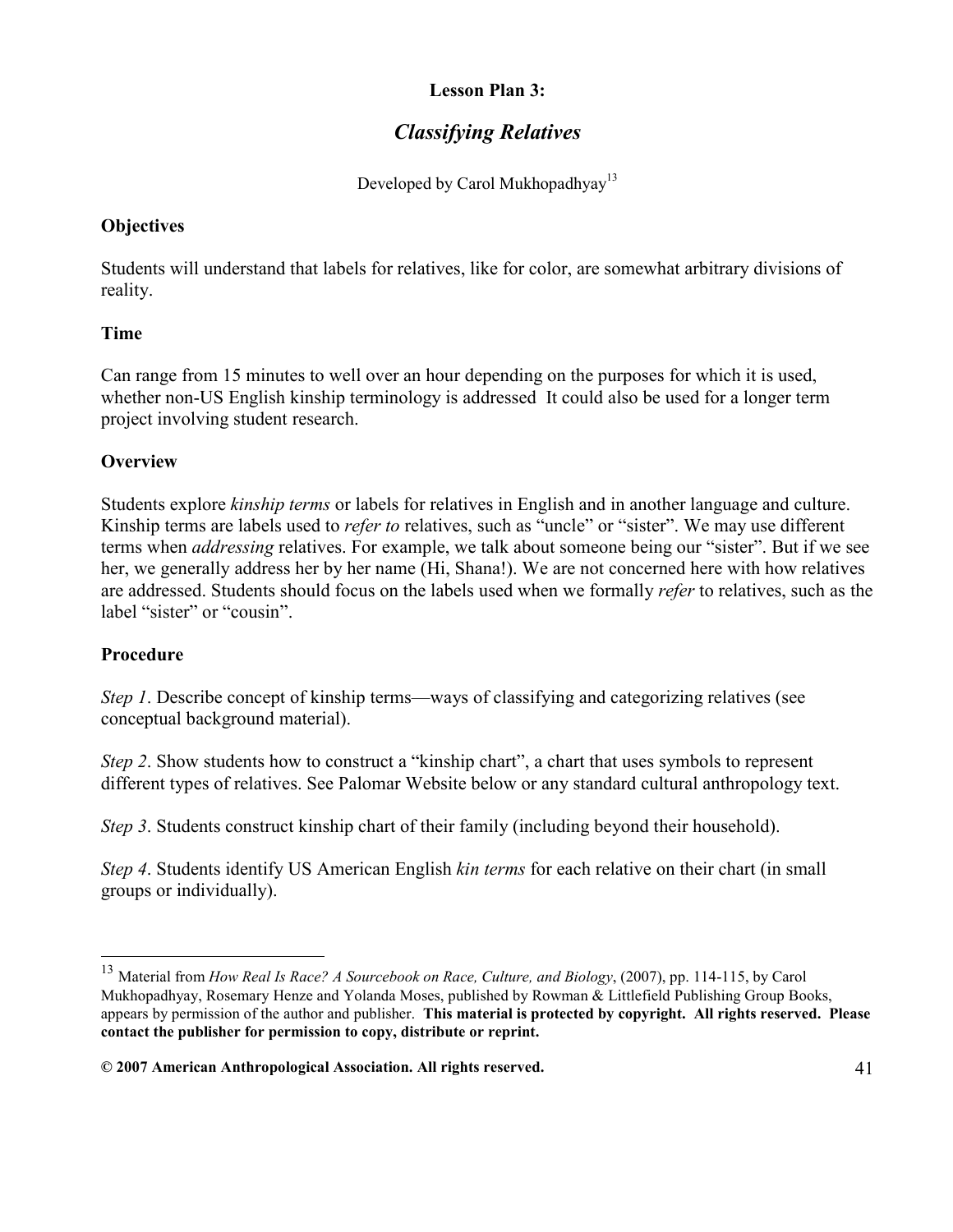Step 5. Discuss which kinship-biological distinctions are ignored and which recognized. Discuss possible reasons, including roles of various relatives, living arrangements, economic sharing. Note new categories of relatives in contemporary society, such as "my half-sister," "my mother's husband," or "my father's partner".

Step 6. Compare American English kin terms to those from another language, using either bilingual students in class, or other multilingual people that students can interview

Step 7. Summarize key point. Cultures, through language, classify the same biological reality in different ways, reflecting cultural and historical context.

For further information, including sample kinship charts, consult the excellent Palomar College Cultural Anthropology tutorials, especially the two on Kinship Terminology at: http://anthro.palomar.edu/kinship/kinship\_5.htm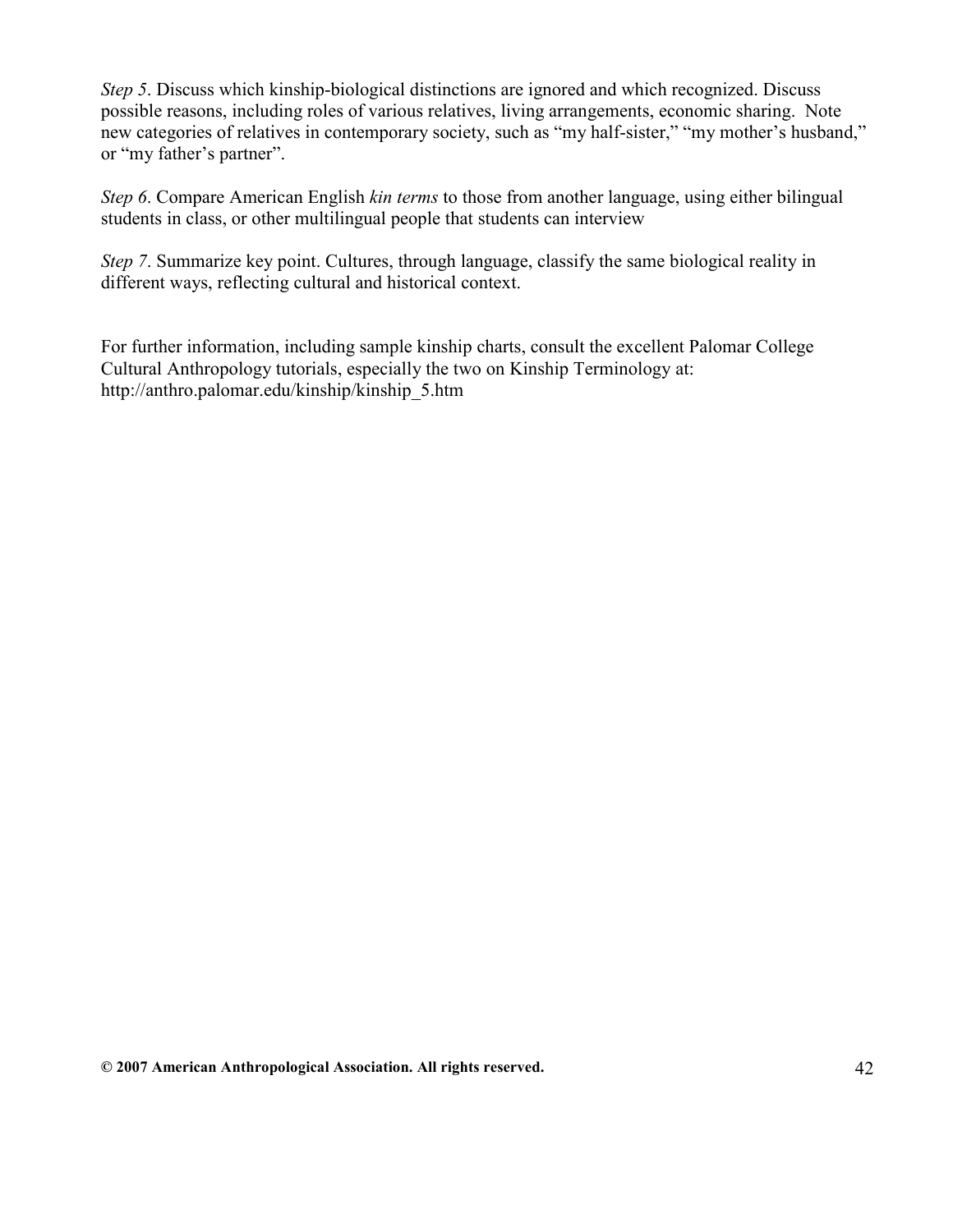#### Lesson Plan 4:

# Classifying in Other Cultures: A Cultural IQ Test!

Developed by Carol Mukhopadhyay<sup>14</sup>

#### **Objectives**

Students will be able to recognize and cite examples of how things can "go together" in many different ways and how different cultures can select different criteria for classifying the same things. Students will recognize that most IQ tests are at least partially based on cultural knowledge that is learned and that is culturally-specific.

#### Time

5-10 minutes

# Procedure

Explain that most IQ tests rely on culturally shared notions of what things "go together". They partially test students' knowledge of cultural classification systems. Illustrate these points by giving students a hypothetical "test" of their aptitude and intelligence. Some examples are ethnographic or ethnographically-rooted; others are hypothetical. In each case, students select the most different of the set of items.

#### Set 1. Auto, turtle, basket, bird

Students generally select auto or basket using the culturally familiar categorizing device of machines vs. non-machines or and movement vs. non-movement. At least some non-western cultural groups, however, would see birds as most different because their culture emphasizes shape and birds are relatively angular rather than rounded in shape. Our culture tends to emphasize use or functionality. Thus correctness would be culture-dependent.

#### Set 2. Laundry, beer, clothing

Students generally, with great assurance, select beer as most different. Functionality places clothing and washing machines together. Yet, at least one culture views clothing as different because laundry and beer are both "foamy". Visual appearance is most salient. US slang for beer ("suds") also recognizes the attribute of foaminess.

Set 3. A chair, a spear, a couch

-

<sup>&</sup>lt;sup>14</sup> Material from How Real Is Race? A Sourcebook on Race, Culture, and Biology, (2007), pp. 116-117, by Carol Mukhopadhyay, Rosemary Henze and Yolanda Moses, published by Rowman & Littlefield Publishing Group Books, appears by permission of the author and publisher. This material is protected by copyright. All rights reserved. Please contact the publisher for permission to copy, distribute or reprint.

<sup>© 2007</sup> American Anthropological Association. All rights reserved. 43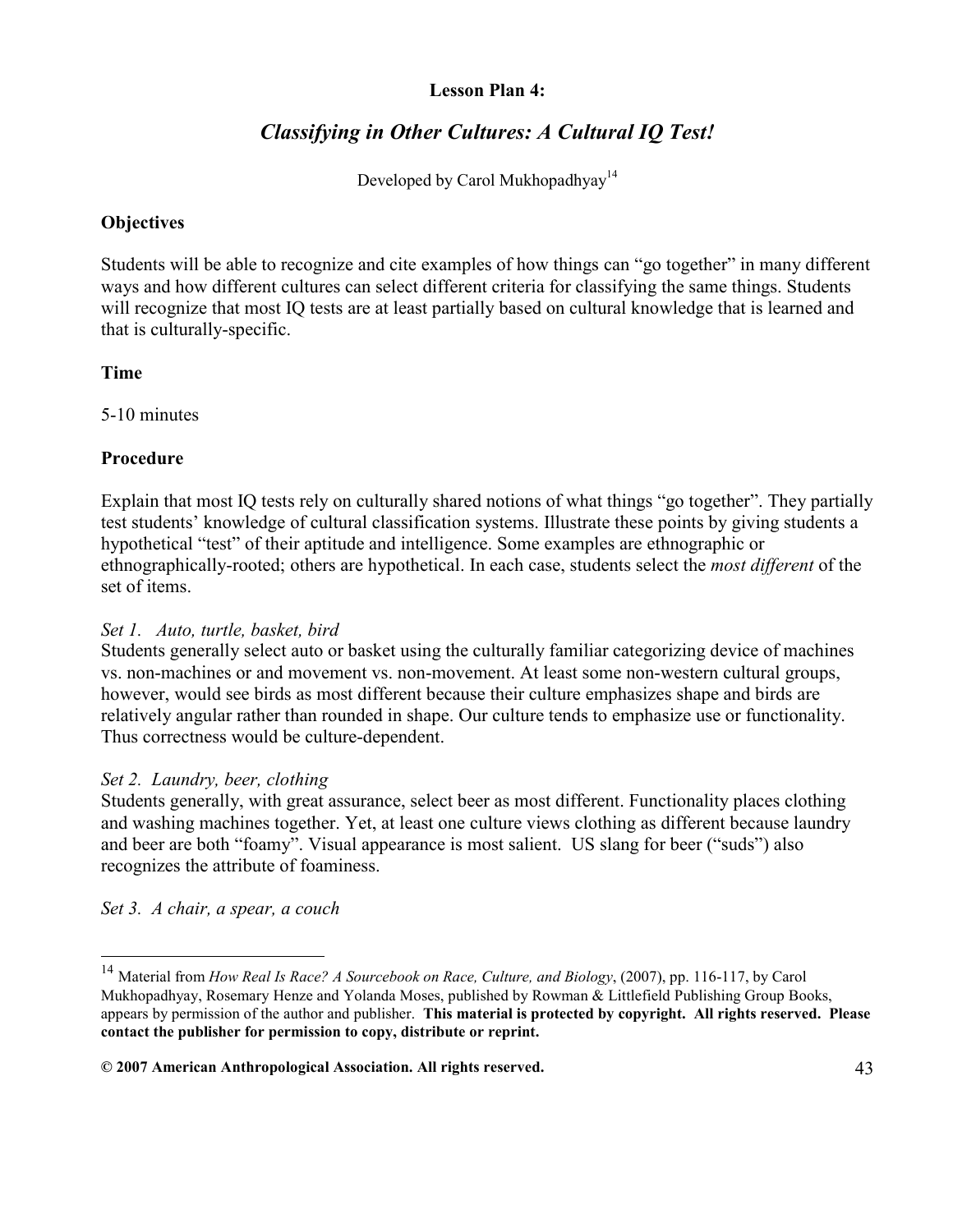Students again select the "wrong" answer—at least from the perspective of traditional West African cultures. US Americans tend to emphasize use, thus placing couch and chair together as types of sitting devices (i.e. "furniture"). Ashanti apparently would see the "couch" as the most different because both a chair and a spear can symbolize authority.

#### Set 4. A pig, a goat, a snake OR a cow, a pig, a chicken OR a horse, a cow, a pig

This hypothetical example can stimulate discussion of alternative classifying devices. One can use "edible" vs. "inedible" animals—i.e. which are "food" and which are not, although it depends on which culture. Some Hindus (but perhaps not in Nepal) would find a goat edible but not a pig. U.S. Christian might view cows-pigs different than a horse.

#### **Discussion**

Students explore other alternative responses and what they might reflect.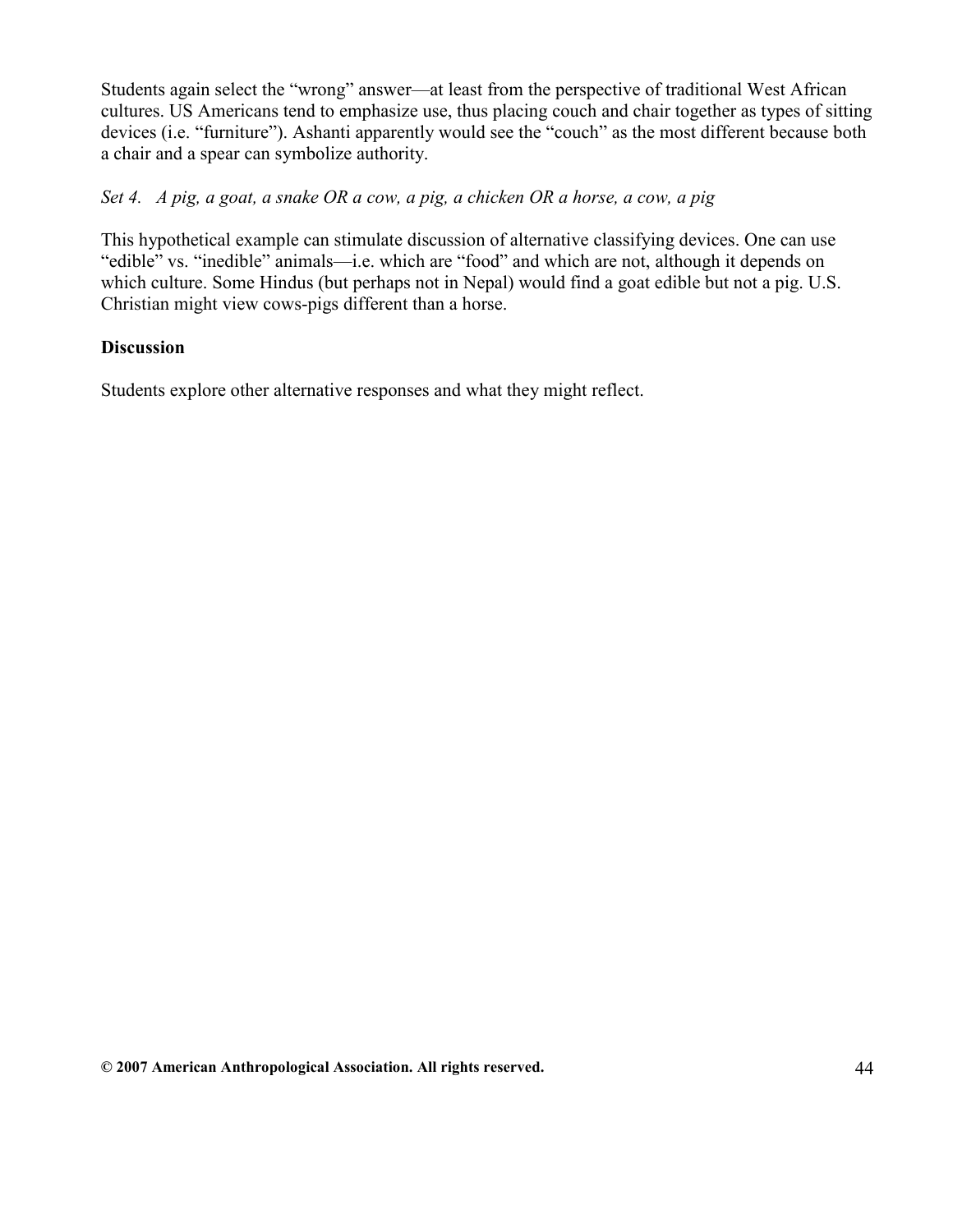# Lesson Plan 5:

# Census Activity

#### Developed by Mary Margaret Overbey and Stephanie Downey

#### Introduction

The US Census is one of many places that Americans face race in their everyday life. In filling out the Census form, US citizens must select an identifier of their race and/or ethnicity. The US Census illustrates how the idea of race in the United States has changed over time. The question of race has been included on the US Census since the first census was taken, in 1790. Yet, the number of terms and terms used to describe race have changed quite dramatically from 1790-2000.

Prior to 1970, a census taker recorded the race of US citizens and one's race was usually assigned by the census taker. After 1970, the US Census was filled out by citizens, allowing them to choose their own race. In 1970, too, a question on ethnicity was included in the Census – "is the person Spanish/Hispanic/Latino?" Beginning with the 2000 Census, citizens are allowed now to check one or more race identifiers.

## **Objectives**

Students will understand how the concept of race has changed over time in the US. Students will understand that, in the US, we learn to easily categorize others even when the "person" we are categorizing is a computer simulation, not a real person.

#### **Materials**

Three US Census forms, from 1870, 1950 and 2000 are provided. A computer simulated image of a "person" published on the cover of TIME Magazine in 1993 is available on the TIME website, http://www.time.com/time/covers/0,16641,19931118,00.html. A series of questions are included to engage students in a discussion of the activity outcomes.

#### Procedure

Step 1. Teacher prints two copies of the TIME cover and cuts out the image of the "person" from one copy.

Step 2. Students are presented with census forms from three different years: 1870, 1950 and 2000. Students are asked to identify themselves on each of the forms.

Step 3. Students are presented with the cut-out version of the "person." Teacher does not tell students that the image is a computer simulated image. Students are asked to identify the "person" on each of the forms.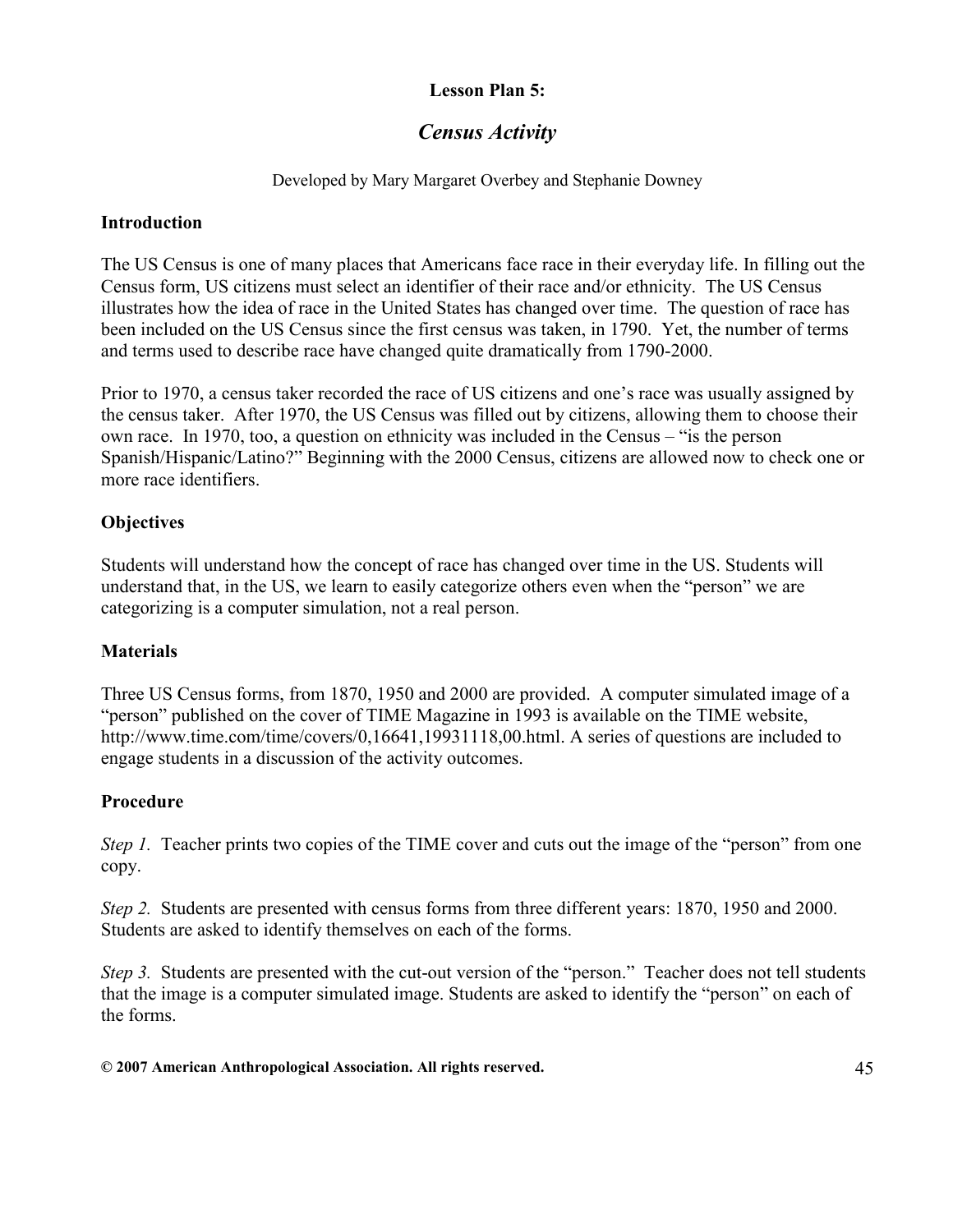Step 4. Teacher with students' responses tallies the outcome of the census exercise for students' identities in 1870, 1950 and 2000.

Step. 5. Teacher with students' responses tallies the outcome of the census exercise for the identity of the computer simulated "person" in 1870, 1950 and 2000.

Step 6. Teacher discusses the outcomes of the census tallies with the students, comparing the results of the tallies of self-identity with those assigned to the computer simulated "person".

Step 7. Teacher initiates a discussion with the students and asks the following questions.

- Which category would you haven chosen for yourself in each of these three years? Why?
- Before 1960, the census taker was actually responsible for categorizing people. We did that here in categorizing this photo of the young woman (show computer simulated image). How did you make your decision on where to put this person?
- What sort of thoughts or feelings did you have as you made those selections? What questions came up?

Step 8. Teacher reveals that the photo of the young woman is a computer simulated image and shows the original TIME cover. Teacher asks the following questions.

- Why was it so easy to categorize the young woman?
- How and why do people categorize others just by looking at them?

Step 9. Teacher and students discuss the history and future of race in the US Census and consider the following questions.

- How would you explain the differences in the US Census forms over the course of 130 years? What do you think is responsible for the differences?
- Based on what you've seen and said, what is the significance of these forms for the concept of race? For the concept of human variation (range in human physical characteristics)?
- If you could design these census categories what would they be? Why?
- What do you think these categories might be in the year 3000? Why?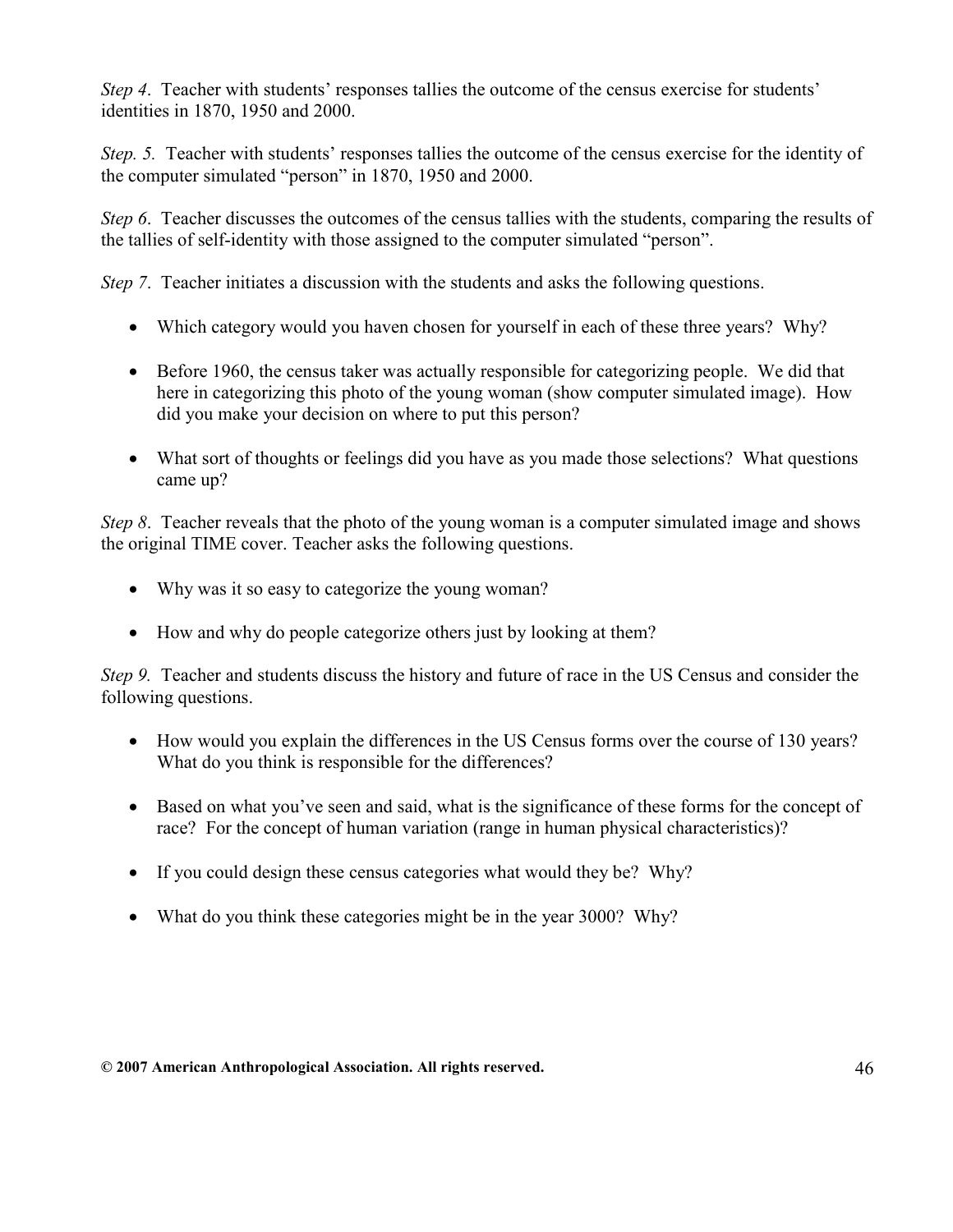#### **ATTACHMENT**

#### Census Forms

#### 1870 Census

--Color **White** Black Mulatto Chinese Indian

# 1950 Census

--Race White Negro American Indian Japanese Chinese Filipino Other race

#### 2000 Census

--Is person Spanish/Hispanic/Latino?

--What is the Person's race? Mark one or more races White Black, African Am, or Negro American Indian or Alaska Native (print name of enrolled tribe) Asian Indian Chinese Filipino Japanese Korean Vietnamese Native Hawaiian Guamanian or Chamorro Samoan Other Pacific Island (print race) Other Asian (print race) Some other race (print race)

#### **References**

These as well as all US Census forms are available at http://www.ancestry.com/trees/charts/census.aspx

TIME Cover - "The New Face of America" (1993) http://www.time.com/time/covers/0,16641,19931118,00.html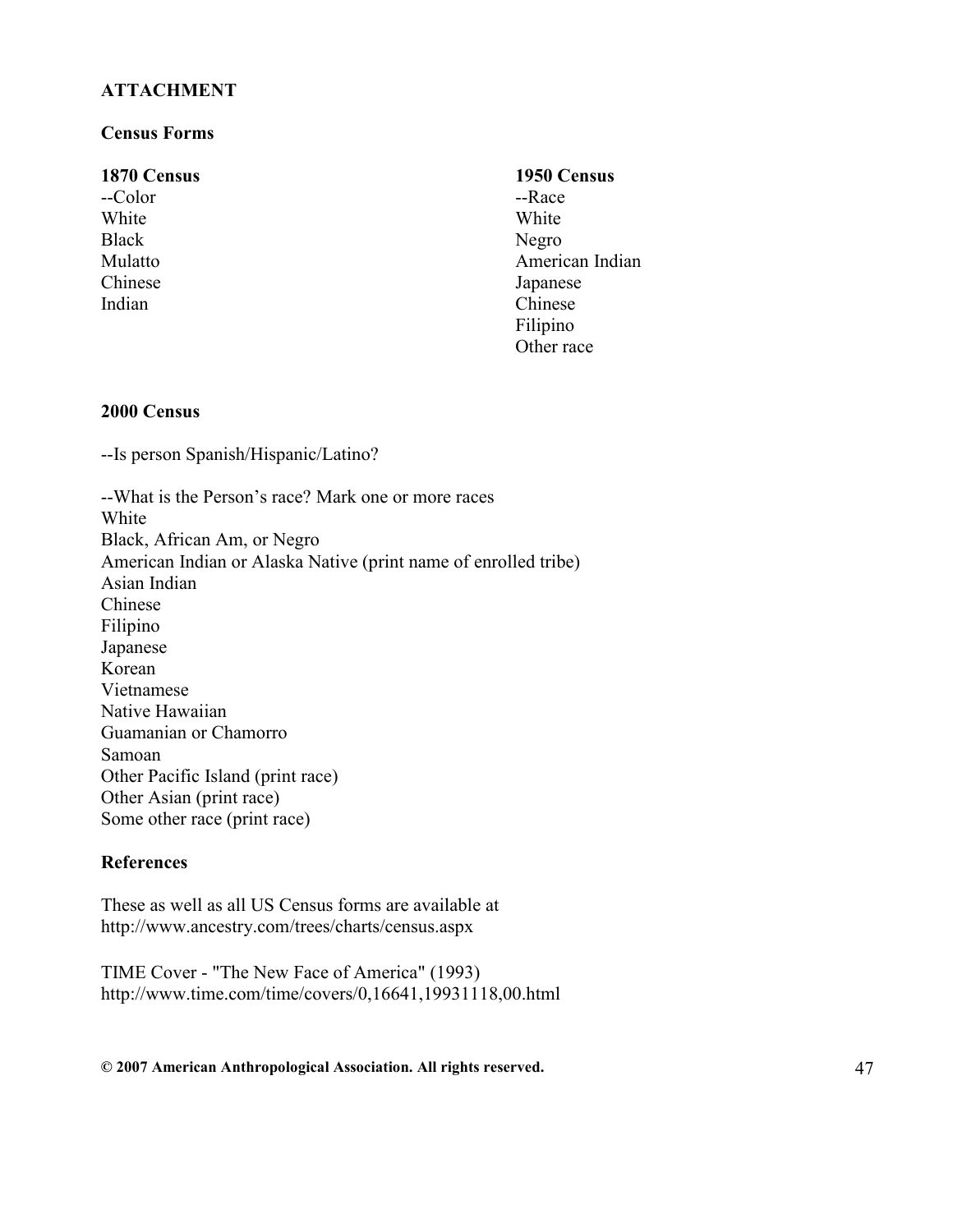#### EXPERIENCING RACE AND RACISM

# OVERVIEW<sup>15</sup>

-

A long-standing belief held by many in the US is that race, racial discrimination, and a system of stratification based on race is a universal, human phenomenon. Some would like to believe that it is "built into our genes" as humans. The anthropological evidence shows this is just one more longstanding and convenient myth.

Race is not simply a cultural or psychological phenomenon, although the capacity to create such classifications clearly exists. There are numerous ways to classify humans, numerous characteristics, physical and non-physical, which can differentiate groups. And noticing differences does not necessarily lead to those differences becoming the basis for structured social inequality.

The US system of social classification and hierarchy based on race, the elaborate racial ideology, the centuries of racism justified by that ideology--these did not emerge by chance or due to the human potential to recognize difference. The US system of racial classification developed in the context of what anthropologists call *social stratification*, that is, a system of structured social, political, and economic inequality.<sup>16</sup>

Race emerged as a complex cultural and social invention to preserve, maintain, and legitimize a system of inequality based on ancestry, on so-called racial ancestry. The US American system of stratification utilized a few, superficial, but visible, biological markers of ancestry to create an ideology of race, a racial "worldview" (Smedley, 1993) based on distinct, permanent, ranked categories of humans, created by God or nature. Racial categorization assigned individuals, at birth, to permanent, different, and unequal social strata and used racial status to regulate access to opportunities. In a society already inegalitarian, race became the dominant legitimizing social ideology.

The rhetoric of race and race-based capacities and characteristics was used to both justify and mask a class-based stratified society. Race in the United States was a central basis for organizing labor and maintaining an economically stratified system, first in the agricultural and then in the industrial sectors. Racializing the labor force masked the pervasive class stratification and structural inequality that has always characterized American life.

Racial ancestry, bolstered by racial science (and religion), became the rationale for other forms of stratification and inequality. A race-based system of social classification became a way of maintaining the social, cultural and political dominance of "White" (Euro-American, Protestant) upper strata elites, while simultaneously recruiting new immigrant populations to fulfill labor demands.

<sup>&</sup>lt;sup>15</sup> This overview draws heavily on Mukhopadhyay's introductions to Part 2, from Mukhopadhyay, Henze and Moses (2007) How Real is Race? A Sourcebook on Race, Culture, and Biology.

<sup>&</sup>lt;sup>16</sup> The analysis that follows is described in detail in Chapter 7, from Mukhopadhyay, Henze and Moses (2007) How Real is Race? A Sourcebook on Race, Culture, and Biology.

<sup>© 2007</sup> American Anthropological Association. All rights reserved. 48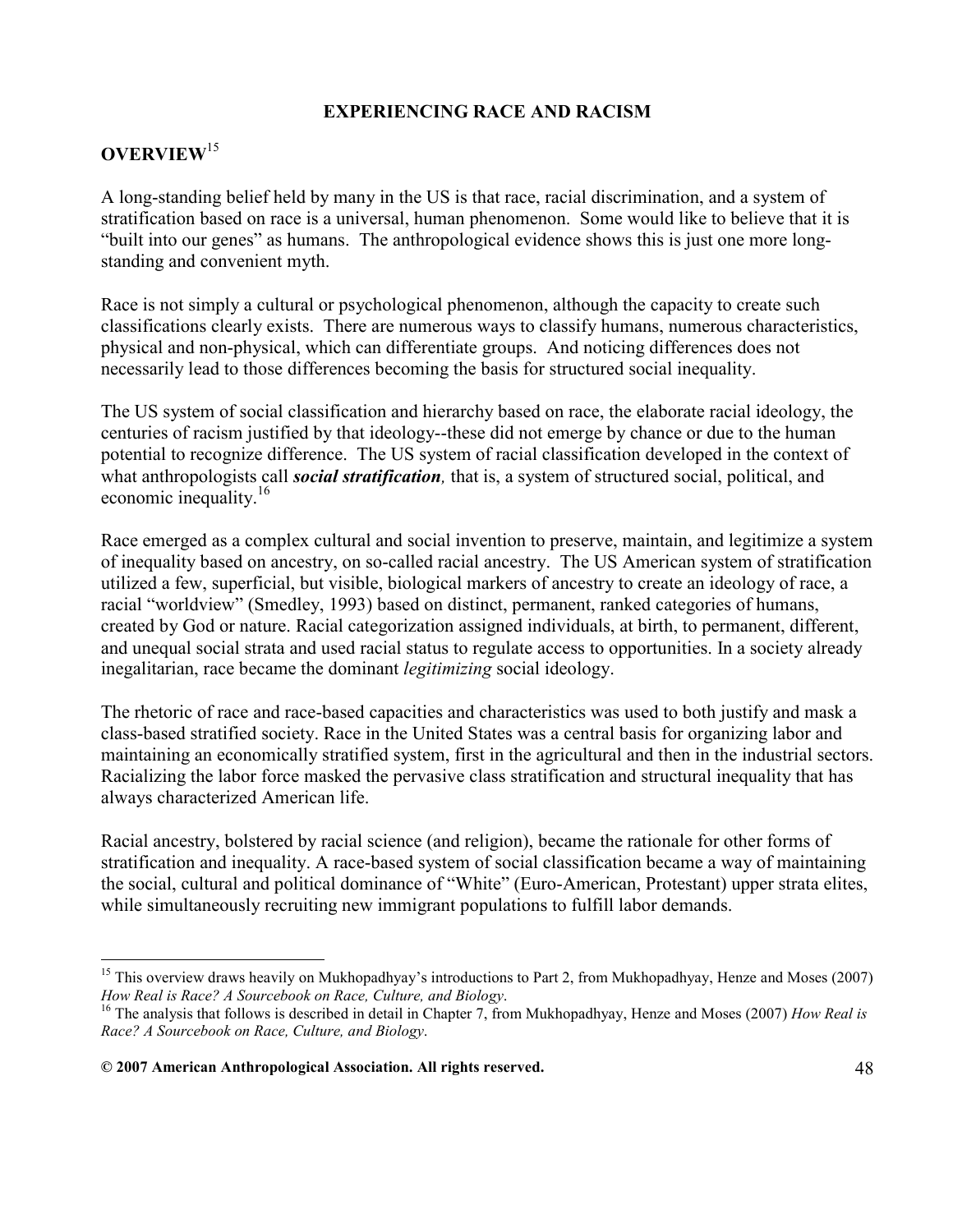But the initial use of race to justify economic exploitation created ideological contradictions with U.S. political rhetoric. The ideology of race was harnessed to reconcile these contradictions, to explain how social inequality can be consistent with a meritocracy, with democracy, freedom, with a society based on individual worth, hard work, and achievement.

The use of race to mask other, economic and political structural roots of inequality, continues today. Most students, indeed most US Americans, continue to believe in a meritocracy, that merit—rather than class or family advantages, often linked to race—determine one's social and economic position.

Lesson Plan 1, *Experiencing Inequality: Starpower*, is designed to introduce students, through a complex simulation called Starpower, to the phenomenon of stratification, as it plays out in a society that emphasizes meritocracy, fairness, has some mobility, and in which societal rules ("laws") are ostensibly applied equally. While not developed explicitly to simulate race-based stratification, it can be adapted to for those purposes. Alternatively, it can simply provide an experiential basis upon which to embark on a more meaningful discussion of race and stratification in U.S. society

Lesson Plan 2, The Whiteness Quiz, explores the shifting nature of concepts of Whiteness and of stereotypes of lower status ethnic groups in the United States. It demonstrates that negative stereotyping, in fact some of the very same stereotypes, have been applied to different groups at different historical points in time. It also shows how the images of these groups shifted as they "moved" up the stratification ladder and other groups occupied lower economic rungs. "Whiteness" then, and the ability of groups, especially European ethnic groups, to "Whiten" themselves, is partially linked to their socioeconomic status.

Lesson Plan 3, The Preference Activity, introduces the idea that marriage and sexual mating systems can be used to either promote—or prevent—a system of race-based stratification. It also addresses the question of biology and how, if race is a cultural invention, can we identify people racially?

Lesson Plan 4, Race and Medicine, challenges students to think critically about how ideas of race influence health and medical practices. Late in 2004, the US Food and Drug Administration approved the heart failure medication BiDil for use among "self-identified blacks." Students examine critically the implications of this event and the larger issue of how ideas about race influence health patterns and practices.

Just because races are not biologically real, that is scientifically meaningful descriptions of human variation, it does not mean that that there is no biological component of US racial categories. There are some biological "markers", such as skin color, hair texture, facial features, that can, in some contexts, serve to "mark" a person, racially. They often, as in the United States, reflect diverse ancestral geographic roots of different populations. Of course, even these biological markers are embedded in and shaped by our cultural expectations.

Nevertheless, it is important to ask, how did these external markers of racial ancestry persist over time in the United States? Lesson Plan 4, in Part 1, Biology, The Glitter Activity, illustrates the preference strategy employed in most of human history. To prefer and marry "out," that is, outside your own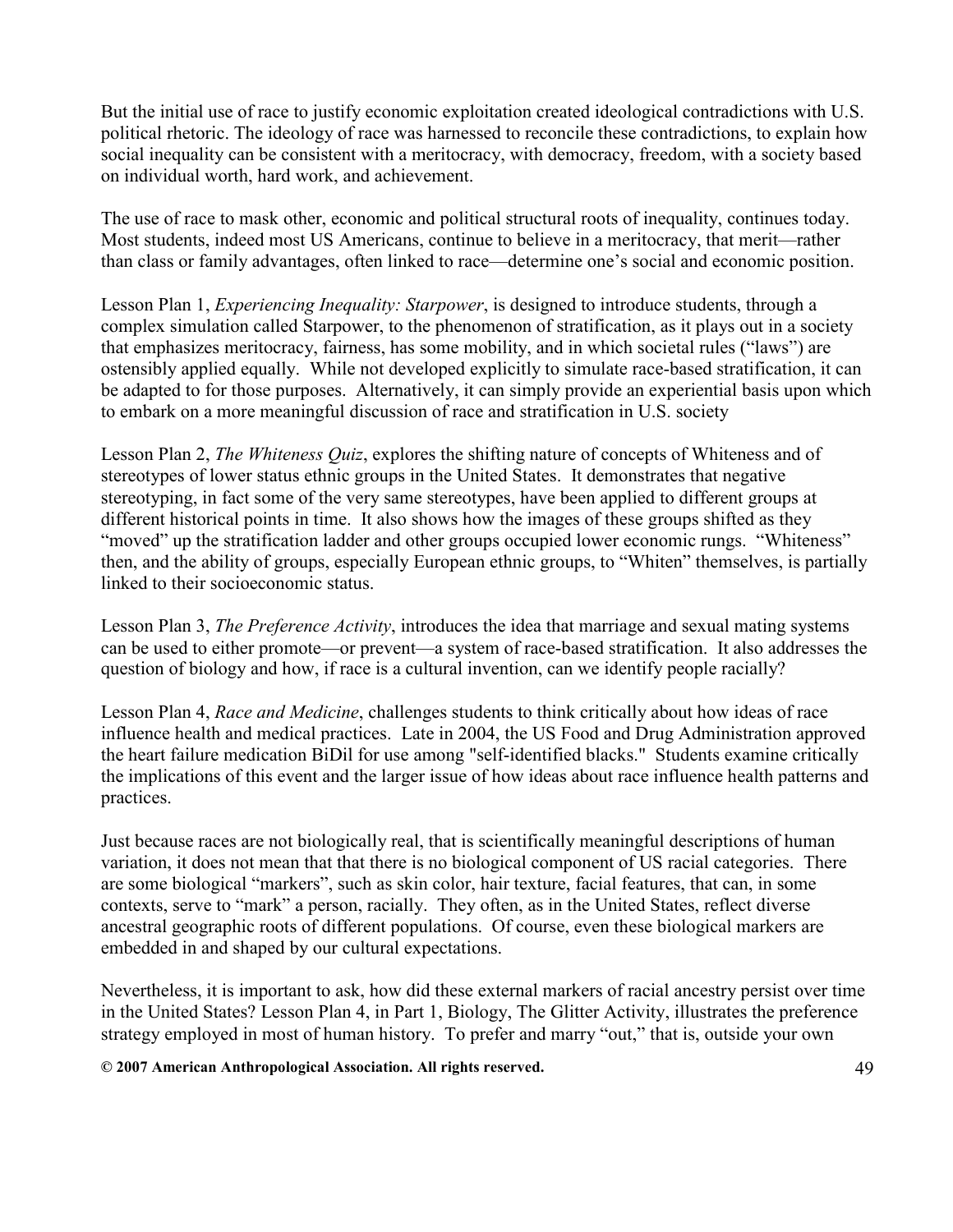group, spreads your genes far and wide and, among other things, establishes many social networks in the process. More "in-laws", a broader network of "relatives", in many places, apparently has been a wise strategy, pursued by most relatively egalitarian societies.

All cultures regulate marriage and mating to some degree. But stratified societies tend to have stricter regulation, partially to preserve social inequality. Marriage "within" one's own class, caste, kinship group, among other "royalty", or within families at your own "level" is encouraged, if not enforced more formally, and marrying "outside" often prohibited. Marrying "within" preserves family status while marrying "out" could erase the boundaries between ranks.

In the United States, the same principles applied, historically and continue to some extent today. A system of racial endogamy (marrying within one's own racial group) was established, especially for legal marriage and legal rights of offspring. This was maintained through both legal and extra-legal mechanisms, including violence and threats of violence. In the post-slavery era, it took more insidious and often less obvious forms, such as segregated housing, schools, and other public facilities. Even after the US Supreme Court in 1967 declared anti-miscegenation laws, which forbid interracial sexual relations or marriage, to be unconstitutional, more informal processes have continued to have a powerful influence on mating "choices".

Social control of preferences, marriage, and kinship affiliation has been crucial to maintaining a system of stratification based on race. "From kinship and blood calculations to anti-miscegenation laws, segregated schools, and housing discrimination, all are cultural devices that maintain racial boundaries, keep races fixed and permanent, prevent new races from emerging, and old ones from disappearing."

In short, it is through cultural processes, not "nature", that the US has preserved biological markers of a system of racial stratification. It is cultural processes that are responsible for biology's meaning and continuing cultural and social significance in the United States.

#### References

Mukhopadhyay, C., R. Henze and Y. Moses. 2007. How Real Is Race? A Sourcebook on Race, Culture, and Biology. Lanham, MD: Rowman & Littlefield Education.

Smedley, A. 1993. Race in North America: Origins and Evolution of a Worldview. Boulder: CO: Westview Press.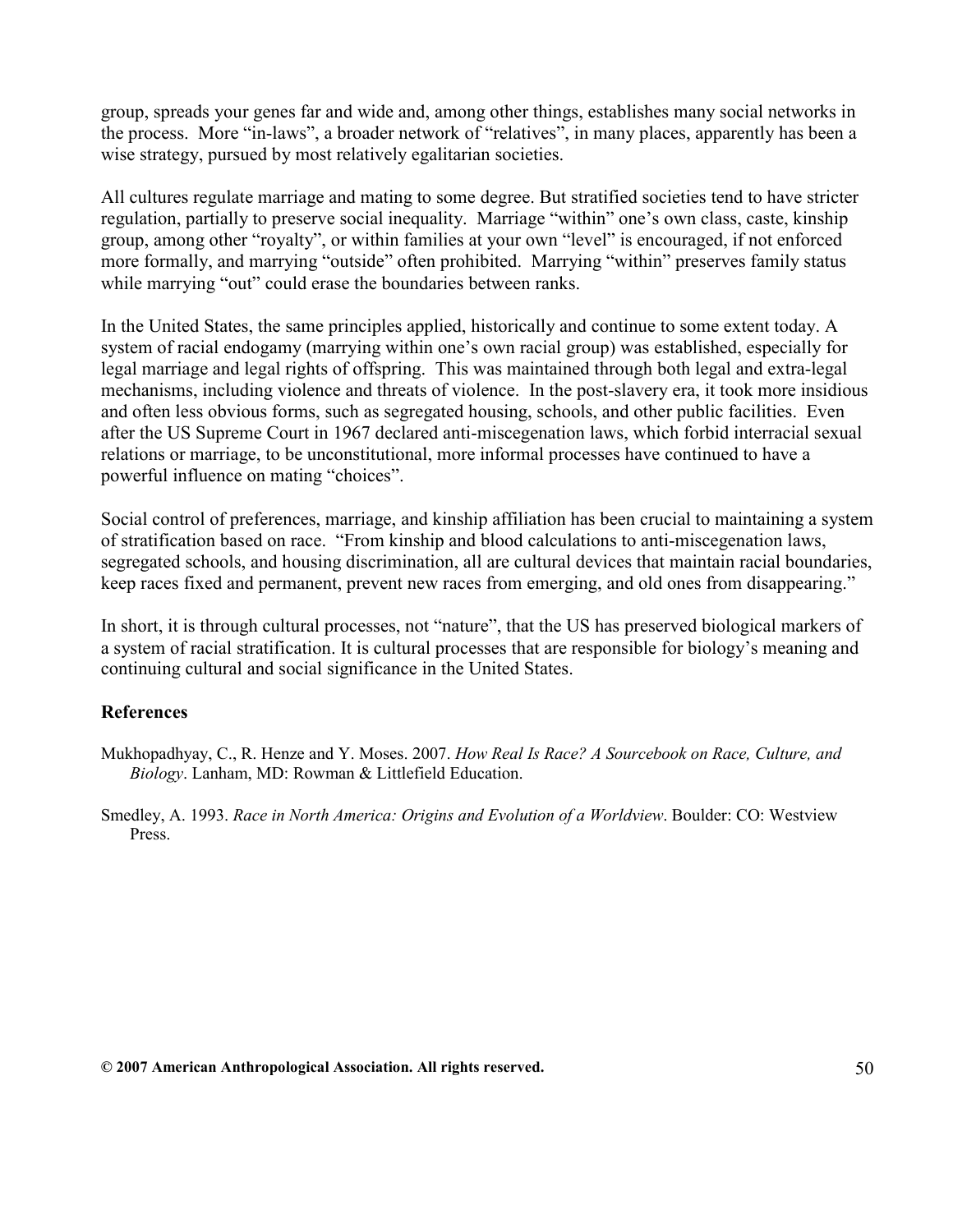# Lesson Plan 1:

# Experiencing Inequality<sup>17</sup> ('Starpower' Activity)

Adapted by Carol Mukhopadhyay. From Starpower. Behavioral Sciences Institute. 1969. By R. Garry Shirts.

# **Objectives**

Students will

- Understand the concept of stratification on multiple levels
- Understand the concept of a meritocracy as a legitimizing ideology in a class-stratified society
- Experience some of the emotional and strategic responses of lower-status, middle-class, and upperstatus individuals in a stratified society
- Understand the role economic and political structure plays in individual achievement.

# Introduction

First developed in the 1960s (Shirts 1969), Starpower creates a limited-mobility, three-tiered society based on differential wealth. Participants engage in "chip trading sessions" to increase their individual wealth and societal status. Variations in wealth are ostensibly based on "merit" [success at trading chips] but most members of each "strata" [squares, triangles, circles] unknowingly receive different resources [trading chips] at the beginning of the game and at each subsequent "trading session". Thus most participants remain in their original group. To preserve the mobility premise, an occasional lower status person receives enough trading chips to allow them to change groups. After several trading rounds, the wealthy group [squares] "earns" the right to make rules for the rest of the game. Trading continues under the new rules. Shirts' version assumes power inevitably corrupts and that the "wealthy group" will make unfair rules that generate frustration and even revolt by other groups. My experience shows students respond in a variety of ways, sometimes opting to create an egalitarian society through rules that redistribute "wealth". Perhaps their enrollment in a cultural anthropology class makes a difference! In any case, at some point the instructor ends the game and then facilitates a discussion of the experience.

Students' emotional responses and behavior are generally linked to their social position in the simulated society. The "triangles" [lower class] become despondent, angry, self-blaming, self-critical, resentful, often giving up on playing the game…or sometimes simply cheat. Other groups also react in ways characteristic of the middle and upper classes. The game illustrates the complex processes of economic, social, and political stratification, linkages between wealth and political power, the ways in

<sup>&</sup>lt;u>.</u>  $17$  A very brief description of this activity, as an Activity Idea, appears in Chapter 7, Mukhopadhyay, Henze and Moses (2007) How Real is Race? A Sourcebook on Race, Culture, and Biology. Lanham, Maryland: Rowman & Littlefield Education.

<sup>© 2007</sup> American Anthropological Association. All rights reserved. 51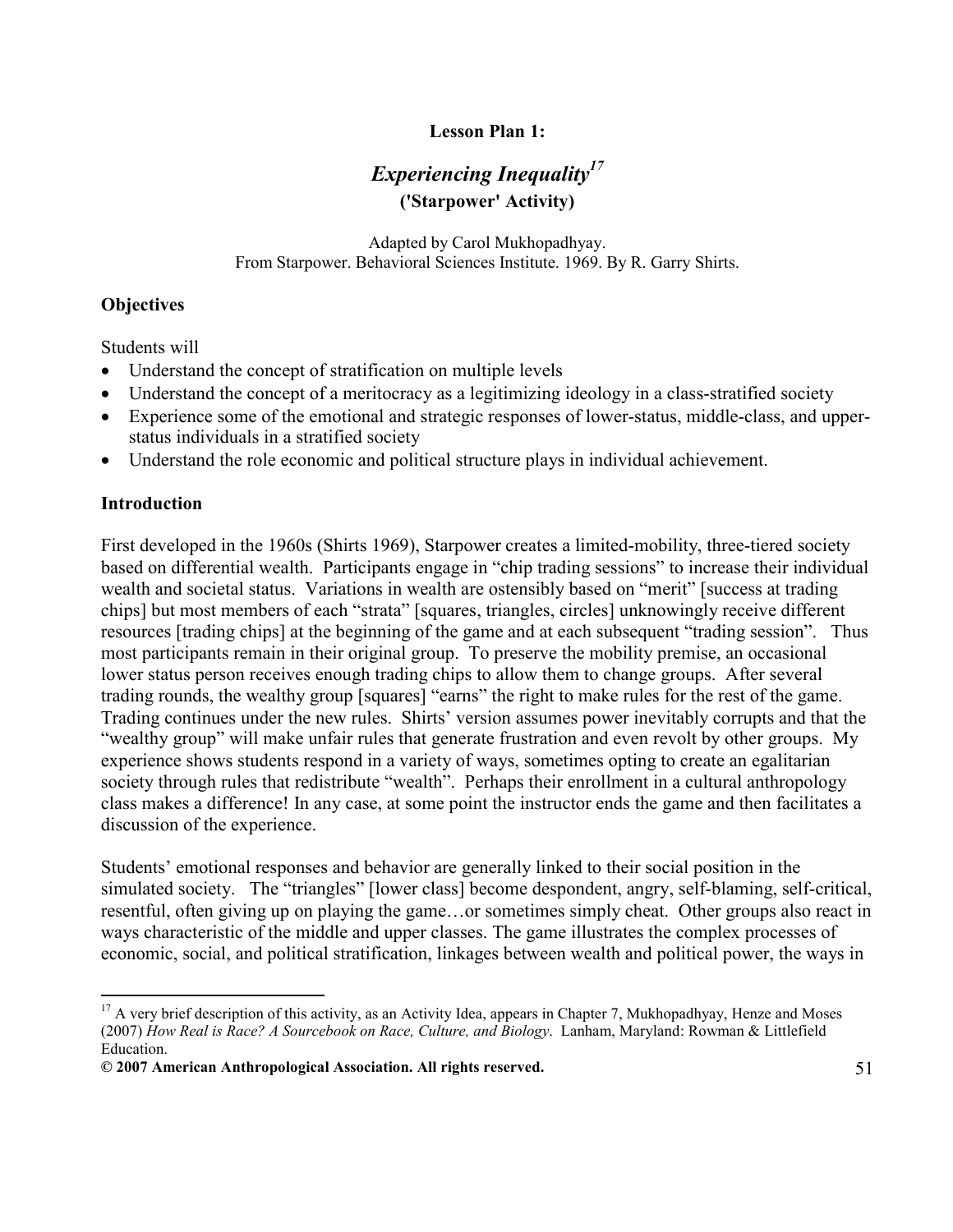which stratification is maintained and justified, and how stratification is experienced on a personal level, by members of different "strata" and by different individuals within the same strata. Starpower is effective because it allows students to understand how stratified systems "work" structurally and to experience how they "feel".

Starpower is particularly useful for demonstrating the subtleties of "meritocratic" political democracies, like the United States, in which the rules seem "fair." Yet the unequal distribution of wealth assures that most "squares" will end up "squares" and most "triangles" will remain "triangles" regardless of their individual merit and a set of equally applied rules for achieving "success" in society.

Starpower can also illustrate how race, ethnicity or other visible markers of social identity function in stratified societies. Participants in each group sit separately and wear a visual symbol of their group membership as squares, triangles, or circles. This offers an opportunity to discuss the role of visual markers in stratified societies, as both internal and external symbols of one's identity that facilitate differential treatment. Such visual markers can become potent symbols of group membership, substituting for and masking the class basis of the hierarchical system.

#### Time and Player, Room and Material Requirements:

This is a complex game to set up and carry out—but well worth the effort. It's useful for any class that addresses stratification and systems of inequality. It can be tailored to particular types of inequality, such as race or gender. The game requires at least two hours—about 45min-1 hour for the "trading sessions" and at least that for the discussion and analysis. It can be used effectively in either one long class or in 2 separate class sessions in the same week. The game works best with from 25-35 participants although it can handle 18-45 students. If one reduces the "strata" to two groups, one can play with as few as 12 students.

Since each group must meet and confer between trading sessions, it is best to have a room with movable chairs unless there is sufficient empty floor space for the group to stand together or sit on the floor. During trading sessions, students move around the room seeking a trading partner and stand while they are making a trade.

#### More Detailed Description and Procedures

The description that follows is my "bare-boned" version. Over the years, I have modified the original game, changing chip values, sometimes altering trading rules to allow more or less mobility, sometimes going with the "flow" of the particular class, sometimes manipulating the class in a certain direction. Regardless, participants' reaction cannot always be predicted, especially after the "squares" are given the power to make rules. So there is no "template" for this game. Each session is excitingly different!

#### Materials Needed

• Trading chips [or pieces of paper] of different colors representing 5 different point values (10, 5,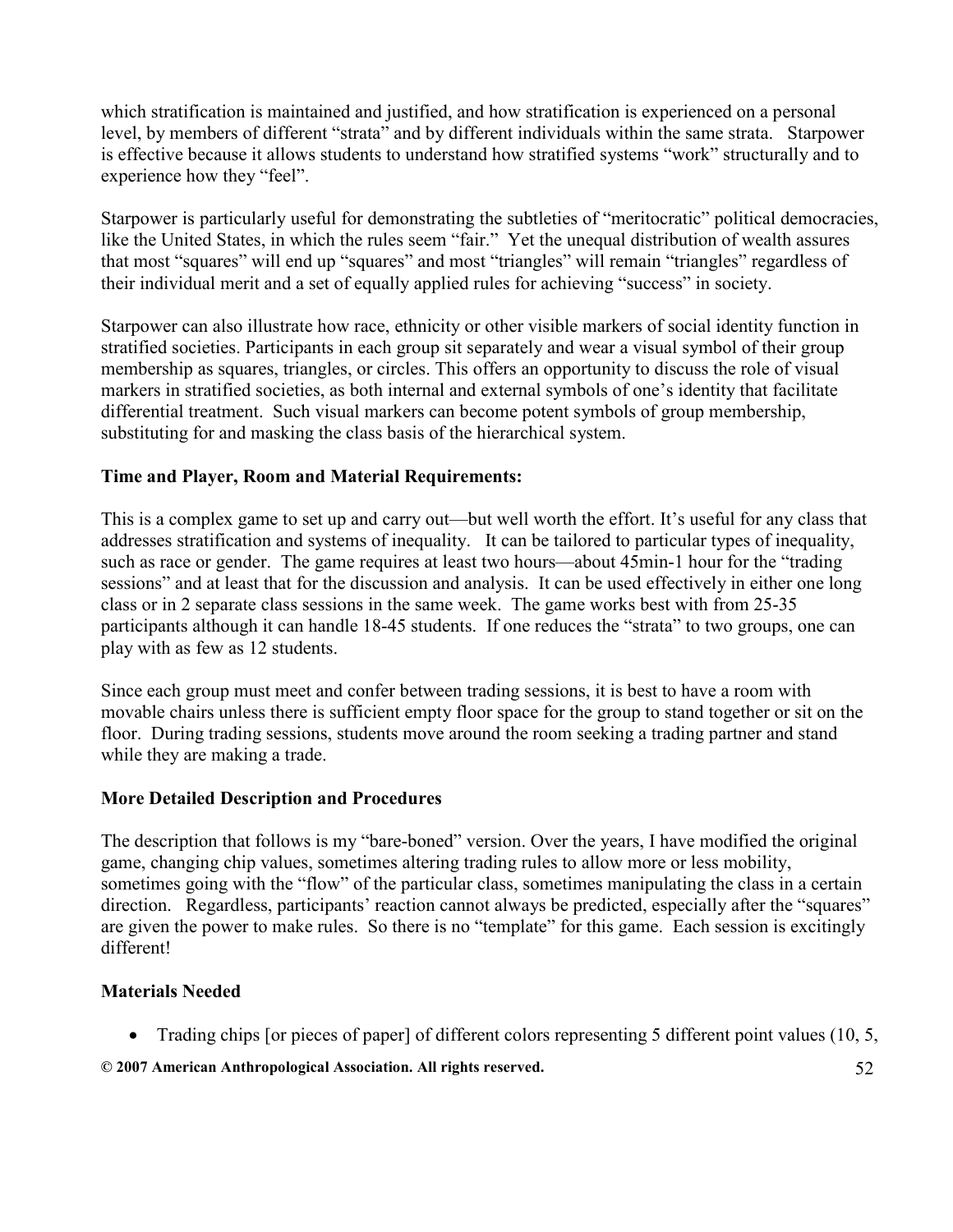4, 2, 1). Gold, green, blue, pink, and white are often used for these values.

- Bonus Trading Chips: worth 5 points each. At the end of each trading round, each group receives 3 of these chips to distribute to 1-3 members of their group. The group unanimously decides who receives the chip. If they can't decide, they forfeit the chips.
- Envelopes containing the 5 chips each participant receives at the beginning of each trading session. I make enough envelopes for at least 3 rounds. Contents of envelopes depend on one's social "group. I discreetly mark envelopes but also keep each group's envelopes in a separate pile.
	- Square envelopes: 1 gold, 1 green, 3 other chips
	- Circle envelopes: 0 gold, 1 green, 4 other chips
	- Triangle envelopes: 0 gold, 0 green, 5 chips of other colors
- Several "mobility" envelopes. These contain at least 1 gold and 1 green chip. At least 1 triangle receives one each round. In early rounds, this allows them to move "up" to a square. Occasionally, I give a "square" a low value envelope. The impact varies depending on how far it is into the game. After several rounds, it has no mobility impact!
- Symbols (squares, circles, triangles) for members of each group to wear (around their neck, pinned to their shirts, etc.)
- A badge for the police officer (optional). In addition to these materials, you can either create posters for game rules or simply write them on the board.
- Scoring Chart listing values for each chip color and showing the number of additional points participants receive for having several chips of the same color: 5 of a kind =5 points, 4 of a kind=4 points, 3 of a kind  $=$ 3 points.
- List of Trading Rules:
	- You must touch while you are trading.
	- You can only talk while trading. (note: this exclude talking to the director or police)
	- Once you initiate a trade, you must trade before going on to another trader
	- Players with arms folded do NOT have to trade.
	- All chips must be hidden at all times (except when exchanging chips)
	- One for one trades only
	- All rules will be enforced and penalties (deducing points) levied.
- List of Bonus Session Rules:
	- Each group receives 3 chips and each chip is worth 10 points
	- Chips can be given to 1, 2, or 3 group members
	- Chips must be distributed by unanimous vote
	- Undistributed chips (after 4 minutes) are forfeited.
- Scoring Card for Each Group or Create 3 Separate Sections on the Board for Each Group.

# Procedures and Basic Stages in the Game.

1. Divide students into three groups. Have them sit in pre-arranged chairs, and distribute symbols for them to put on [squares, triangles, circles]. I sometimes say they are distinct racial, ethnic, religious, or geographical communities.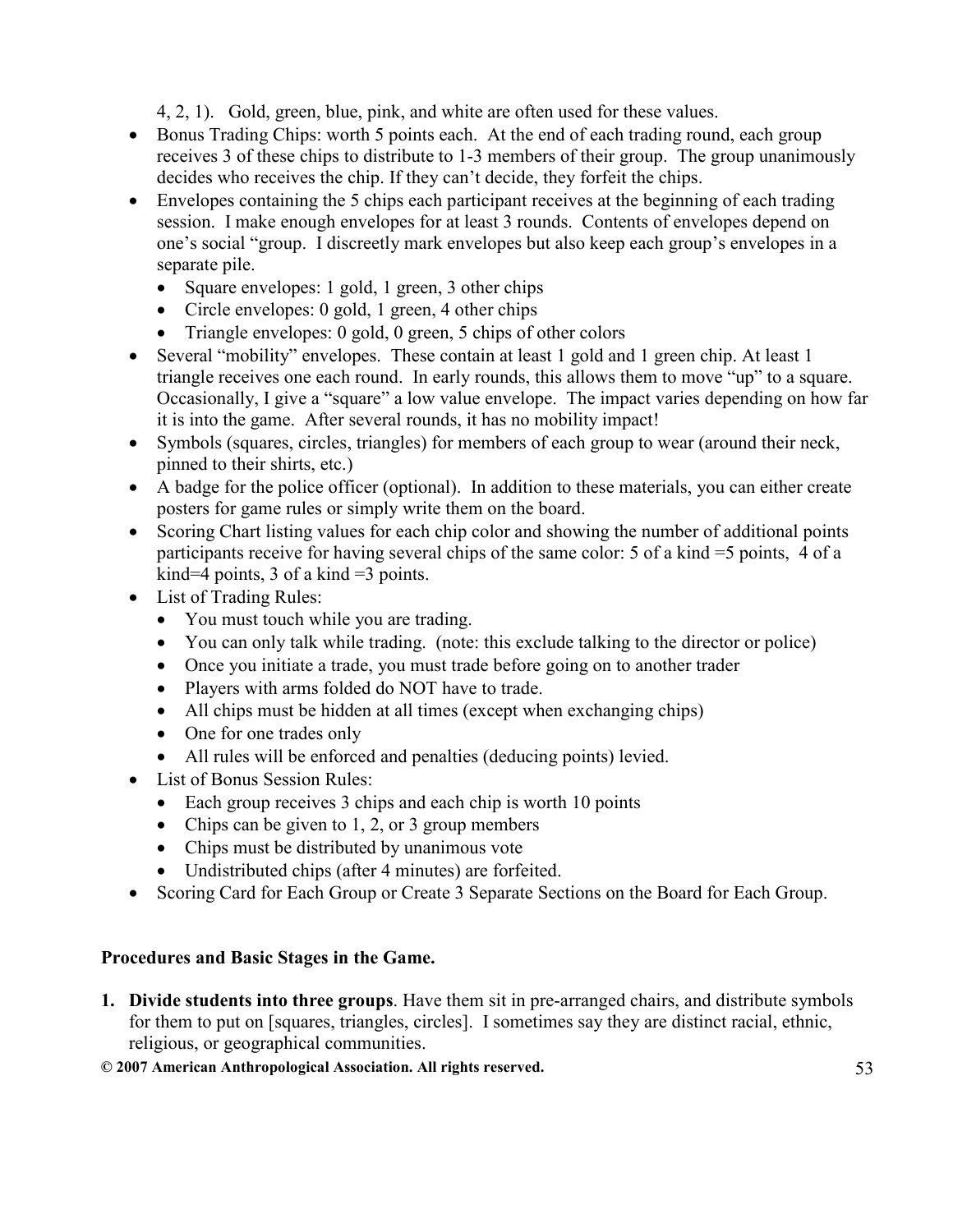- 2. Introduce Purpose of Activity. Tell students it is designed to illustrate how "exchange" works in small-scale societies. They will engage in several trading sessions. Each session they will receive a packet of 5 chips of different values, randomly selected. Their goal is to devise a clever trading strategy that will allow them to amass as many points as possible. They will accumulate points from each session. After several trading rounds, we will total the scores. Those with the highest number of points will "win" the game. You may want to tell them to draw upon their knowledge from the course. I sometimes attach a point value to the activity, saying it is a "test" of previous course material. I say "grades" on the activity will be based on individual point totals at the end of the game. This makes it more "serious"—but can also create too much tension among students.
- 3. Explain Trading Sessions and Trading Rules (see above).
- 4. Begin Trading Session. Distribute envelopes to each group (reminding them to hide their chips). Give them a few minutes to create a strategy. Then tell them they can now stand up and move around the room, looking for a trading partner. After about ten minutes, tell them the trading session is now closed and they should return to their seats.
- 5. Calculate and Record Scores on Board or Chart. Students individually calculate their scores and write their score in the appropriate space for their group (using their initials). Alternatively, appoint a recorder in the group to collect and write scores on the board.
- 6. Distribute 3 bonus chips to each group. Groups decide who will receive (3-5 minutes). Add the points to the scores of these people. If they can't make a decision, take back the chips.
- 7. Rearrange Groups. With the whole group watching, tell them group membership will now be based on "scores" and the top scorers will be squares, the bottom scorers are the triangles, and the remainder circles. This is an opportunity to reiterate the meritocracy rhetoric. You will have to decide the cut-off scores. Shift individuals between groups as appropriate, physically and in the group membership list on the tally board. Have switchers trade old symbols for new, appropriate ones.
- 8. Begin Trading Session 2. Use same procedures as above, including a few "mobility" envelopes. At the end of the trading session, add round 2 scores to round 1 scores for each students. Rearrange groups again—although there will be less movement. Unless time is limited, do a third trading session before proceeding to the next stage.
- 9. Give Power to Squares. At the end of trading session 2 or 3, use meritocracy rhetoric to justify giving rule-making powers to the squares. I often state their scores to show they've mastered the course material on trading and exchange and they therefore deserve to make the rules for the rest of the game. This is where you begin playing it by ear!!!
- 10. Squares Make New Rules. Have squares discuss what rules they want to make. Members of other groups can sit in on the process and you can allow them to make comments. However, the
- © 2007 American Anthropological Association. All rights reserved. 54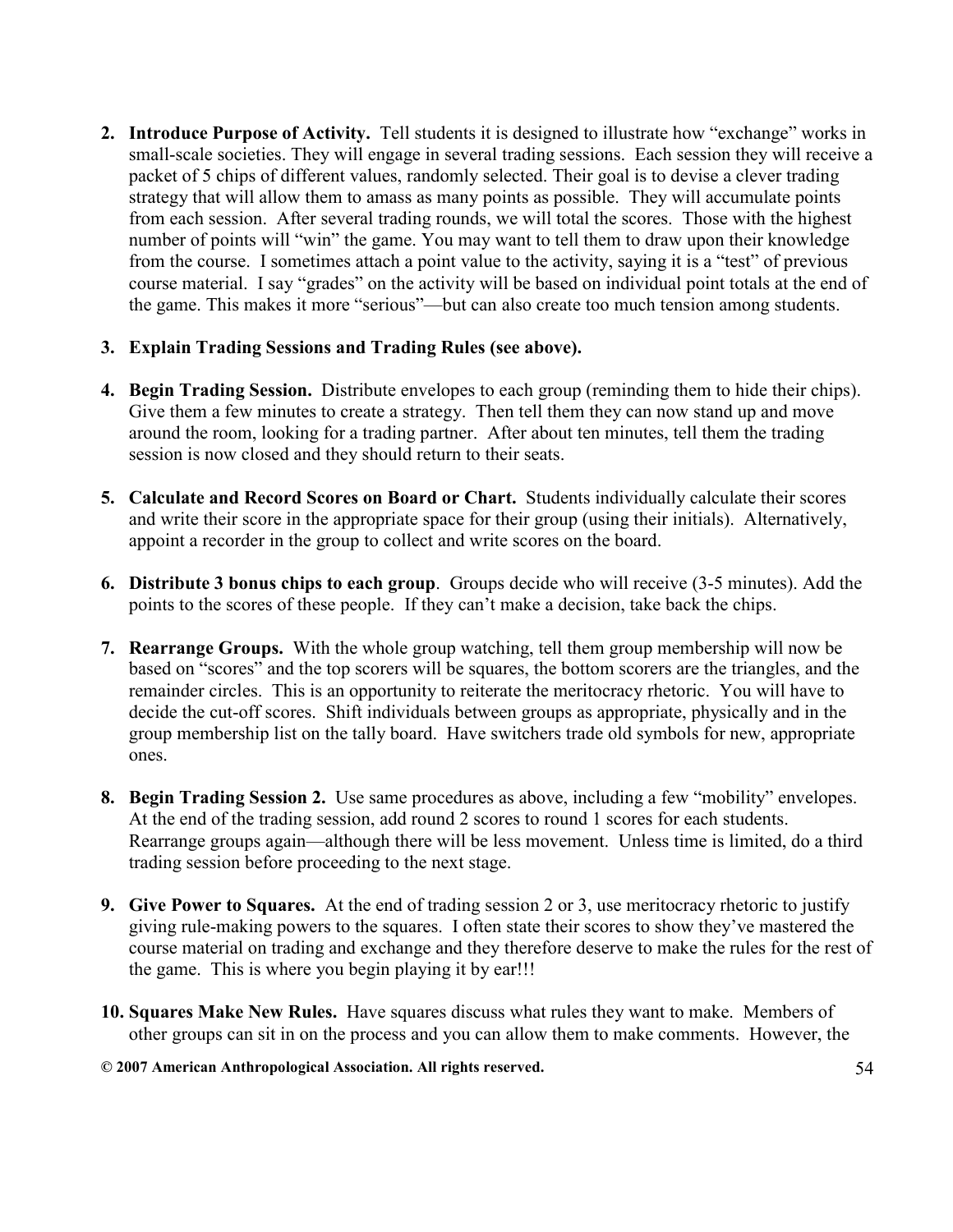squares alone get to make the decisions. The content of these discussions is always significant and relevant for the post-game processing. I sometimes jot down snippets for future reference. This is the most fascinating, volatile, and unpredictable part of the game……and one that you should monitor to make sure it doesn't get out of hand. If you are playing the game in two sessions, you may want to wait until the second session to have the squares change the rules to minimize the outof-class tension students sometime experience.

- 11. New trading sessions, using the new rules. Squares now are in charge of the police officer. The police officer need not administer the rules fairly. Nor are points always added up "accurately" by the scorekeeper, who may be the police office, the instructor, or someone from the squares.
- 12. Play it By Ear...always monitor the students and the situation so that it remains a positive learning experience. What happens next, especially the response of triangles and circles, depends on what kinds of rules the squares make as well as the class itself. Most often, squares initially try to preserve power, some more paternalistically than others. Some honestly think they "deserve' to be squares...others are suspicious. Non-squares usually try to influence the squares. If the new rules are harsh, tensions increase and both squares and lower groups respond in a variety of predictable ways. If rules remain "fair", it takes more rounds for tension to build--and apathy can occur. Some students never realize the game is "stacked"! Sometimes squares with a commitment to social justice dominate and try to figure out how to redistribute chips (a fascinating process). It is impossible to describe the range and complexity of what occurs and the extent to which students replicate what we as social scientists know about human behavior and responses in situations of stratification. You'll have to experience it yourself!
- 13. Stop the Game. Begin the Discussion. At whatever point you stop the game, it is important to allow students to process how they are feeling before beginning the more abstract discussion. You may want to have students write down their reactions and reflections, immediately or after class. Regardless, it is important to move beyond this. One way is by asking students to describe the strategies they employed in the game, then placing these different strategies into the larger context of stratification and how one's class position affects one's strategies. I usually let the discussion take its own course but always try to make links between their experiences and the more abstract ideas and processes involved.
- 14. Summarize What Has Been Learned. At the end of the discussion, or the next time the class meets, I provide students with a more formal handout summarizing some key features of stratified societies (See appendix). I try to connect them, once again, with the Starpower simulation. The amount of time I spend discussing this handout varies with the class and the semester.

#### References

Shirts, R. G. 1969. Starpower. La Jolla, CA: Behavioral Sciences Institute.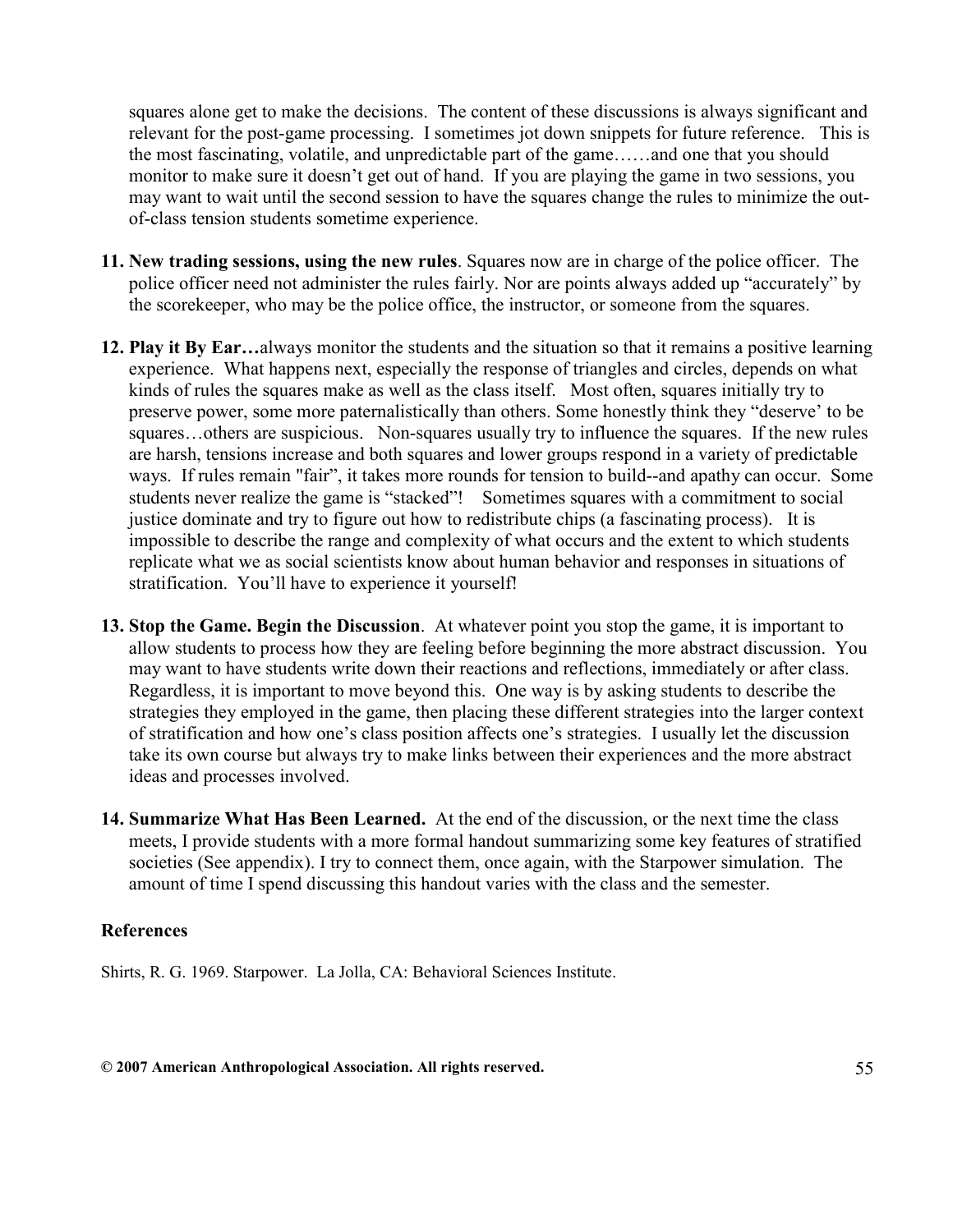# STUDENT HANDOUT: STARPOWER: Key Points of the Game

By Carol Mukhopadhyay

## 1. Illustrates general features of stratified societies

- 1.1 Unequal distribution of and access to key resources and labor If groups being with different resources, it is almost impossible for them to compete equally even if the rules are fair and equally applied
	- Unequal resources produce inequalities in potential for authority/power, in the strategies one uses, in one's attitudes about the "system", in one's attitudes towards members of one's group, and in one's attitudes towards other groups.
- 1.2. Status Differentiation. From inferior to superior marked by distinct "cultural" symbols or markers of one's status
	- Rights, duties, opportunities, and interactions are dependent on one's status
	- Ascribed vs. Achieved Status. Is one's position "ascribed" (based on birth, what one is 'born into")? Or is it "achieved" (based on one's own actions rather than one's birth). Does it differ at the beginning of the game? Later on in the game?
- 1.3. Formal Political Organization
	- Illustrates the emergence of the "state": the squares supported by the "police" or "military"
	- Unequal access to and participation in decision-making by lower status groups
- 1.4. Ideology: variety of belief systems exist which justify (legitimize) stratification.
	- Meritocracy: focuses on achievement and hence implies it is a "just" system. One gets rewarded in accordance with one's capacities and hard work (e.g. Horatio Alger)
	- Some Mobility—those who "move up" demonstrate the system is "fair", based on "merit"
	- Political Democracy emphasized—"equal rights" for all. Equal Opportunity laws.
	- Luck. An alternative ideology: It's just a matter of luck [hiding that the system is "set" up"]. Words like "unfortunate" imply it's "fortune" rather than the system
	- Blame the Victim—it's your fault. Get victims to also blame themselves.
	- Secrecy and ignorance. "Hide chips from each other"...Cultivate individualism.

# 2. Illustrates People's Reactions and Strategies Reflect Their Class Status and Position.

- 2.1. Lower Class Strategies:
	- Individualistic: break the rules, apathy, resentment, cheating, anger, depression, withdrawal, develop alternative things to do in class
	- Collective: protest, non-cooperation; strike, social ostracism of upper groups
- 2.2. Middle Class Strategy: inaction, don't take sides, try to preserve one's chips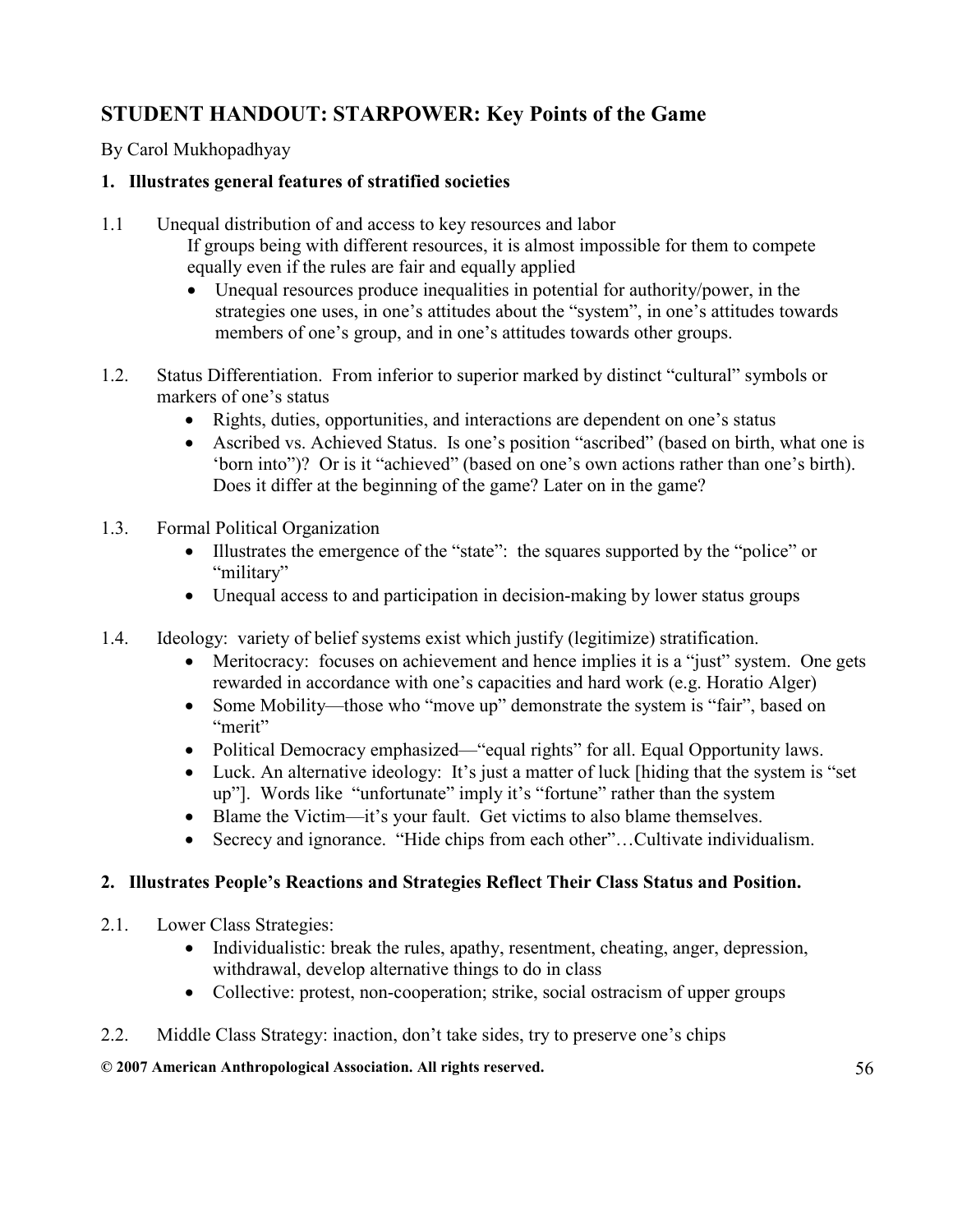- 2.3. Strategy of Upper Class. Alternative strategies depending on values and goals. All emphasize group unity, however.
	- Preserve power through paternalism, authoritarian rules, emphasizing "law and order", manipulate and alter rules when threatened. Each strategy produces different reactions in other groups. Uphold & reiterate legitimizing ideologies: emphasize "fairness" and "merit" and "equal opportunity" rules. Deny system is unjust.
	- Prioritize social harmony—create a more just system and give up (some, all) power and privilege
	- Prioritize justice [experience guilt]—create a more equal and just system and give up (some, most, all) power and privilege
- 2.4. Police Strategy: uphold rules but especially for lower status groups; bend rules for upper classes; identify with authority; maintain distance from lower status groups.
- 2.5. Attitudes towards the "game" or "system": who enjoys the "game"? Who would like it to continue? Who feels alienated? Who wants it to end—quickly!! How about those who "moved up"? Did that alter their view of the game? How did they feel about those "left" behind"? What expectations did those "left behind" have about those who "moved up"? Were they disappointed? Did they feel betrayed? How did oldtimers feel about "newcomers"? What does this illustrate?
- 2.6. Alternative Group Strategies for Bonus Chips: share, give to low, give to high; long-term vs. short-term strategies.

#### 3. How Systems of Inequality are Maintained. Use of informal and formal mechanisms of social control.

- 3.1. Paternalism is more effective than authoritarian regimes. Squares don't want to alienate lower groups. They want to maintain social solidarity and a feeling that "leaders" care about those under them. Cultivate "good intentions" and concern for "common good", as if the "mother" or "father" of the people.
- 3.2. Divine sanction also legitimizes authority (e.g. The Instructor becomes "God" who ordains the squares)
- 3.3. Social Separation of Classes. Reduces social pressure from lower groups on upper classes; diminishes envy by lower classes, prevents empathy or guilt by upper groups
- 3.4. Constantly reinforce the idea of a "just" ideology: that the system is just, fair, naturalbiologically rooted, or supernaturally sanctioned.
- 3.5. Why Do Lower Classes continue "to play"? hope, lethargy, a culture of obedience, waiting for someone else, self-blame (so try-harder)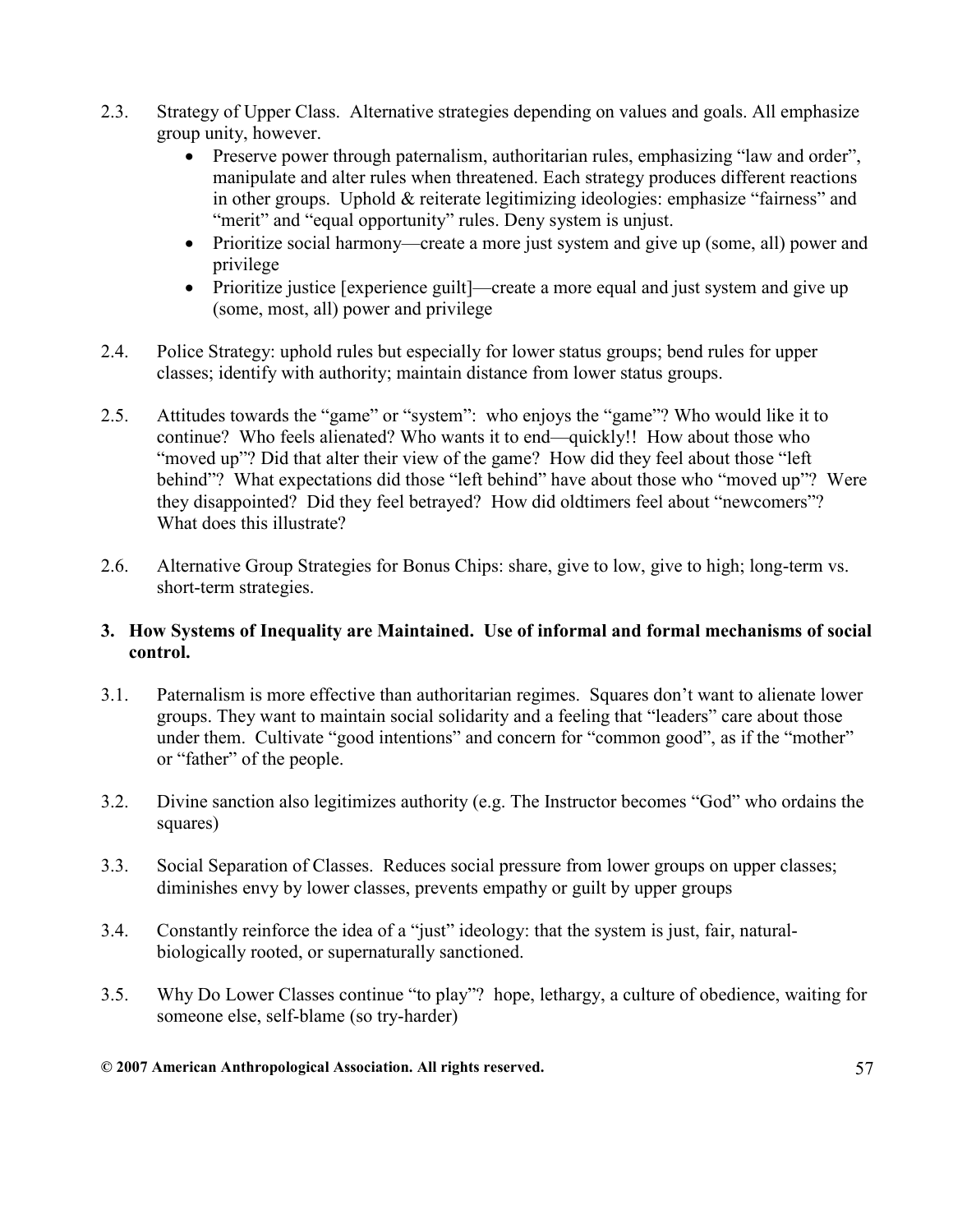#### 4. Alternative Outcomes and Their Significance.

- 4.1. Trading off social good will and social solidarity against amassing wealth and political power. What are the plusses and minuses of each system? Why do some choose different alternatives? Does having wealth (for several generations-rounds of the game) make one more likely to share?
- 4.2. Complexities of trying to "restructure" the system: will simply making the trading rules "fair" help? Is "affirmative action" enough? Does the solution require equalizing wealth? At every round? Will some inequality still emerge?

#### FOLLOW-UP DISCUSSION:

- Discuss with students the complexities of trying to "restructure" the system.
- Ask, will simply making the trading rules "fair" help?
- Is "affirmative action" the solution? Will that be sufficient?
- Does the solution require equalizing wealth? At every round?
- Will some inequality still emerge?
- How does this relate to school achievement?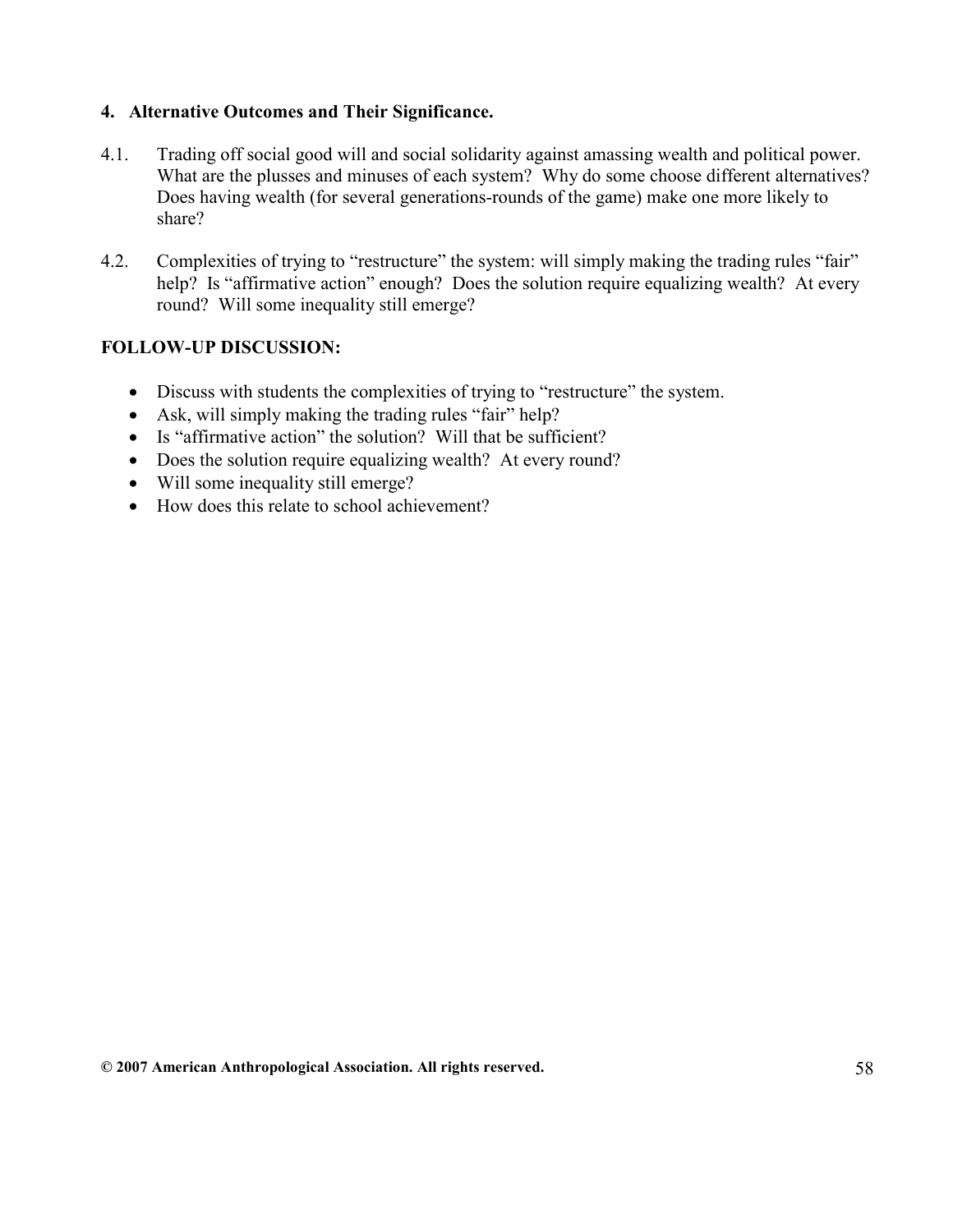#### Lesson Plan 2:

# Whiteness Quiz

Developed by Joseph Jones

#### **Introduction**

In the United States, Whiteness has been a relatively "unmarked" or unrecognized racial category. While race and racism clearly involve value judgments linked to skin color and other physical traits, White racial identity has avoided mainstream attention and served as the "normal" standard against which other "racial" groups are measured. Recently, however, Whiteness studies has evolved as the investigation of historically fluid yet salient racial identities based on the maintenance (or pursuit) of "White privilege." Here students explore early 20<sup>th</sup>-century stereotypes about European American and other ethnic groups today considered "White."

#### **Objectives**

Students will:

- Explore and discuss United States White racial and ethnic identities
- Understand that certain ethnic groups "became" White in the United States during the  $20<sup>th</sup>$ century
- Understand how different racial identities are linked to each other and influenced by various historical social processes

#### **Materials**

- Excerpts from William W. Cook's *American Institutions and Their Preservation* (1929, Norwood, MA: Norwood Press)
- An overhead or data projector. Excerpts may also be copied and distributed.

#### Procedure

Step 1. Prepare students by explaining that they will be reading and discussing negative stereotypes. Provide limited specific information, sharing, for example, only that the selections were written in the late 1920s.

Step 2. Ouiz students about the subjects of selected excerpts from American Institutions and Their Preservation. Record the top 2 or 3 answers for review upon completion of the entire quiz.

Step 3. Discuss student responses.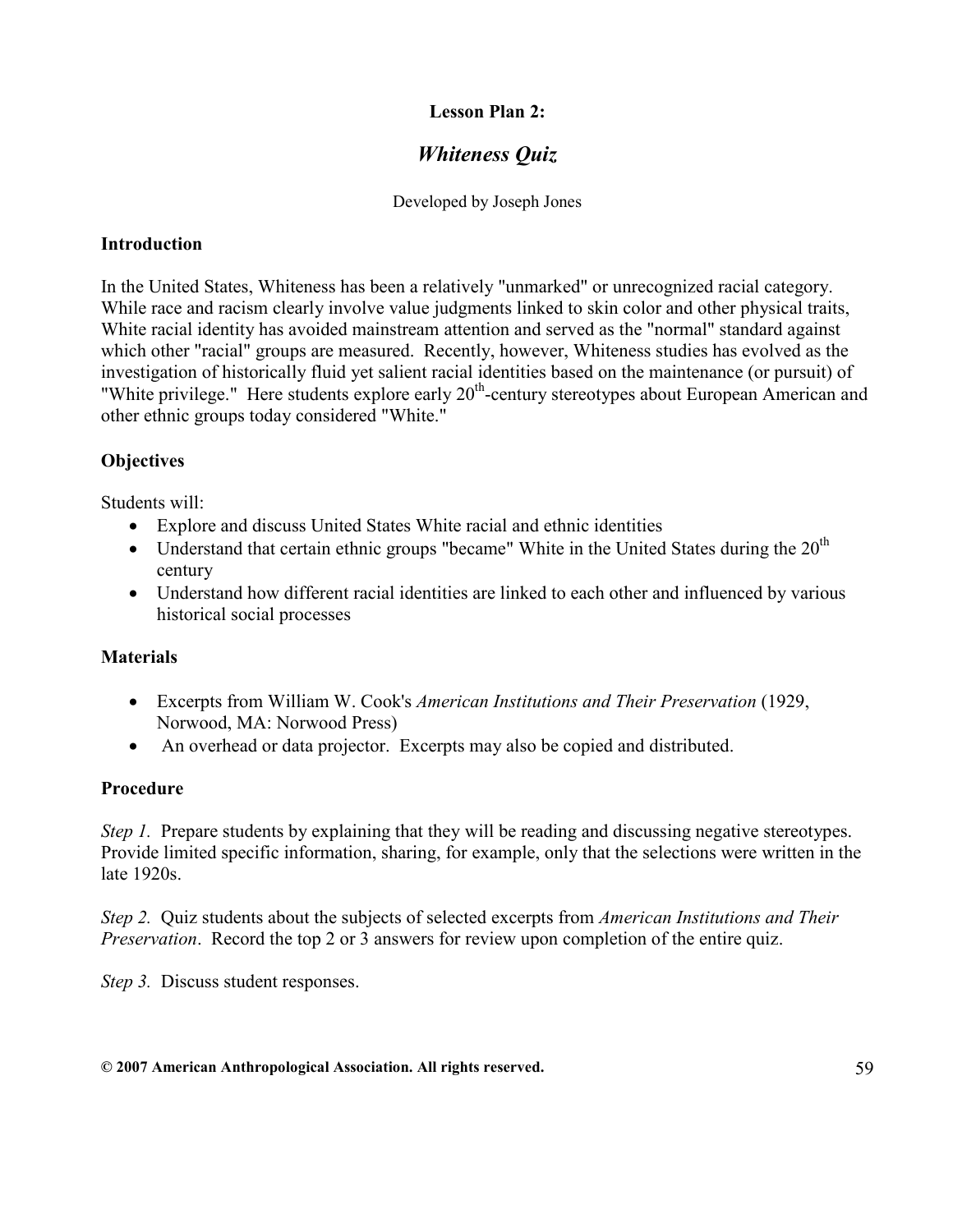#### Key questions and points:

- Which stereotypes were students most familiar with?
- (Why) do some stereotypes continue to resonate more broadly than others today?
- Since these groups were not, who was considered "White" during this period of US history?
- What social factors in the United States during the 1920s might have influenced Cook's perceptions of these different groups?
- Do stereotypes exist today about different "racial" groups in the United States?
- What social factors might influence these, and how?
- What does this information suggest about the nature of race and racial identity?
- How does this information influence your own ideas about race and racial identity?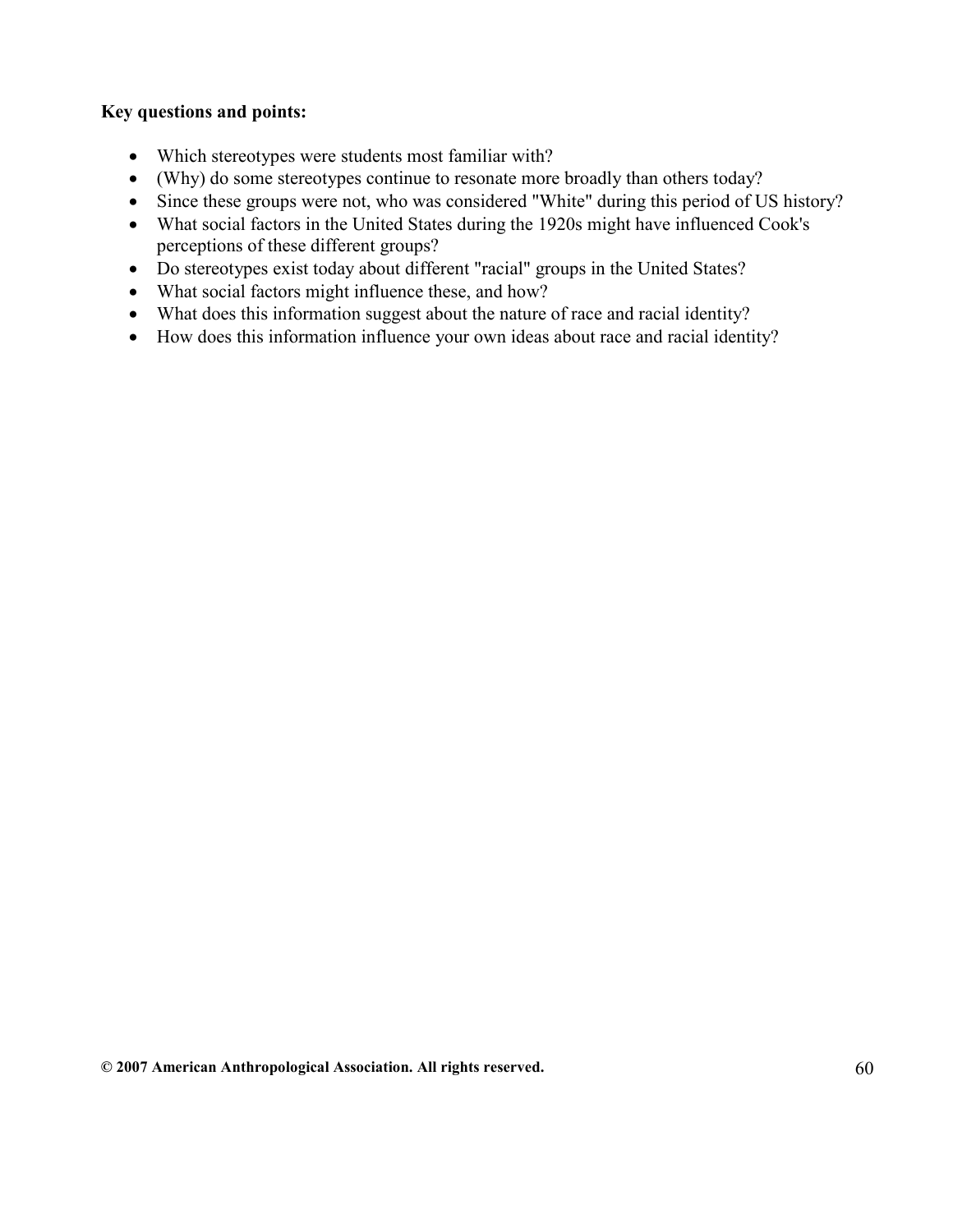# Lesson Plan 3:

# Preference Activity

Developed by Carol Mukhopadhyay<sup>18</sup>

# **Objectives**

Students will:

- Understand the role social factors (vs. individual desires) play in mate choices, especially in family preferences, cultural norms, and societal laws.
- Be able to provide examples of social criteria (group traits) vs. individual criteria (attributes of the person).
- Understand the continuing role of racial endogamy in mate/date choice.
- Understand how former legal restrictions on interracial marriage and interracial mating helped to preserve a system of racial stratification.

# Grades

9-12: Probably requires more mature students, perhaps with dating experience.

# Time

30-60 minutes, depending on how much time is spent analyzing student responses.

# **Materials**

- Conceptual background material is useful. An accessible overview for teachers, and perhaps students as well, is provided in Mukhopadhyay, Henze and Moses, 2007 (Chapter 9).
- Sheets of paper for students to write individual responses and summarize group responses.

# **Procedures**

Step 1. My Ideal Mate. Students list characteristics of their "Ideal Mate" on a piece of paper. Tell them to imagine writing an ad for a long-term mate. What characteristics or attributes would they be looking for? Give them 5-10 minutes. They should do this individually.

 $18\,$ Material from How Real Is Race? A Sourcebook on Race, Culture, and Biology, (2007), pp. 175-178, by Carol Mukhopadhyay, Rosemary Henze and Yolanda Moses, published by Rowman & Littlefield Publishing Group Books, appears by permission of the author and publisher. This material is protected by copyright. All rights reserved. Please contact the publisher for permission to copy, distribute or reprint.

 $@$  2007 American Anthropological Association. All rights reserved.  $61$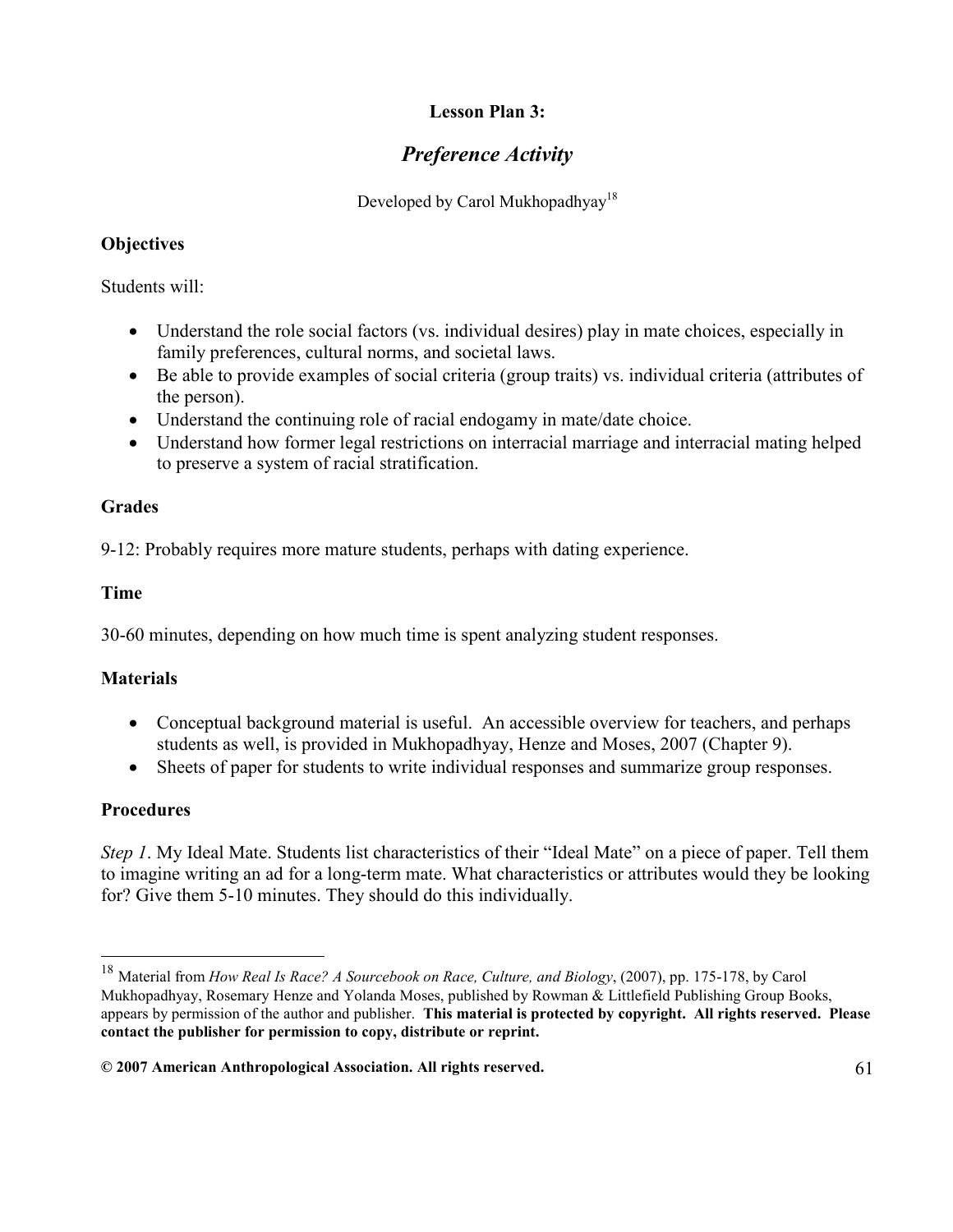Step 2. My Parent's Ideal Mate for Me. Students make a separate list of the kind of characteristics or traits parents or other adult family members would look for if they were choosing a long-term mate for them. Again, have them do this individually.

Step 3. Students analyze results (in small groups, or the class as a whole), beginning with their Ideal Mate. Ask students to look for patterns in the type of traits listed. Do some types appear more often than others? Student trait list can usually be classified into three main categories: physical traits, personality or character traits, and common-activity or interests. For example, ask how many students listed physical features and if so, what kinds. You could list them on the board, under "Physical Traits." You might discuss if some physical features have cultural elements (e.g. does the concept of "physically fit" have a cultural dimension? Is a "nice smile" really an indicator of culturally-valued personality traits?) Try to get them to be specific about what traits make someone "attractive" or what is meant by "good features," and whether these are culturally shaped notions.

Ask what other types of traits besides physical traits are listed. Students tend to primarily list personality or character traits. So you might create another list on the board, Personality/Character traits and have students add items that fit. You may need a third list, common activities or interests, for additional traits not covered by the first two categories.

Next, introduce the notion of Individual vs. Social Characteristics of persons (see Chapter 7 for a discussion of social status and related terms). Point out that their Ideal Mate traits usually refer to the individual person, whether physical, personality, or interests considerations. Virtually all fall into a more comprehensive category called "Individual Traits." Contrast this with the concept of Social Traits -- that is traits having to do with one's social status or group membership, whether achieved or ascribed. These would include things like religion, race, ethnicity, gender, occupation, nationality, social class, sexual orientation, age, or family background. Ask for any Ideal Mate traits on their list that would fall in this category (sexual orientation is often one, although unspoken; race or religion may be others).

Step 4. Students compare their own list to that of their parents/family elders (in groups, or as a class). Notice similarities and differences. This time, ask them to use the different categories (especially the notion of Social vs. Individual Traits) when comparing lists. Generally, they will find their families are much more interested in social status characteristics, than in Individual Traits like looks or personality.

Step 5. Discuss the most common type social status characteristics. Even in culturally diverse schools, we have found that race, ethnicity, gender, religion are the most frequently mentioned. This provides an opportunity to discuss these "hot button" issues (see also Chapter 13). What is often less vocalized but also present are economic and social status considerations, such as money, job, educational level, family background and family status.

Step 6. Link class results to earlier chapters on class and racial stratification. Link also to other school "hot button" issues, like conflict and dating issues (see Part 3).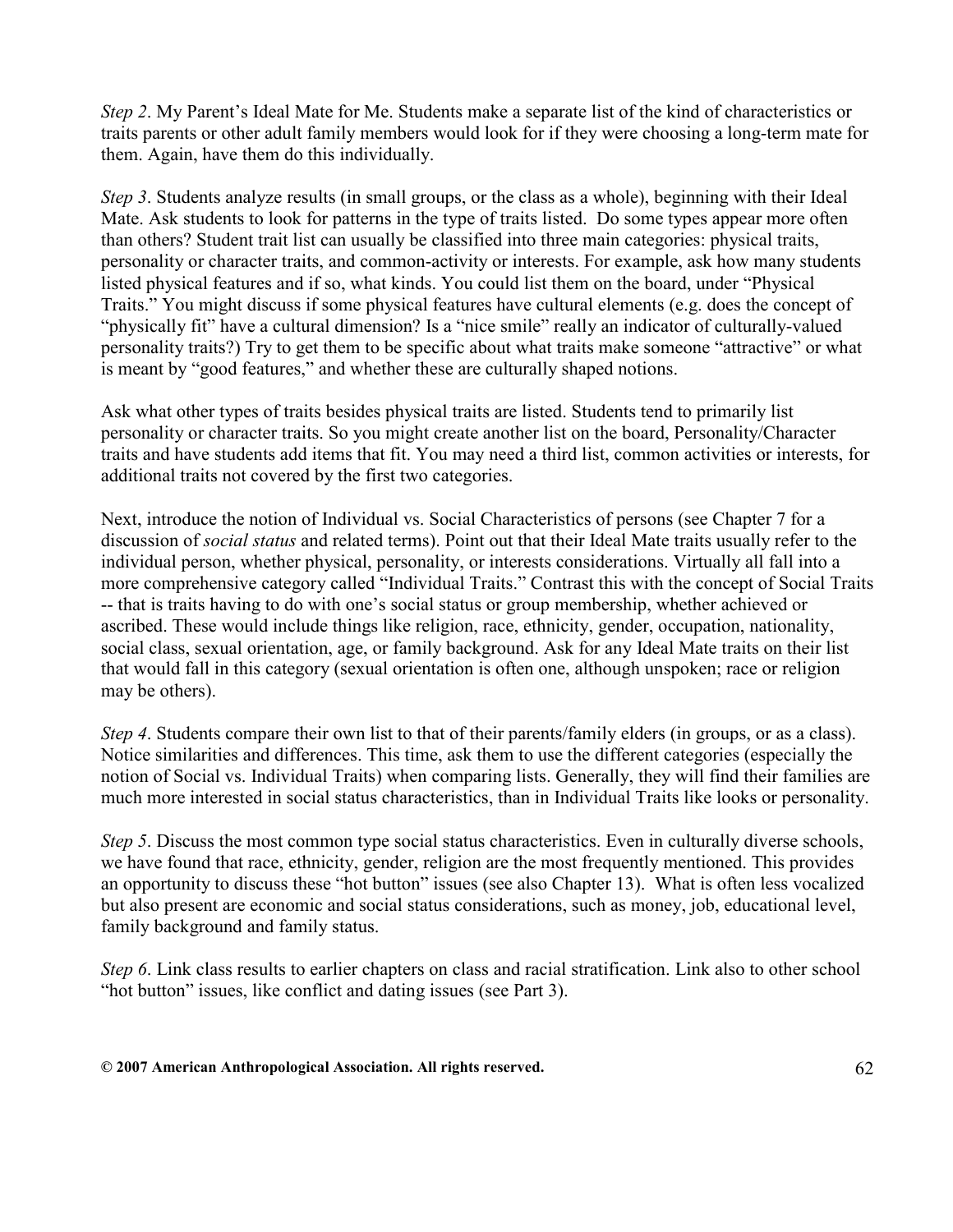#### Follow-Up

To add a cross-cultural comparative aspect and to provoke discussion and reflection on US culture, introduce students to a culture with a different system of mating, marriage, and perhaps family arrangements. See modules on kinship, sex and marriage in the Cultural Anthropology section of the Palomar College website: http://anthro.palomar.edu/tutorials/cultural.htm or see films like Masai Women, Dadi's Family, or other films at Documentary Educational Resources. For arranged marriages, see popular films by Mira Nair or an accessible article by Serena Nanda on Arranged Marriages in India (2000).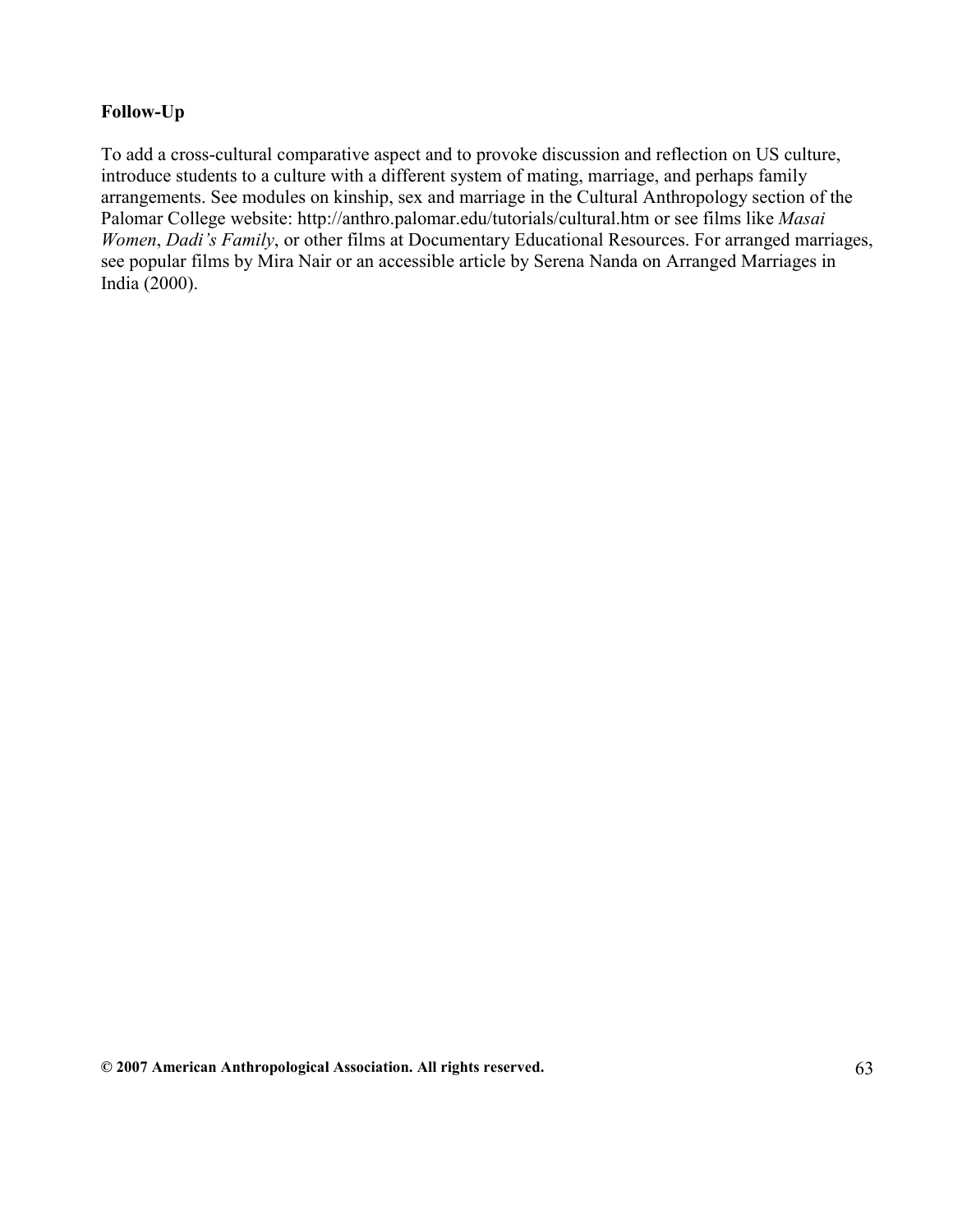# RESOURCES

This section provides resources for conducting the lessons provided in this guide and for further exploring the topics of human variation, race and racism in your classroom. The resources include:

- A glossary of key terms from and related to RACE lesson plans;
- A bibliography of selected works on teaching about human variation, race and racism; and
- A list of Web sites useful for middle school and high school educators.

A complete glossary, bibliography, and list of Web sites are available at www.understandingRACE.org.

# **Glossary**

- Allele: the alternative form of a gene or DNA sequence that occurs at a given locus. Some loci have only one allele, some have two, and some have many alternative forms. Alleles occur in pairs, one on each chromosome.
- Anthropology: the study of humans and their cultures, both past and present. The field of anthropology includes archaeology, biological anthropology, cultural anthropology, linguistic anthropology, and applied anthropology.
- Anti-miscegenation Laws: U.S. laws that forbade sexual relations or marriage between people of different races. Declared unconstitutional in 1967 (Loving v. Virginia).
- Apportionment: statistical quantification.
- Base pairs: the rungs of the ladder are composed of four bases in pairs that specify genetic instructions – adenine (A), thymine (T), guanine (G) and cytosine (C). "A" always pairs with "T", and "G" always pairs with "C".
- Biological anthropology: the subfield of anthropology that focuses on the biological evolution of humans and human ancestors, the relationship of humans to other organisms and to their environment, and patterns of biological variation within and among human populations. Also referred to as physical anthropology.

Biocultural: a method of studying humans that looks at the interaction between biology and culture.

Biocultural approach: the use of biological and cultural research methods and interdisciplinary theory to study human biological variation and other factors such as health in relationship to social and cultural practices, environment and change.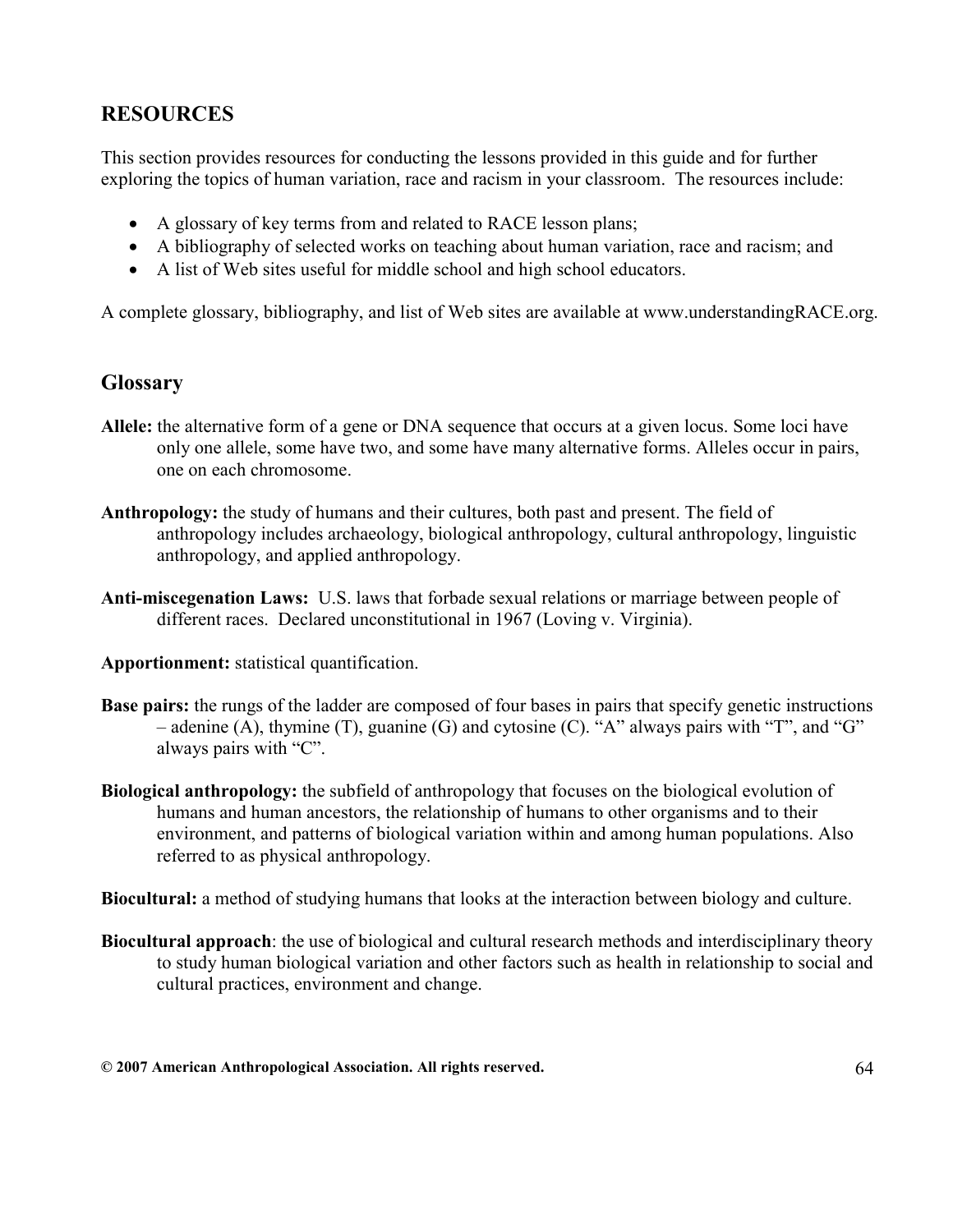- Census: an official, usually periodic enumeration of a population, often including the collection of related demographic information. Census racial categories vary by country and over time, reflecting their political, cultural and scientifically problematic nature.
- Classification: the ordering of items into groups on the basis of shared attributes. Classifications are cultural inventions and different cultures develop different ways of classifying the same phenomena (e.g. colors, plants, relatives, and other people).
- Cline: a gradual, continuous change in a particular trait or trait frequency over space.
- Continuous trait: a characteristic that is measured on a scale that is ordered and does not have gaps or divisions (e.g., skin color).
- Culture: the full range of shared, learned, patterned behaviors, values, meanings, beliefs, ways of perceiving, systems of classification, and other knowledge acquired by people as members of a society; the processes or power dynamics that influence whether meanings and practices can be shared within a group or society.
- Culture shock: the disorienting experience of realizing that the perspectives, behaviors and experiences of an individual, group or society are not shared by another individual, group or society.
- Discrete trait: a biological characteristic that takes on distinct values and properties (such as ABO blood type).
- DNA (Deoxyribonucleic acid): the molecule that encodes heredity information.
- Ecology: the study of the dynamic relationships of organisms to each other and the total environment.
- Ethnicity: an idea similar to race that groups people according to common origin or background. The term usually refers to social, cultural, religious, linguistic and other affiliations although, like race, it is sometimes linked to perceived biological markers. Ethnicity is often characterized by cultural features, such as dress, language, religion, and social organization.
- Ethnocentrism: the deeply felt belief that your own cultural ways are universal, natural, normal, and even superior to other cultural ways.
- Ethnography: anthropological research in which one learns about the culture of a society through fieldwork, the data-gathering methods that are combined with and/or built upon first-hand participation and observation in that society.
- Evolution: the transformation of a species of organic life over long periods of time (macroevolution) or from one generation to the next (microevolution) due to four evolutionary forces. Anthropologists study both the cultural and biological evolution of the human species.
- © 2007 American Anthropological Association. All rights reserved. 65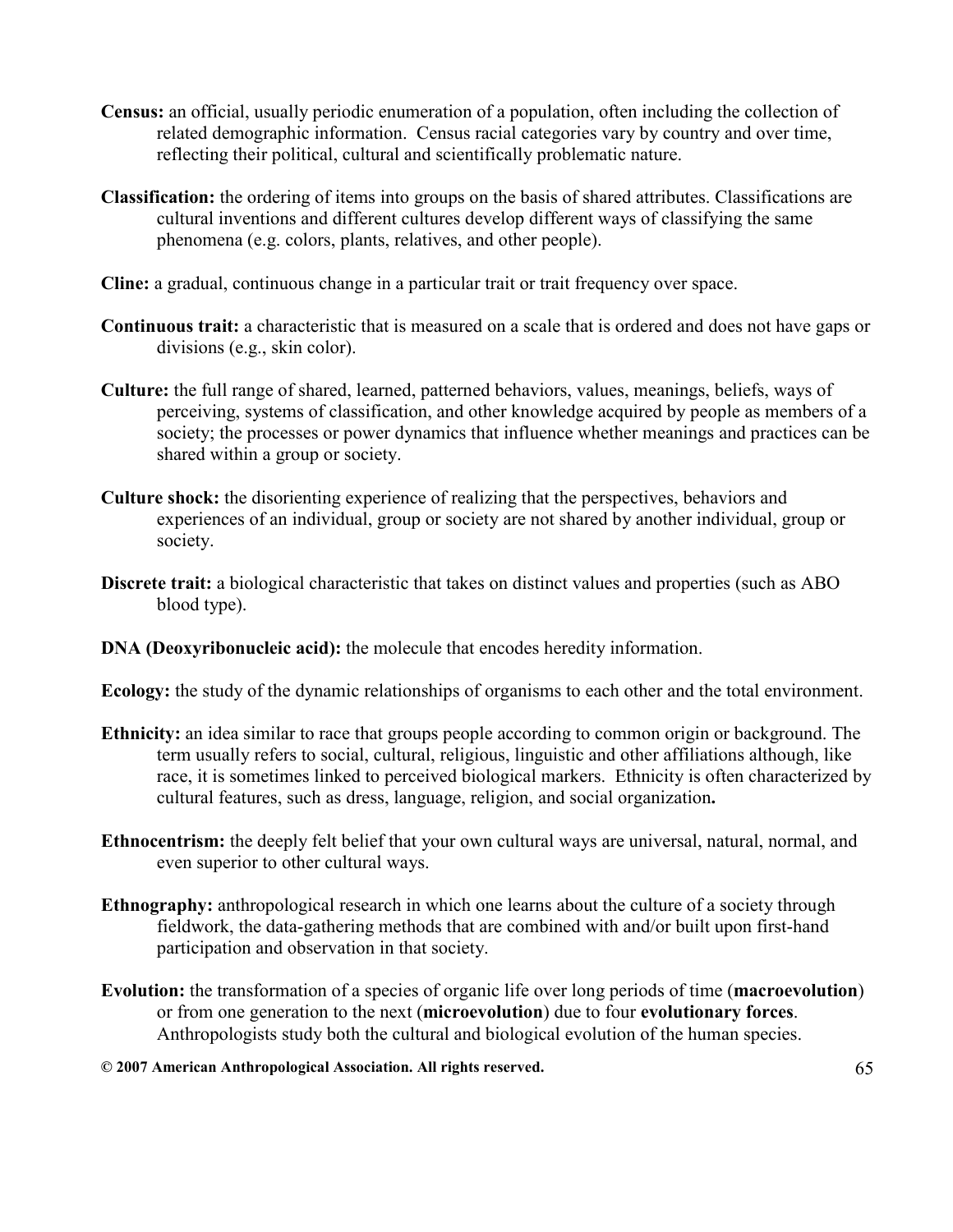Gene: a unique combination of bases (see **base pairs**) that creates a specific part of our body.

- Gene flow: a mechanism for evolutionary change involving genetic exchange across local populations. Gene flow introduces new alleles into a population and makes populations more similar genetically to one another.
- Genotype: the genetic endowment of an individual from the two alleles present at a given locus.
- Independence: the tendency of some human traits to vary independently, often in response to environmental or selective conditions. As a result, most traits do not cluster along racial classifications.
- Kin terminology: the terms that systematically designate distinctions between relatives of different categories.
- Locus: the specific location of a gene or DNA sequence on a chromosome.
- Meritocracy: the idea that merit and individual effort, rather than one's family or social background (including race, gender, class and legacy), determine one's success, one's social and economic position. Similarly, the idea that social inequalities are the result of individual differences in merit and effort.
- Natural selection: a mechanism for evolutionary change favoring the survival and reproduction of some organisms over others because of their particular biological characteristics under specific environmental conditions.

#### Nonconcordance: see Independence

- Phenotype: the observable or detectable characteristics of an individual organism. A person's phenotype includes easily visible traits such as hair or eye color as well as abilities such as tongue-rolling/curling.
- Race: a recent idea created by western Europeans following exploration across the world to account for differences among people and justify colonization, conquest, enslavement, and social hierarchy among humans. The term is used to refer to groupings of people according to common origin or background and associated with perceived biological markers. Among humans there are no races except the human race. In biology, the term has limited use, usually associated with organisms or populations that are able to interbreed. Ideas about race are culturally and socially transmitted and form the basis of racism, racial classification and often complex racial identities.
- Racism: the use of race to establish and justify a social hierarchy and system of power that preferences or advances certain individuals or groups of people usually at the expense of others. Racism is perpetuated through both interpersonal and institutional practices.
- © 2007 American Anthropological Association. All rights reserved. 66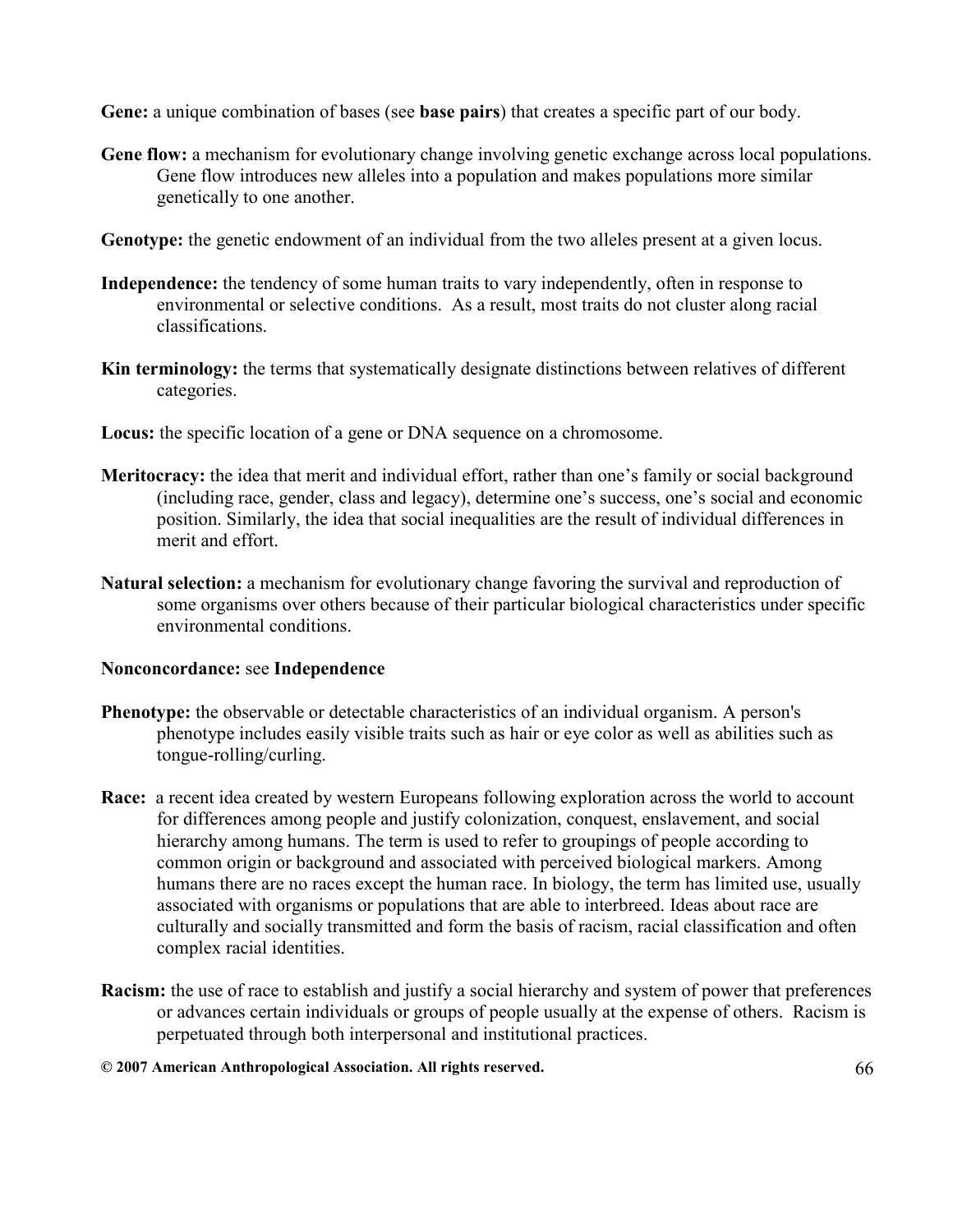- Social class: a social grouping of people based on common economic and other characteristics determined by society and reflecting a social hierarchy.
- Stratification: in reference to society, a system by which social, economic and political inequalities are structured in society.
- Symbol: a sign or attribute that stands for something else, to which it may or may not have any relationship. For example, the bald eagle and "Uncle Sam" are symbols of the United States.

Trait: a characteristic or aspect of one's phenotype or genotype.

# Bibliography of Selected Works

- Bolgatz, Jane. 2005. Talking Race in the Classroom. New York, NY: Teachers College Press.
- Lewis, Amanda. 2003. Race in the Schoolyard: Negotiating the Color Line in Classrooms and Communities. New Brunswick, NJ: Rutgers University Press.
- Mielke, James, Lyle Konigsberg and John Relethford. 2006. *Human Biological Variation*. New York: Oxford University Press.
- Mukhopadhyay, Carol, Rosemary Henze, and Yolanda Moses. 2007. How Real Is Race? A Sourcebook on Race, Culture, and Biology. Lanham, MD: Rowman & Littlefield Education.
- Pollock, Mica. 2005. Colormute: Race Talk Dilemmas in an American School. Princeton, NJ: Princeton University Press.
- Upadhyay, Bhaskar R. 2006. Using student's lived experiences in an urban science classroom: an elementary school teacher's thinking. Science Education 90 (1): 94-110.